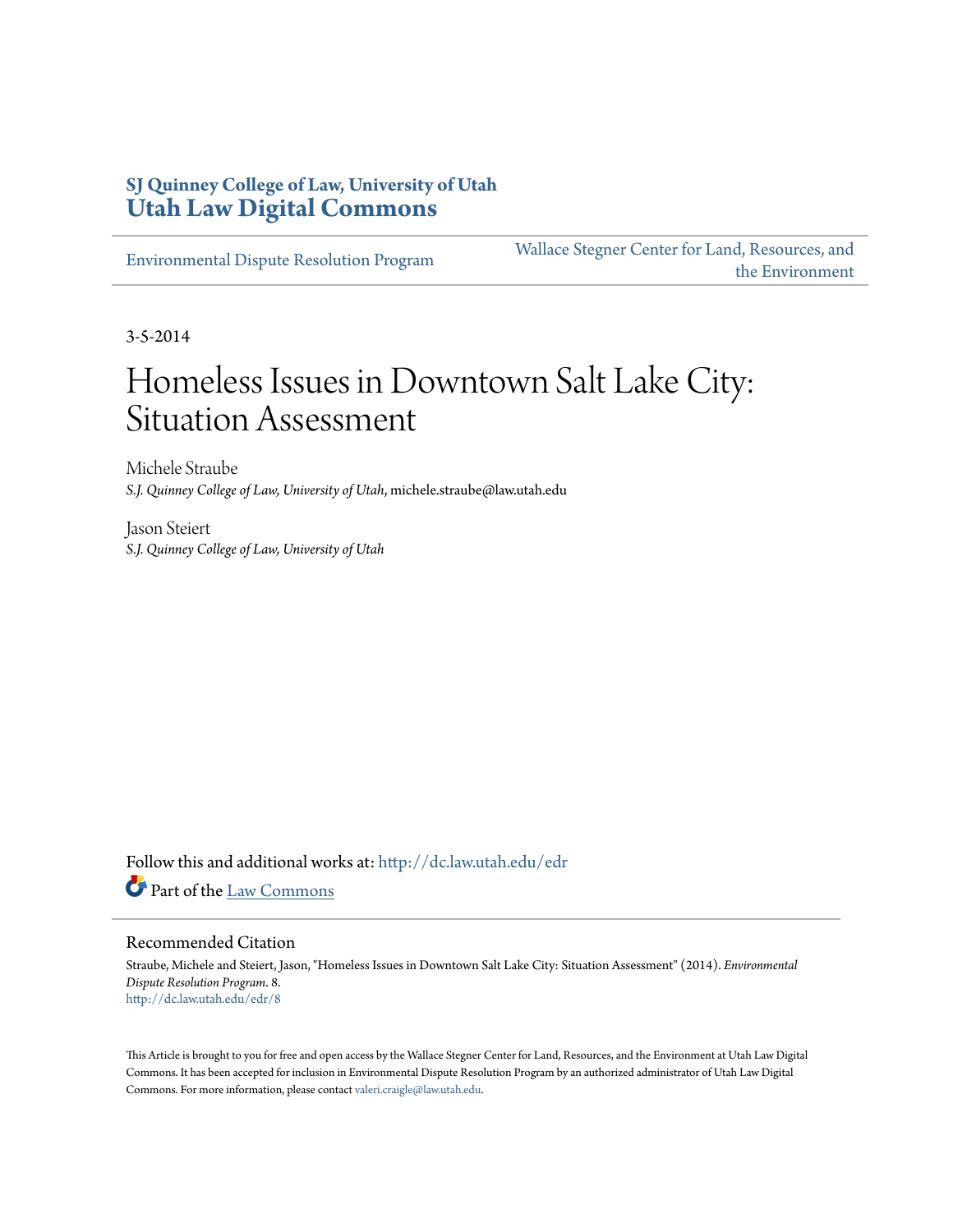

# *Situation Assessment*

# Homeless Issues in Downtown Salt Lake City

January 2014

Conducted for Salt Lake City Mayor's Office and Community & Economic Development

Report Authors: Michele Straube, Jason Steiert

Researchers/Editors: Haley Carmer, Jamie Pleune, Jason Steiert

Interviewers: Michele Straube Haley Carmer, Melissa Reynolds, Jason Steiert, Shane Stroud

**Environmental Dispute Resolution Program** http://www.law.utah.edu/stegner/environmental-dispute-resolution/ Michele Straube, Director - michele.straube@law.utah.edu

**Environmental Clinic** http://www.law.utah.edu/clinic/clinic-list/the-environmental-clinic/ Jamie Pleune, Director - jamie.pleune@law.utah.edu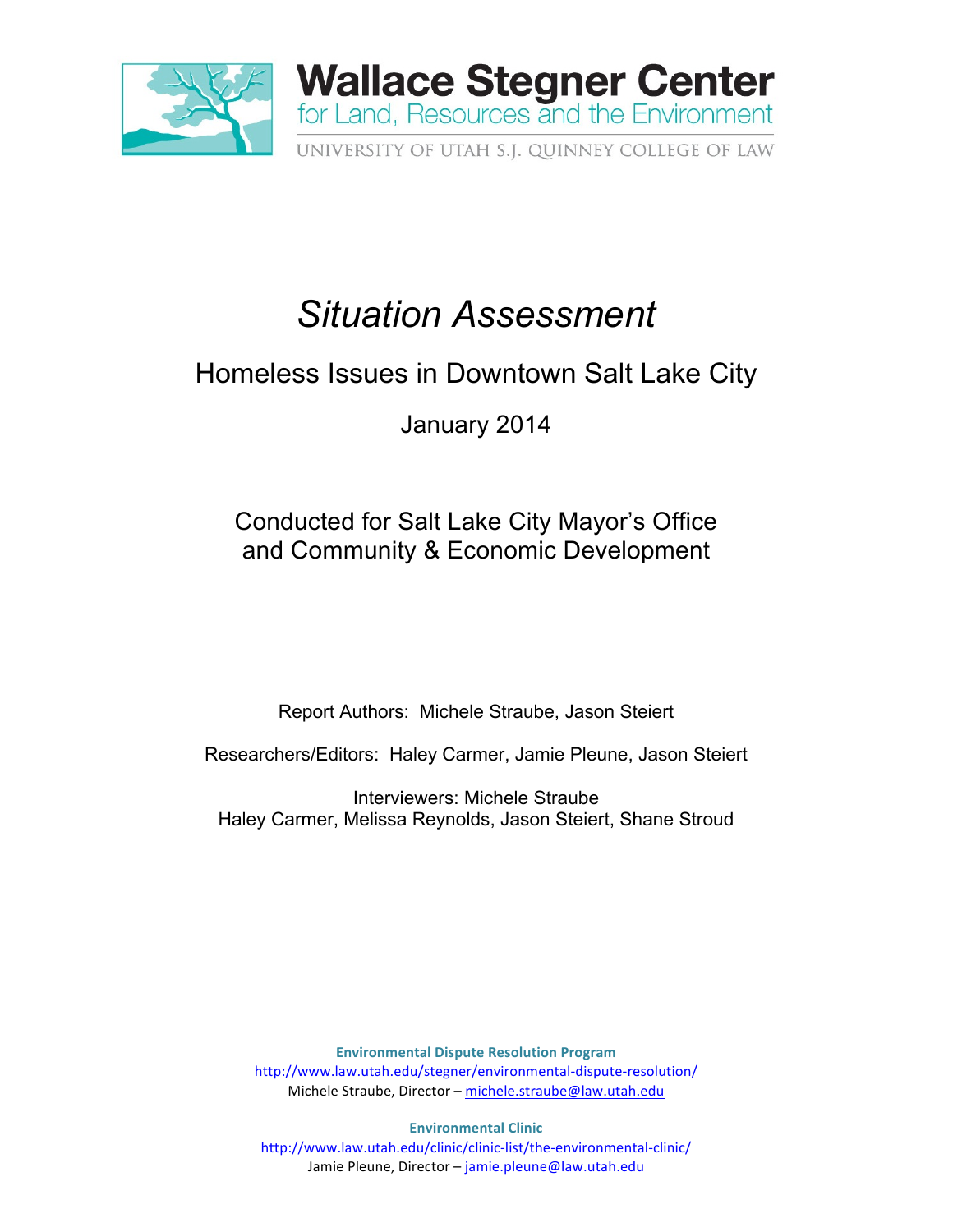# **Table of Contents**

| I.              |                                                                    |          |
|-----------------|--------------------------------------------------------------------|----------|
| $\mathbf{II}$ . |                                                                    |          |
| III.            |                                                                    |          |
|                 |                                                                    |          |
|                 |                                                                    |          |
|                 |                                                                    |          |
|                 | D.                                                                 |          |
|                 | E. Connecting Homeless with Services and Coordinating Services  39 |          |
|                 |                                                                    | 44       |
|                 |                                                                    |          |
| IV.             |                                                                    |          |
| V.              |                                                                    |          |
|                 |                                                                    | 53       |
|                 | 1.<br>2.                                                           | 56<br>61 |
|                 |                                                                    |          |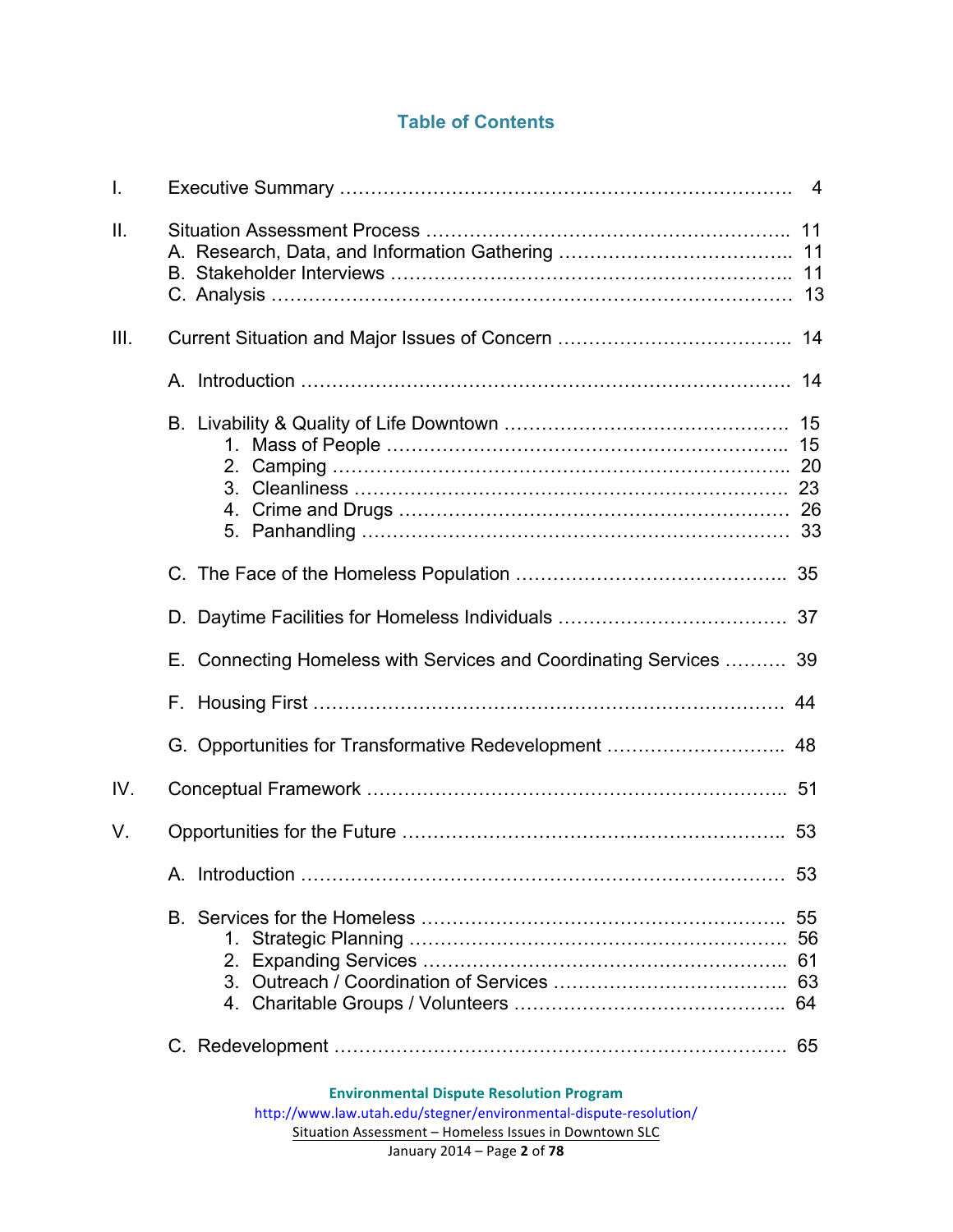| 2. Specific Activities to Enhance Quality of Life Downtown  70 |  |
|----------------------------------------------------------------|--|
|                                                                |  |
|                                                                |  |

#### **Appendices**

- A. List of Interviewees
- B. Interview Questions
- C. Comparison Cities (Calgary, Houston and Phoenix)
- D. Summary of SLC Homeless Resources
- E. SLC Homelessness Workshop (2009) Comment Summary
- F. Pioneer Park Public Workshop Final Report, February 2009
- G. SLC Police Department Data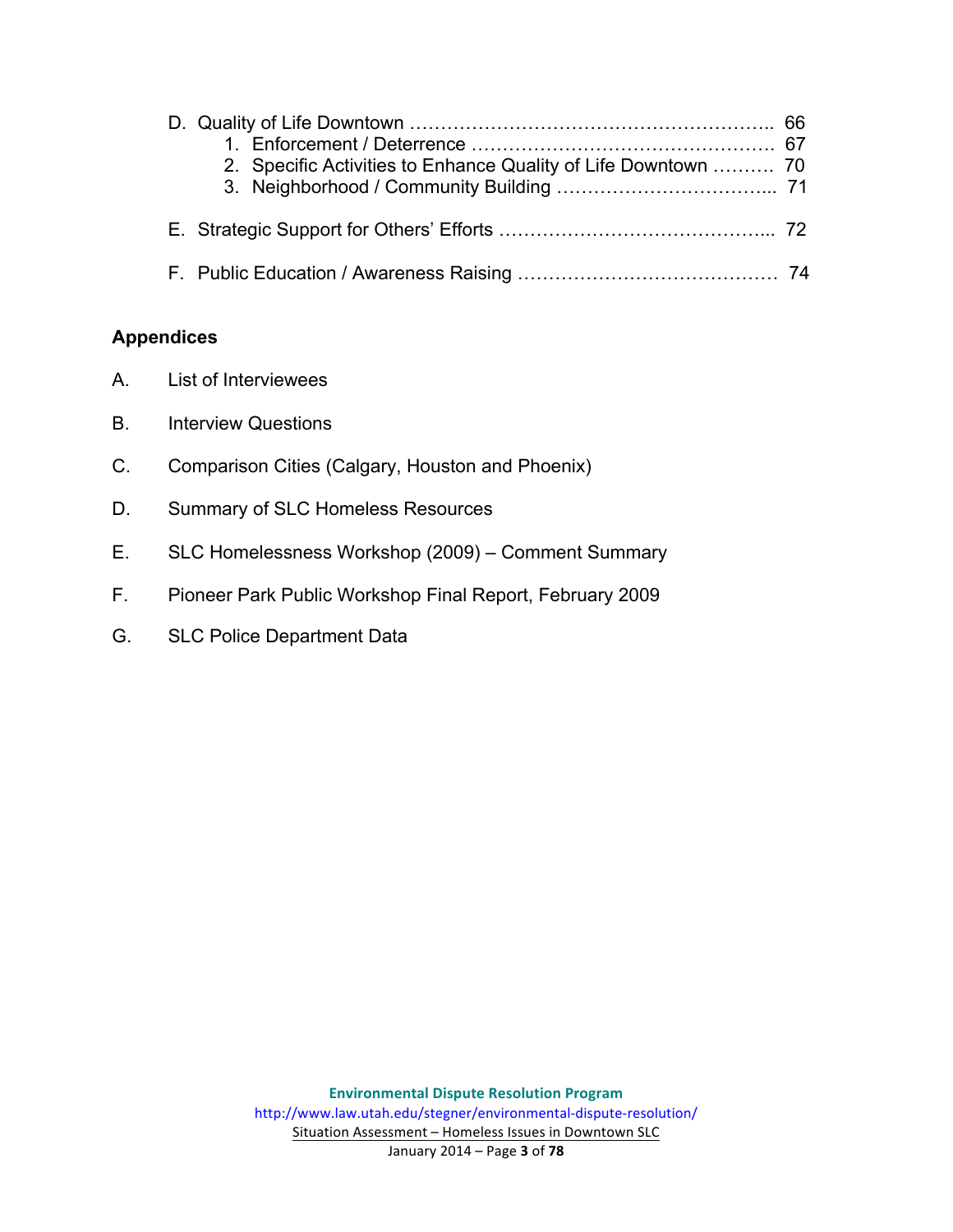#### **I. Executive Summary**

To effectively address homelessness and related issues affecting downtown Salt Lake City, the Mayor's Office determined that a comprehensive understanding of the situation was essential. The Wallace Stegner Center Environmental Dispute Resolution Program was brought in to conduct a Situation Assessment exploring public perceptions and existing efforts, and identifying opportunities for collaboration and increased coordination with particular focus on the City's role. This Assessment Report reflects a snapshot in time about an extremely dynamic situation.

The Assessment Team conducted 60 interviews across stakeholder categories: residents, businesses, all levels of government, law enforcement, homeless service providers, homeless individuals and other knowledgeable community members. The Team took stock of existing homeless-related resources in the Salt Lake community and researched the approaches taken by three other cities facing similar issues (Calgary, Houston and Phoenix). The Team also reviewed empirical data from existing reports, as well as documents offered by interviewees. Members of the Team supplemented interview perceptions through visits to the downtown areas most affected by homelessness and related issues.

#### **Current Situation and Major Issues of Concern**

After compiling the information gathered from this plethora of sources, the Team distilled the major issues of concern into six overarching topics:

Livability and quality of downtown life: The livability and quality of downtown life affects downtown residents and businesses, downtown visitors, individuals and developers aspiring to locate downtown, service providers' ability to reach the homeless population effectively, and the homeless population itself. The perceptions that livability and quality of downtown life is being negatively affected are based on these conditions:

*Mass of people*. Virtually all of the individuals we interviewed expressed some level of concern regarding the massive amount of people who congregate downtown, particularly in the four-block area bounded by 500 West, 200 South, 300 West and 400 South. Individuals' concerns across stakeholder categories involved personal safety and aesthetics, while businesses described an impact on profitability.

*Camping.* Residents living immediately next to Pioneer Park expressed aesthetic concerns regarding camping in their neighborhood. Other interviewees stated that homeless camps are dispersed throughout the city and nearby canyons and can present health and safety concerns.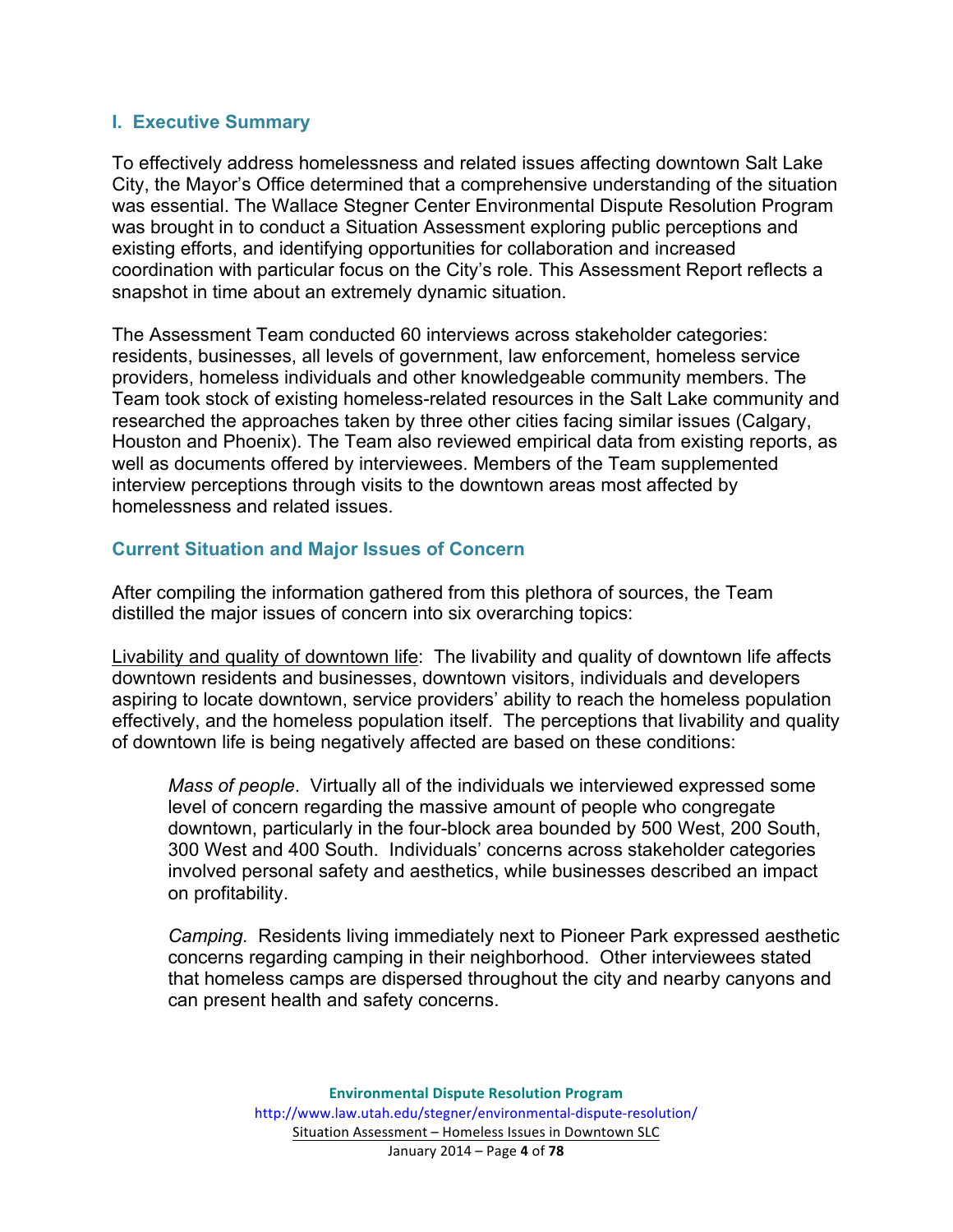*Cleanliness.* A majority of interviewees expressed concern about cleanliness related to the homeless population's activities downtown. Generally, cleanliness refers to trash, litter, and urine/feces. The primary areas of downtown that experience problems with cleanliness are from 200S to 500S and 300W to 600W, although some interviewees also noted cleanliness issues in and around the Gateway Mall.

*Crime and drugs.* Virtually all interviewees expressed concern regarding crime and drug use, primarily in the same geographic area affected by cleanliness issues, with many individuals having personally witnessed drug deals on a daily basis. There were differing opinions, however, about the relationship between crime and the homeless population, with many interviewees suggesting that drug dealers prey on the homeless population and use the mass of people as a cover for illegal activity. Many interviewees observed that police presence makes an aesthetic difference, causing drug dealers to move their activity to avoid arrest.

*Panhandling.* Interviewees identified panhandling as a significant issue in downtown Salt Lake, but also indicated that the practice of panhandling is expanding rapidly throughout the Salt Lake valley. Perceptions of the nature of the panhandling community vary, but many interviewees suggested that a large percentage of panhandlers are not actually homeless, but rather running a profitable business pretending to be homeless. Many interviewees believed that panhandlers' success in downtown and elsewhere is directly attributable to the generous nature of the Utah community.

The face of the homeless population: Many interviewees suggested that the face of the homeless population has changed over the past few years, making the strategic plans developed ten years ago to "end chronic homelessness" no longer comprehensive. Annual data collected to count the homeless population supports this conclusion. In addition to the chronic homeless (a large percentage of whom have now been successfully housed), Salt Lake City's homeless population includes the following subpopulations, with each group benefitting from a unique suite of services: families with children, women with children (often victims of domestic violence), youth, veterans, and individuals who resist transcending homelessness (referred to by some as "homelessby-choice").

Daytime facilities for homeless individuals: Interviewees from various stakeholder groups consistently agreed that there are an inadequate number of places or facilities for homeless people to go during the day, and that essential services for the activities of daily living are inadequate. Needed daytime facilities and services include bathrooms, laundry, safe storage for their life's belongings, mail receipt, and an indoor area to "hang out".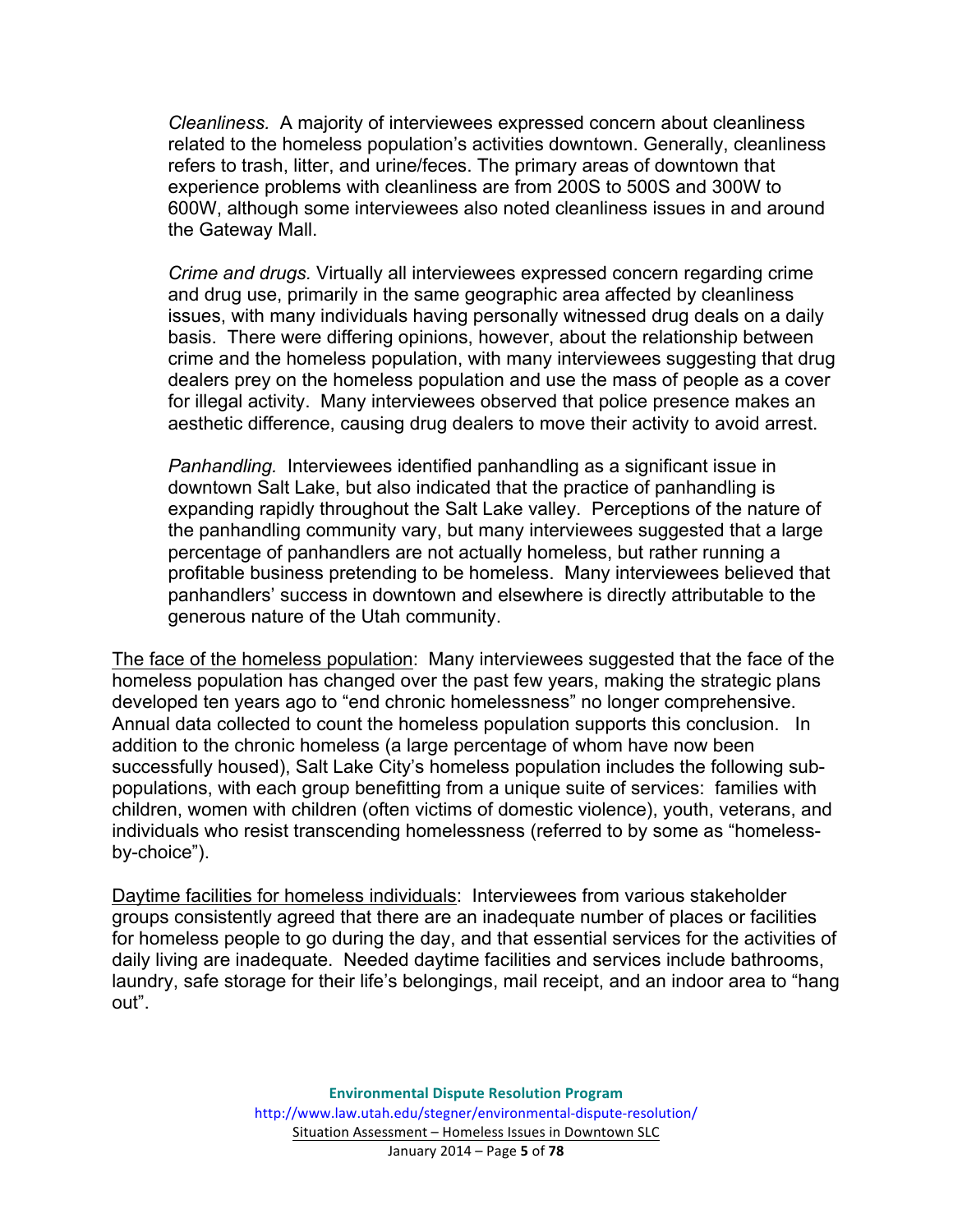Connecting the homeless with services and coordination of services: Formerly homeless individuals confirmed the opinion of many other interviewees that personalized one-on-one outreach to homeless individuals providing information about the specific services that individual needs (e.g., housing, mental health treatment, a hot meal) is the most effective approach. Generally, interviewees agreed that there are a number of outreach efforts to connect homeless individuals with needed services, but that the various entities providing outreach can collaborate more effectively to track homeless individuals and coordinate services.

Housing first: Starting with the Ten-Year Plan to End Chronic Homelessness, most efforts to deal with homelessness in Utah rely on the Housing First model. The premise of Housing First is that once homeless individuals have housing, they are more likely to seek and continue receiving services and can search for employment. The interview results support the effectiveness of the Housing First model, although the type of housing required for different homeless sub-populations may differ. In addition, interviewees stated that the homeless housing market could benefit from additional permanent housing, transitional housing, and housing located near services.

Opportunities for transformative redevelopment: The issue of redevelopment in the area of downtown SLC housing Pioneer Park, homeless service providers and related facilities was a hot topic among many interviewees, especially residents and businesses. Interviewees shared many dreams and creative ideas about what redevelopment could look like, but no consensus emerged. Similarly, there is no consensus about the appropriate role that homeless facilities might play in transformative redevelopment of the area. Despite the lack of a common vision, many interviewees suggested that the time is right to move forward with redevelopment plans.

#### **Conceptual Framework**

The interview results highlight the complexity of the issues, the multiplicity of players, and the great potential for duplication of effort, confusion, and overlooking or omitting stakeholders and solutions. The Assessment Team has found the following conceptual framework helpful to think about homelessness issues and needed facilities and services.

The non-uniform nature of the current homeless population must be taken into consideration. Each sub-population of homeless individuals has unique needs, although there is also great overlap in the services and facilities that can benefit each group.

Much of the strategic focus nationally and within Utah has been on *ending* homelessness, with initial successful efforts devoted to housing the chronic and veteran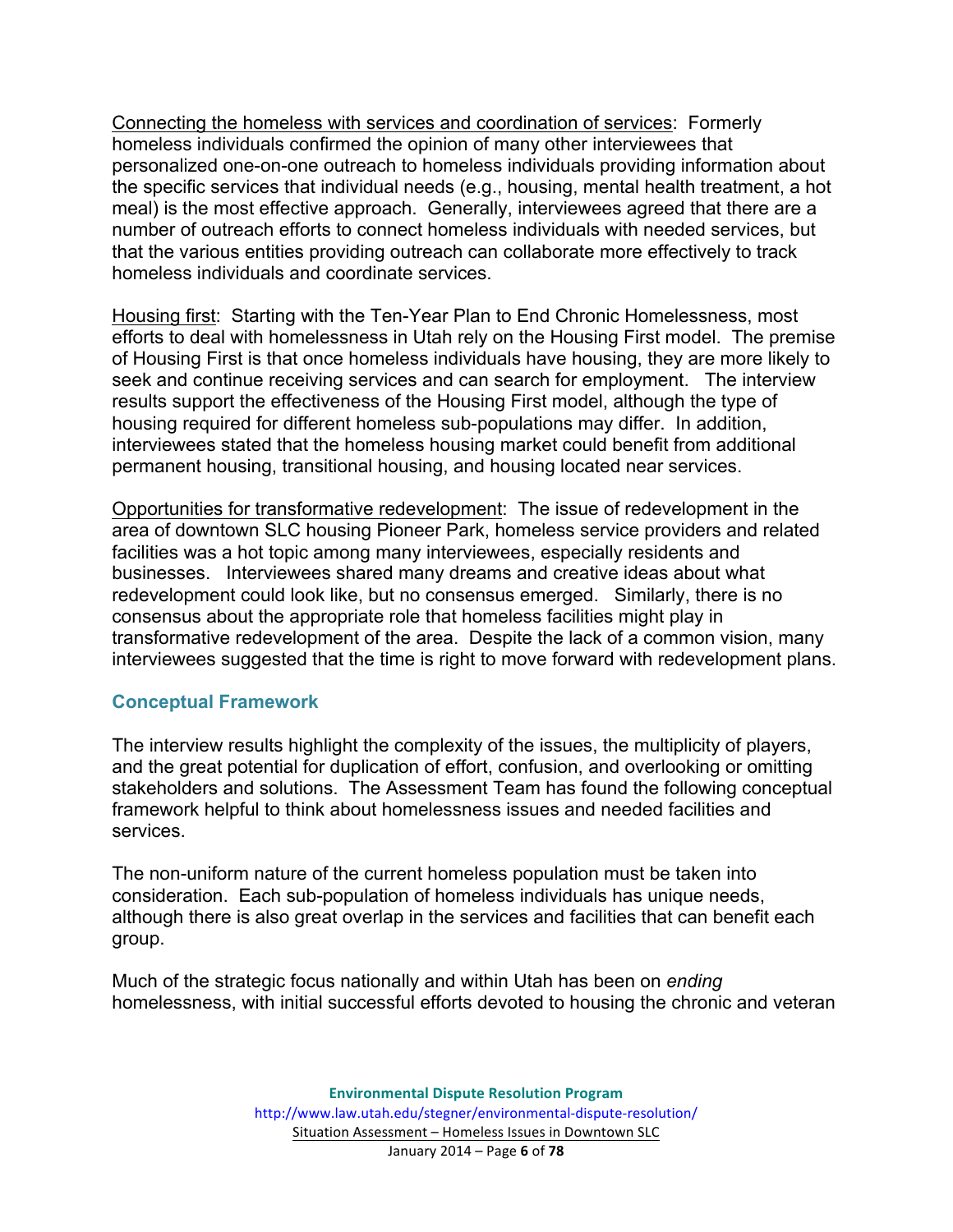homeless populations. The interview results suggest that housing alone will not be adequate to end homelessness for all sub-populations, and that providing housing and supportive services is itself an ongoing (possibly never-ending) solution. In addition, exclusive focus on providing housing can reduce the attention and funding provided to needed services and facilities for the indeterminate amount of time while homeless individuals are still homeless.

We suggest that to be successful in "ending homelessness", efforts in Utah need to address four stages of homelessness:

- Preventing homelessness broad strategies that could significantly reduce the numbers of individual falling into homelessness;
- Homelessness daily life while an individual is experiencing homelessness;
- Transcending homelessness taking steps to find housing, employment and other needed services; and
- Preventing recurrence of homelessness providing supportive services as needed after housing has been secured to prevent individuals from going through multiple rounds of homelessness.

The facilities and services needed in each of the four stages may overlap, but analysis of the best strategies to end homelessness for all sub-populations should be done separately for each stage.

# **Opportunities for the Future**

The Situation Assessment Report includes suggestions for increased collaboration and coordination on the various issues and concerns heard in the interviews. The Team does not intend to suggest specific solutions, but rather suggests ways of structuring the right conversation so that the necessary stakeholders can find effective solutions that everyone will be willing to implement. While some of the suggestions cannot be implemented without co-leadership across multiple levels of government, the report focuses primarily on ways in which Salt Lake City is uniquely positioned to add value and exercise leadership on issues related to homelessness in its downtown.

Services for the homeless: Many of the immediate issues of concern to the majority of interviewees (e.g., a mass of people, cleanliness, crime and drugs, panhandling) may not improve substantially until our community grapples with homelessness and redevelopment. The report discusses these two issues in their appropriate order – a community vision of how best to provide for our homeless population will inform the opportunities for and parameters of redevelopment in the affected area of downtown.

*Strategic Planning.* We suggest three ways in which the City can promote and support the needed strategic planning conversations to address homelessness: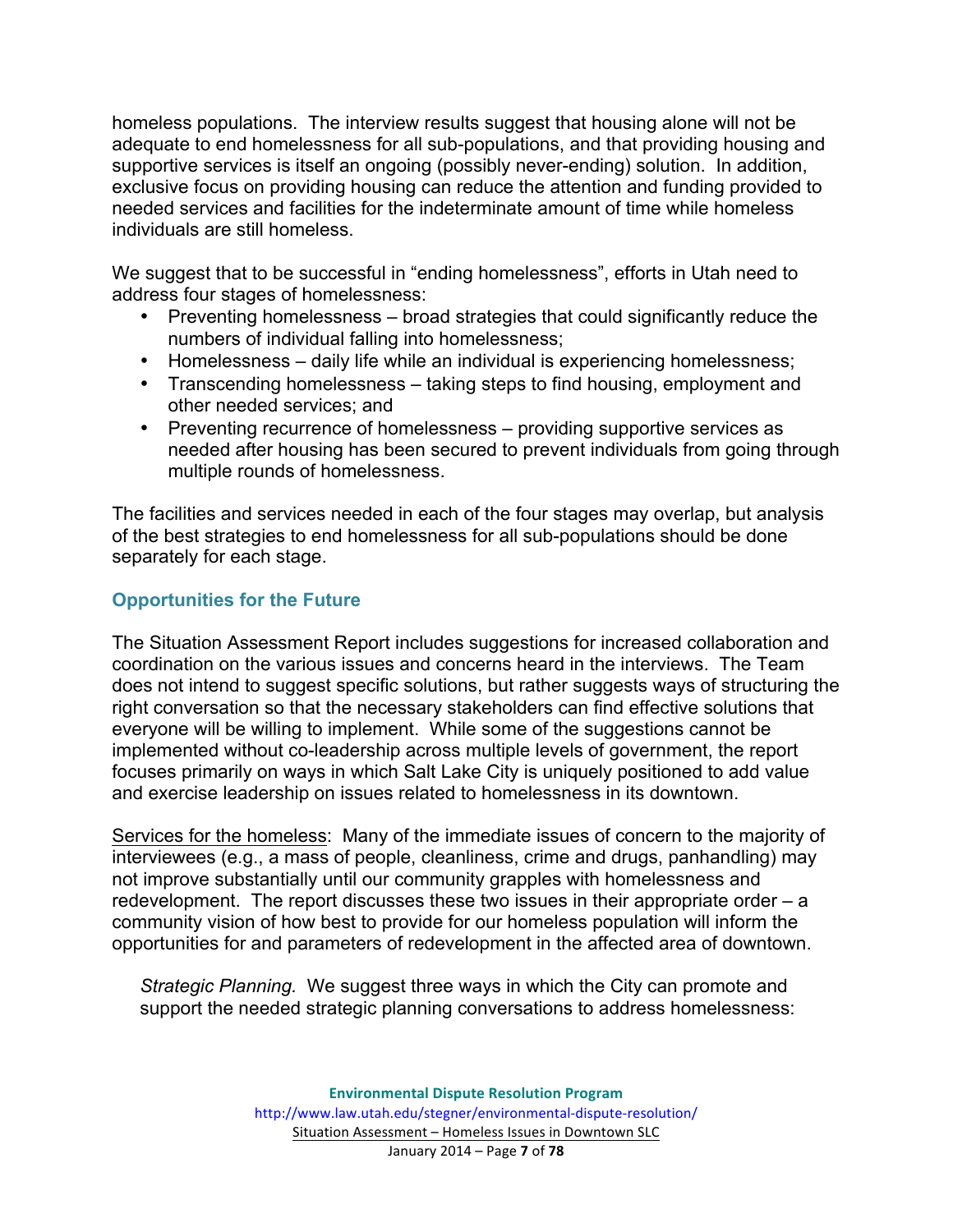- Co-convene an action-oriented two-day Homeless Solutions Retreat with Salt Lake County, State of Utah (Workforce Services) and the Salt Lake Chamber. Day 1 of the retreat would result in a snapshot of current and desired facilities and services for each homeless sub-population at each of the four stages of homelessness, to help inform the future development of a strategic vision and action plans. Day 2 would result in a set of principles that can guide future decisions about locating homeless facilities and services, as well as a prioritization of immediate needs to address livability and quality of life issues and development of relevant action plans.
- Continue to host the Mayor's Committee on Homelessness.
- Provide active City representation in other ongoing conversations about homelessness, including at a minimum the state and county level homeless coordinating committees.

*Outreach.* Existing outreach efforts may benefit from increased coordination. Faceto-face outreach efforts could easily be expanded in number and reach if someone (possibly the City) identifies ongoing instances of contact with currently and potentially homeless individuals that provide an easy opportunity for outreach. Finally, printed outreach materials should be available in any and all locations where homeless individuals are likely to spend time.

*Charitable groups and volunteers.* There is an opportunity to coordinate the numerous charitable efforts to "help the homeless" and channel the enormous community goodwill to improve the overall impact and effectiveness of each individual effort. The coordination can be provided by the City or possibly by a particular charitable organization itself. Coordination as to time and place can ensure that the food and clothing drops are distributed geographically throughout the City or valley and throughout the week. Consideration should also be given to developing a list of specific actions that community volunteers and charitable organizations can take to help the homeless population beyond food and clothing drops.

Redevelopment. Past and current discussions about redevelopment in the area have gotten stuck on the question of whether and where to relocate existing homeless facilities and services. The principled outcomes from the Homeless Solutions Retreat can inform the community's conversations about how to meet the vision for serving the homeless population in conjunction with redevelopment of the western side of downtown. Decisions about where and how best to provide needed services for the homeless population can be decided proactively with everyone's best interests in mind.

Quality of life downtown. The report identifies several opportunities to address the immediate symptoms or consequences flowing from the current situation, while also creating a social infrastructure to reduce the likelihood of their reoccurrence.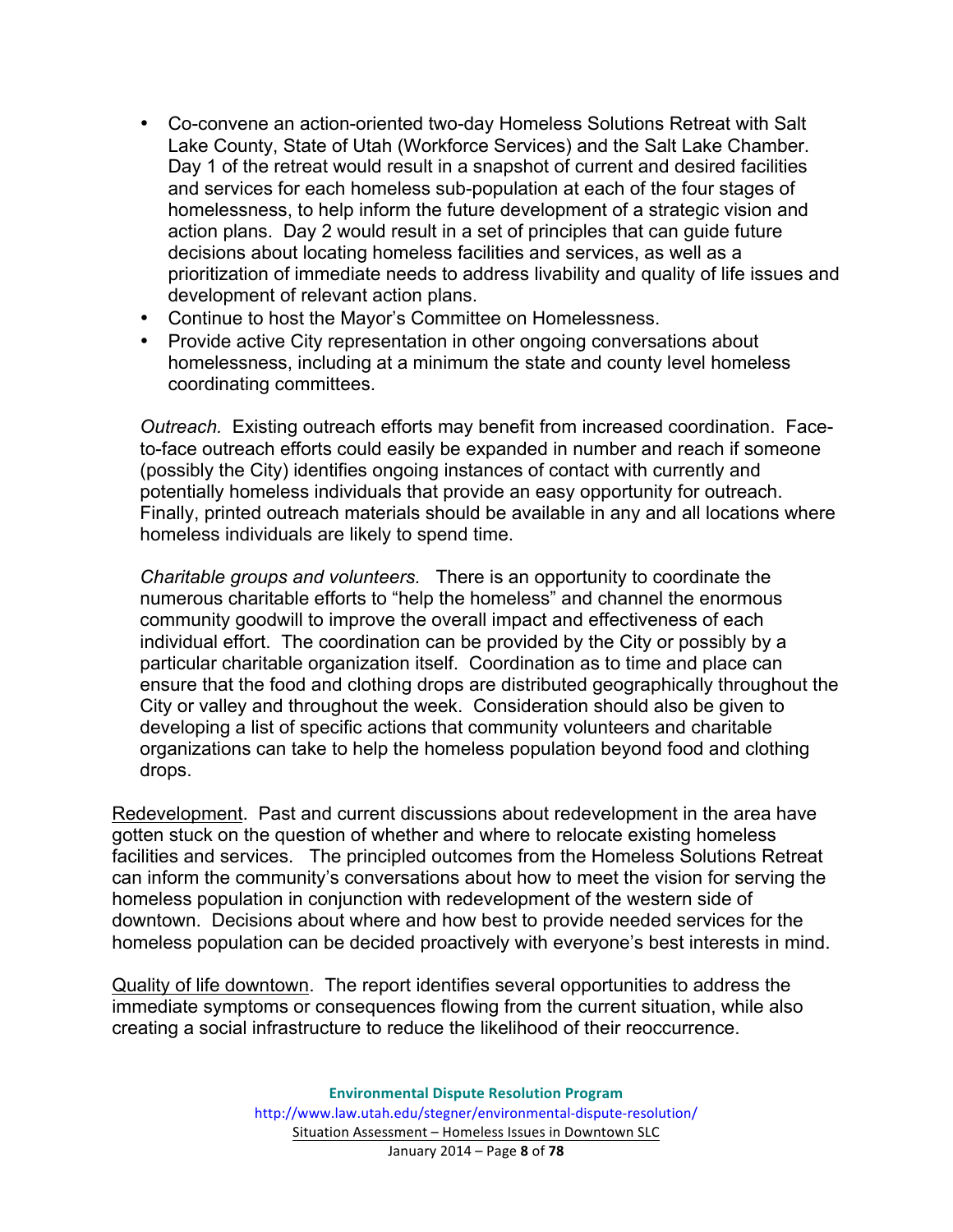*Enforcement / deterrence*. Strategic conversations that include a cross-section of relevant law enforcement personnel (police, prosecution, judiciary) can develop an enforcement approach that will have the greatest likelihood of successful convictions and deterrence value. This will likely involve a review of existing ordinances, statutes and available data, followed by an analysis of desired outcomes and strategies to accomplish those outcomes. Since the issues and players are somewhat different, the report suggests separate strategic conversations for panhandling, camping/loitering/trespassing, and drugs.

*Specific activities to enhance quality of life downtown.* The City should continue to be involved actively in efforts to address cleanliness concerns downtown and help to improve coordination of existing efforts.

*Neighborhood / community building.* City and community leaders can work with existing neighborhood groups (or build a new group if necessary) to encourage the perception and use of downtown areas as a neighborhood. Neighborhoodbuilding activities will not be successful over the long-term, however, unless the responsibility for inventing ideas, facilitating their implementation and ensuring their continued availability is institutionalized within one viable neighborhoodbased organization. Finally, the City can signal that neighborhood-building in the Pioneer Park / Rio Grande portions of downtown is a municipal priority by instituting proactive neighborhood-wide communication methods.

Strategic support for others' efforts. While the full weight of planning and taking action to address homelessness does not and cannot rest on Salt Lake City, the City must be a key player in all aspects of the effort to address homelessness. The City's perspective must be heard and considered in strategic planning at all geographic levels (county, state, regional). The City plays an important role by providing strategic funding for the valuable efforts undertaken by other stakeholders, and at times filling in gaps in essential services. The City can also lend its voice and political weight to lobby for changes in policy, regulation and statutes as needed to facilitate a comprehensive and effective approach to addressing homelessness and related issues.

Public education and awareness-raising. The totality of interviews reflected that many community members have no knowledge about homelessness and related issues beyond what they see in Pioneer Park and the Rio Grande area (and the visceral feeling of discomfort that follows). The report suggests several opportunities for the City to help provide accurate information that can help dispel rumors and raise awareness among community members.

*Model how we as a community talk about the issues*. City and community leaders can and should model how we as a community talk about homelessness and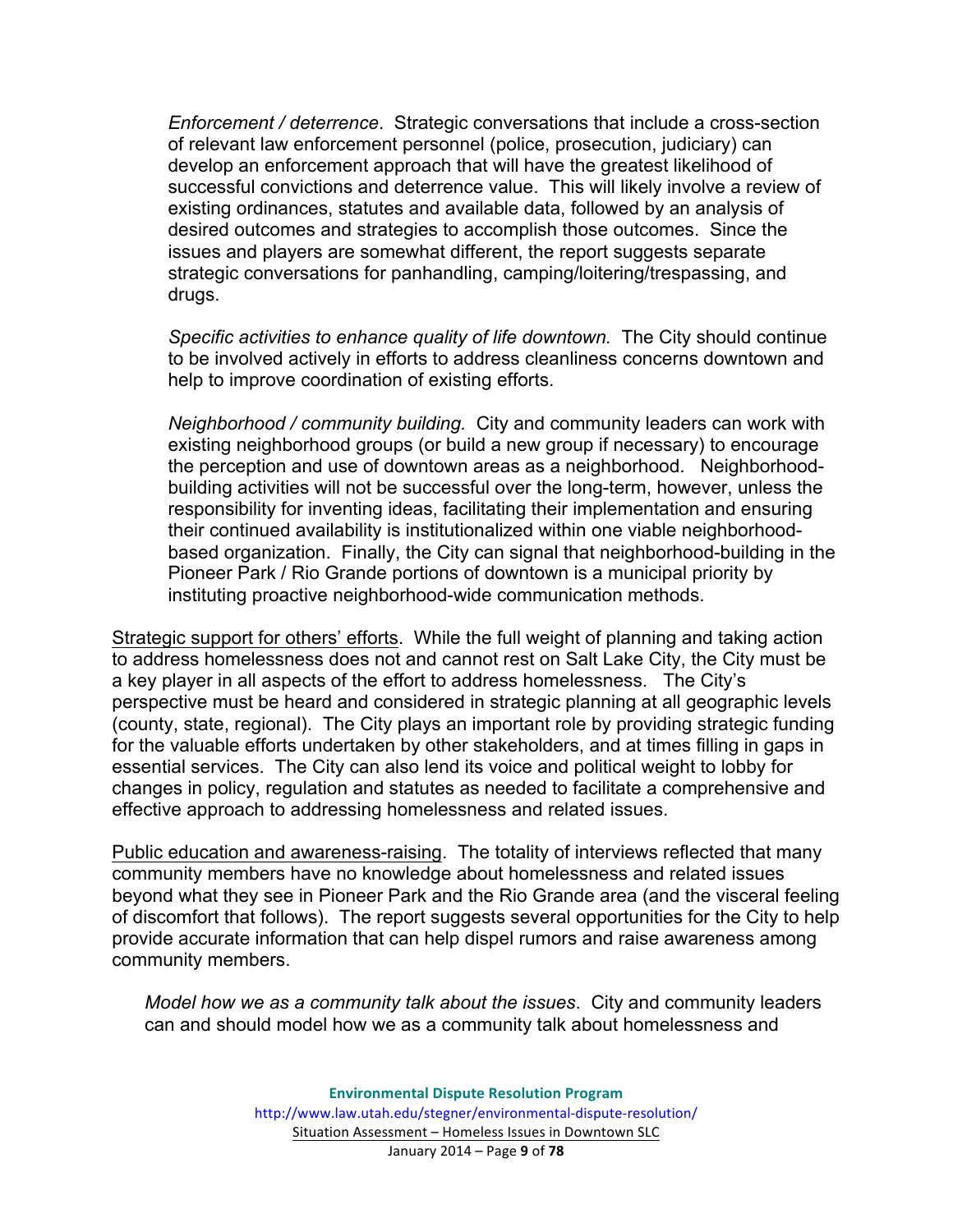related issues. If done well, all levels of City government (Mayor, police, city staff, City Council), as well as business and other community leaders, would communicate a consistent message. The topics where community opinion and individual decisions are easily influenced by the content and tone that community leaders model include the nature of our homeless population, the approach this community is taking to provide for the homeless population and to address related issues (crime, panhandling, etc.), and a vision for the future of this part of downtown.

*Facilitate information-sharing about homelessness and related issues*. The City can and does play a significant role in facilitating information-sharing between the various stakeholders working on and interested in homelessness and related issues.

*Provide information that informs effective generosity.* The interviews suggest that a wider range of information than currently available, provided to the broadest possible audience, may help generous individuals and organizations direct their financial and volunteer contributions in the most constructive way.

#### **Conclusion**

Homelessness and the societal issues that follow are not unique to a particular city, state, region, or nation. These issues transcend generations and political boundaries. Their causes are as numerous and nuanced as their solutions. It is unlikely that these issues will ever disappear, but Salt Lake City has the resources and wherewithal to make great strides towards eliminating, or at least reducing, homelessness in this community.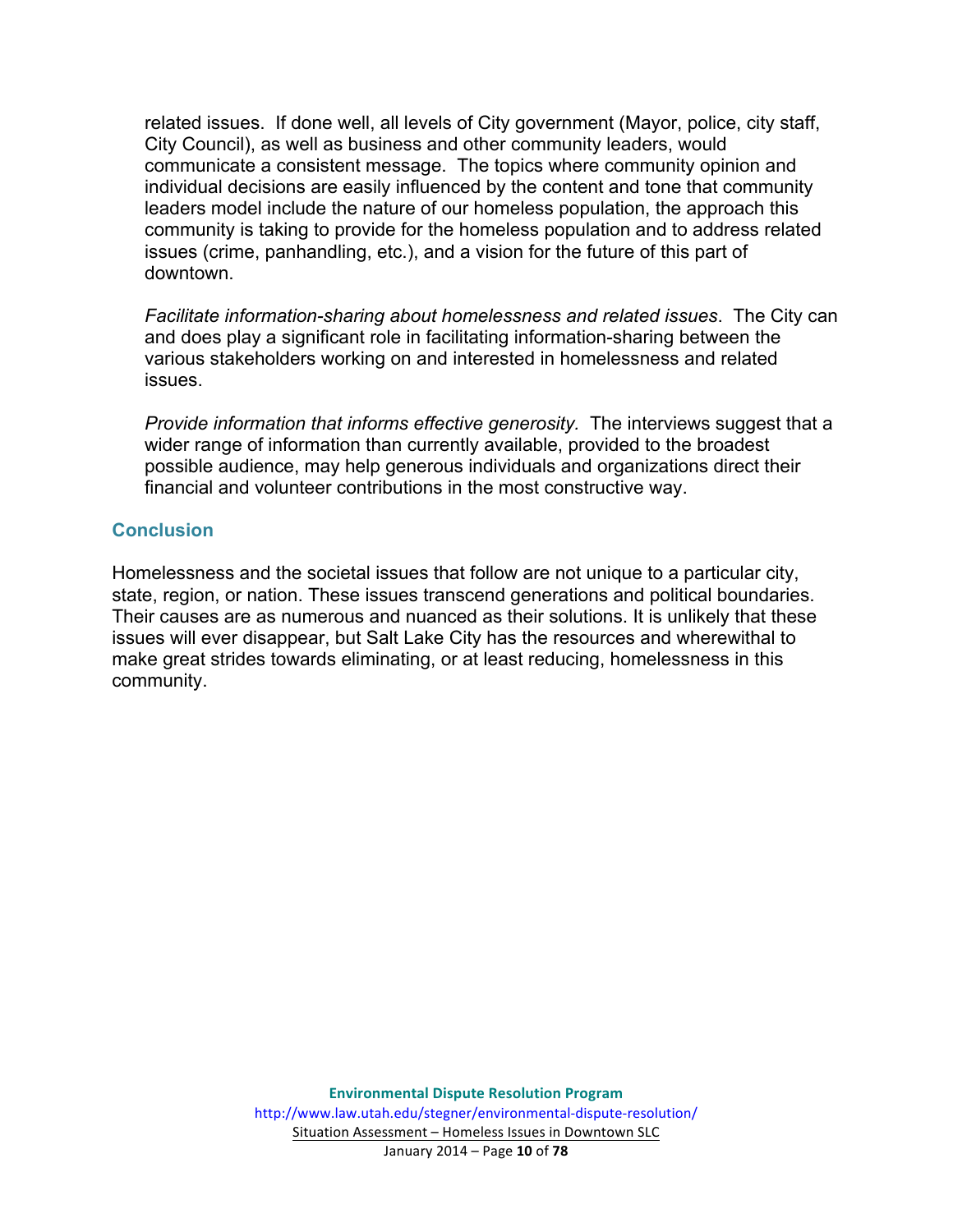#### **II. Situation Assessment Process**

The overall purpose of this report is to provide a comprehensive situation assessment of homelessness issues affecting downtown Salt Lake through an exploration of public perceptions, existing efforts, and opportunities for collaboration and increased coordination. To create this comprehensive picture, the Assessment Team<sup>1</sup> developed a complementary, three-part process consisting of: (I) research, data, and information gathering; (II) stakeholder interviews; and (III) analysis. This section discusses each component to articulate its function and contribution to the report.

The Situation Assessment Report reflects a snapshot in time about an extremely dynamic situation. The situation and efforts to address relevant issues changed during the two months of interviews, changed again during the month in which the report was drafted, and will continue to change as the report is presented to the City and community. Some of the Opportunities for the Future identified in the report may be in progress by the time the report is read, but suggestions for the City's role in these opportunities remain timely.

#### **A. Research, Data, and Information Gathering**

Throughout the project, the Team researched past and ongoing homeless efforts in Salt Lake City and researched the homelessness issues and related programs in Phoenix, AZ, Calgary, Canada, and Houston, TX. In addition, the Team acquired data from the Salt Lake City Corporation and Salt Lake City Police Department. Last, the Team received information from various sources such as homeless provider brochures, city and county homelessness reports and agendas, and a variety of stakeholder-provided information. All of the research, data, and information received provides useful context for the stakeholder interview responses. A summary of information learned about the three comparison cities can be found in Appendix C. A summary of relevant Salt Lake City information can be found in Appendices D (Summary of SLC Homeless Resources), E (SLC 2009 Homelessness Workshop), and F (Pioneer Park 2009 Public Workshop Final Report). Data received from Salt Lake City Police Department can be found in Appendix G.

#### **B. Stakeholder Interviews**

<u> 1989 - Johann Stein, markin film yn y breninn y breninn y breninn y breninn y breninn y breninn y breninn y b</u>

At the core of this assessment are the 60 interviews conducted across stakeholder categories:

• Residents (owners and tenants of the neighborhood's apartment and condominium complexes),

Situation Assessment - Homeless Issues in Downtown SLC

**Environmental Dispute Resolution Program**  $1$  The Assessment team consisted of Michele Straube (Director of the Environmental Dispute Resolution Program), Jamie Pleune (Director of the Environmental Clinic) and four law students. Melissa Reynolds, Jason Steiert, and Shane Stroud earned Environmental Clinic credit; Haley Carmer earned credit toward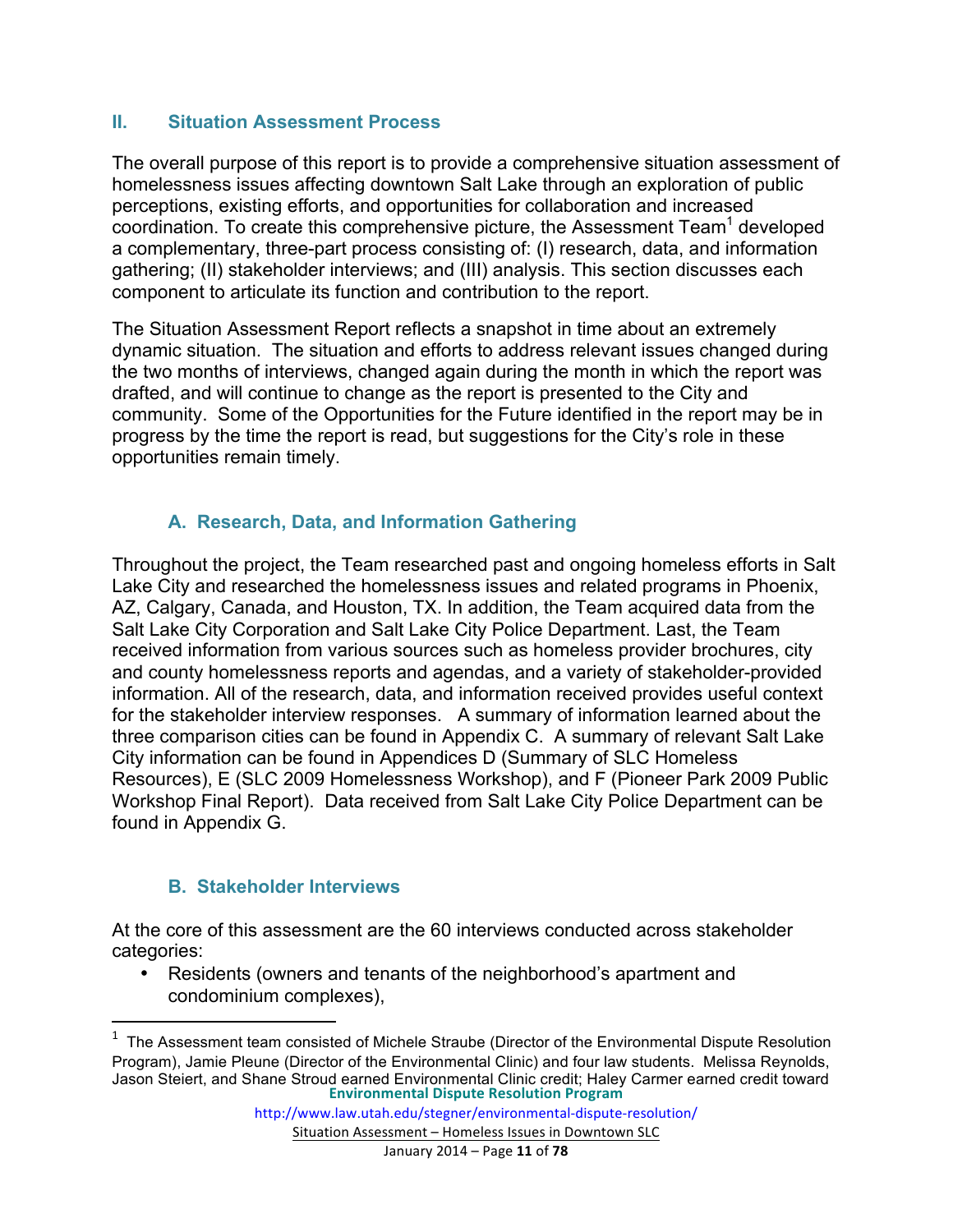- Businesses (Downtown Alliance, Chamber of Commerce, large and small business owners, developers),
- Government (city, county, and state officials),
- Law enforcement (police, fire, attorney, judiciary)
- Homeless service providers,
- Homeless individuals (currently and formerly homeless), and
- Community members who are involved with homeless issues either through their work or volunteer activities.

The Assessment Team worked with Salt Lake City Corporation to identify specific individuals within each stakeholder category to interview.<sup>2</sup> Salt Lake City Mayor Ralph Becker and Community & Economic Development Director Eric Shaw jointly sent letters via snail mail inviting individuals to participate in the assessment and explaining its purpose and scope. The Assessment Team followed up with an email invitation attaching the list of interview questions and scheduled interviews. Virtually all individuals invited to participate in the assessment agreed to be interviewed. The list of interviewees can be found in Appendix A. The interview questions can be found in Appendix B.

Interviews generally followed the list of interview questions to ensure consistency throughout the interview process, although we spent more or less time on individual interview questions depending on interviewee experience and interest. Receiving the questions in advance allowed interviewees to prepare, so that most interviews could be completed in one hour or less. Each interview began with a brief description of the situation assessment process and an assurance of confidentiality – the information provided by interviewees would be used in the report, but there would be no attribution to specific individuals. We also encouraged individuals to let us know if there were particular statements or information we should keep confidential. As a result, throughout this report we refer to comments from interviewees by stakeholder category only (and at times even more generally).

The sheer number of stakeholders who conversed, informed, shared problems, and offered solutions concerning the homeless situation reveals an important aspect of homelessness in Salt Lake: the community cares about individuals who are homeless as well as the programs that serve them. As described in Section III of this report, the fervor and perspective with which stakeholders displayed concern about homelessness varied. Some stakeholders were optimistic and sympathetic while others were accusatory or apprehensive. Whether positive or negative, all interviewees displayed passion for homelessness and related issues.

 $2$  Some of the "individual" interviews were comprised of groups of people. We heard from close to 100 individuals over the course of the 60 interviews.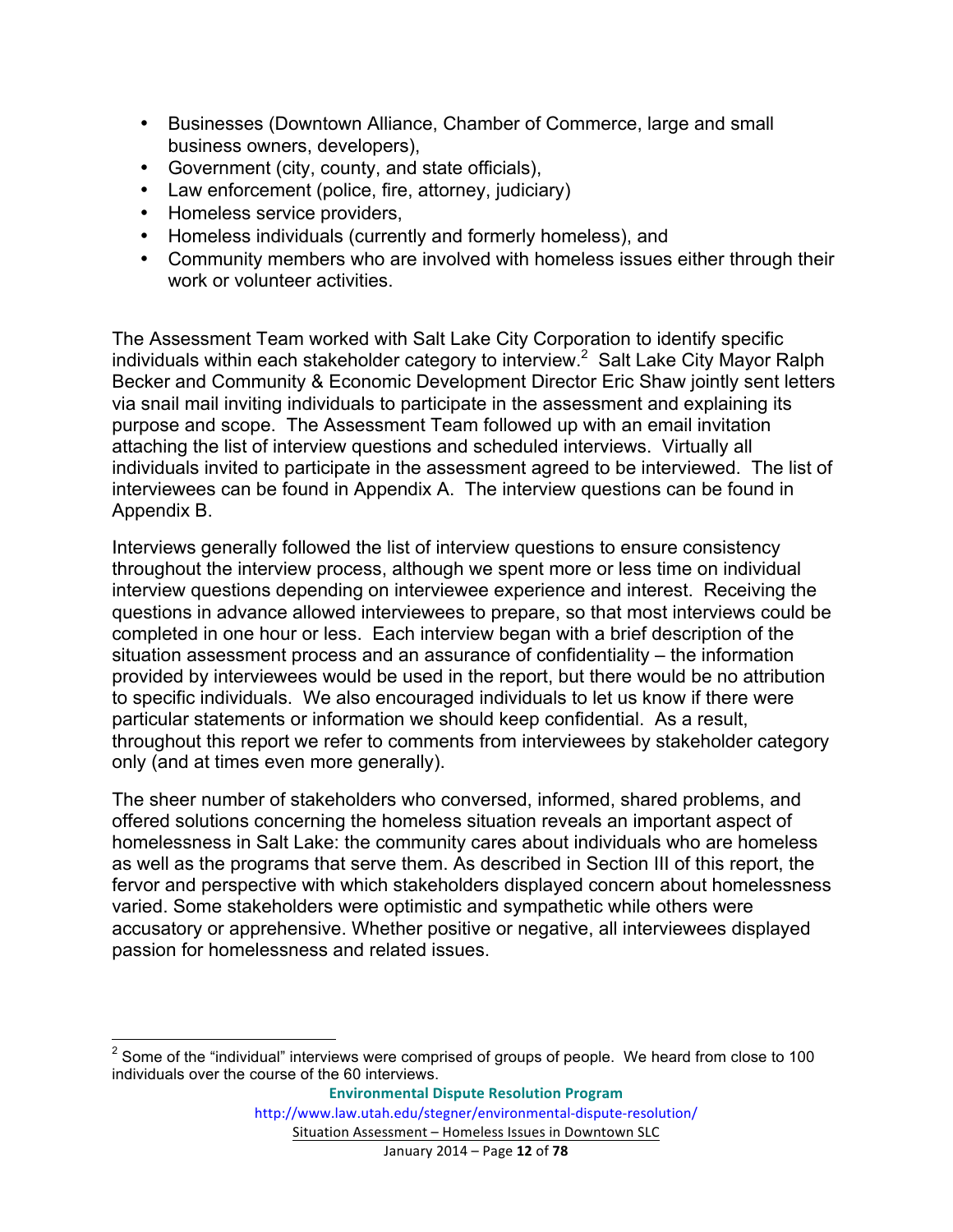# **C. Analysis**

<u> 1989 - Jan Stein Stein, fransk politiker (d. 1989)</u>

Given the massive amount of information the Assessment Team accumulated over the short course of the project, the team devised multiple ways to synthesize what it was hearing and learning. Interview notes were transcribed by topic (rather than verbatim) as an initial organizational tactic, and identified by stakeholder category (rather than by interviewee) to maintain anonymity. The Team maintained an unbiased view towards all gathered information but as the quantity of interview notes grew, a logical categorization began to emerge. The Team met weekly to share impressions and revise the possible organization of interview results as needed. Section III of the report reflects what we heard from interviewees and was the Team's primary focus until interviews were completed.

The Team was careful not to draw conclusions during the interview process and to remain open to hearing all perspectives. After taking a short break at the end of the December to allow for synthesis of the interview results, the Team turned its attention to developing the conceptual framework for thinking about homelessness issues (Section IV) and identifying the opportunities for collaboration and expanded coordination (Section V). Given the dynamic nature of this issue, Team members have continued to gather additional relevant information through casual conversations and participation in the most recent point-in-time count, $3$  much of which has been incorporated into the report at the last minute.

**Environmental Dispute Resolution Program**  $3$  The point-in-time count took place Jan. 30-Feb. 1, 2014. The data gathered during these three days will prove extremely helpful for pursuing several of the opportunities identified in Section V of the report.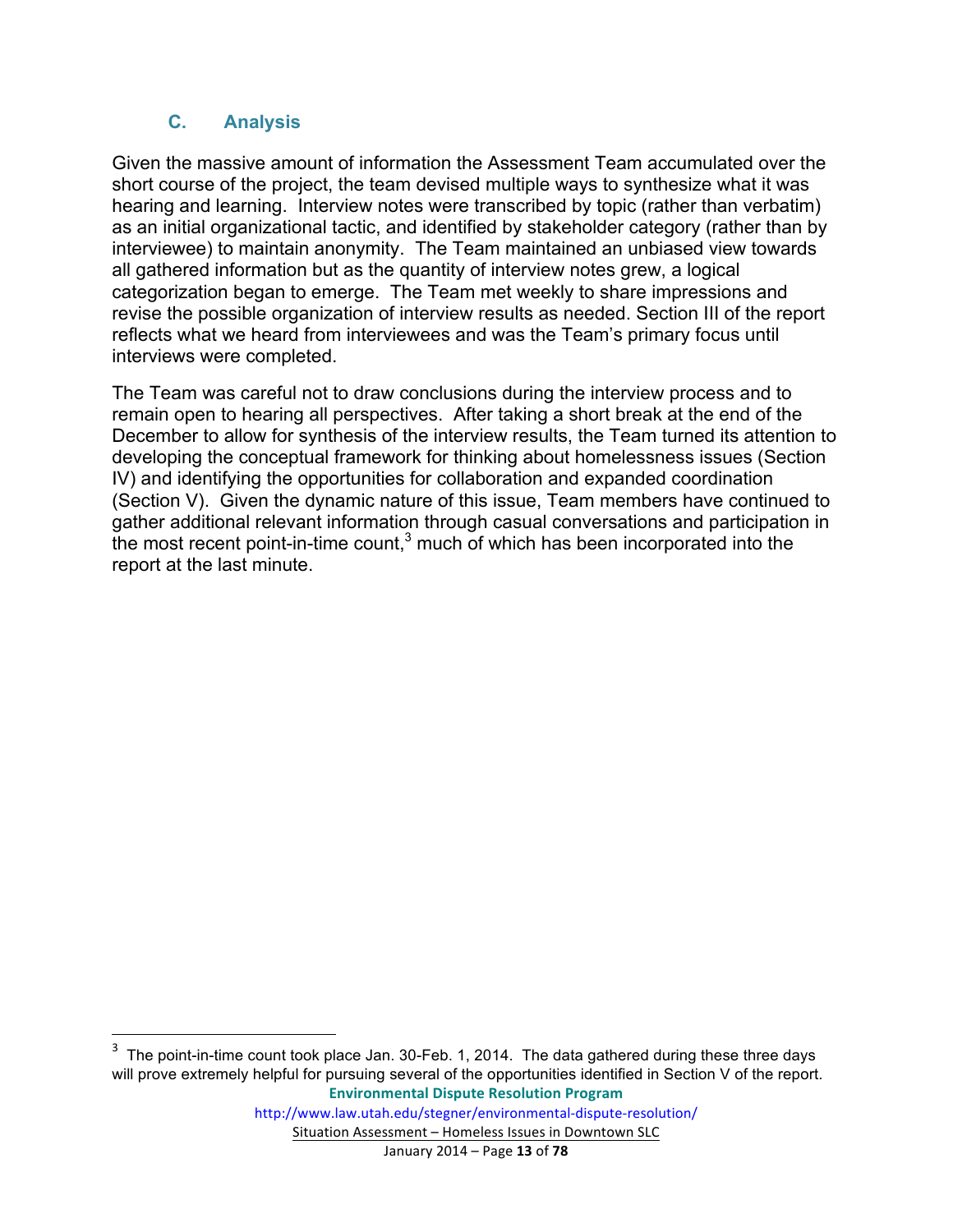#### **III. Current Situation and Major Issues of Concern**

#### **A. Introduction**

This section summarizes stakeholder perceptions and relevant information the Assessment Team collected through stakeholder interviews. Rather than provide detailed summaries of each interview, the Team has synthesized the 60 interview notes by stakeholder category, highlighting common perceptions and differences in perspective, and also providing a snapshot of current thinking on potential solutions to the issues. We give a few select factual examples or "stories" to illustrate each main point.<sup>4</sup> The narrative refers to research, data, and other information to supplement stakeholder perceptions as appropriate. The summary of what we heard during 60 interviews is organized into six general topics:

- Livability and Quality of Downtown Life;
- The Face of the Homeless Population;
- Daytime Facilities for Homeless Individuals;
- Connecting Homeless with Services and Coordinating Services;
- Housing First; and

<u> 1989 - Jan Stein Stein, fransk politiker (d. 1989)</u>

• Opportunities for Transformative Redevelopment.

The Team further divided the information learned about each topic according to the following sub-categories:

- 1. The current situation: level of consensus among stakeholders regarding the situation, its impact on their daily lives, possible cause and effect, and proposed solutions;
- 2. Recent changes to the situation, if any;
- 3. Past, present or future actions or projects to improve the situation, and perceptions of their success;
- 4. Existing or potential roles of stakeholders; and
- 5. Major challenges unique to solving a given topic.

Taken together, the interview sessions addressed all of these topics and each subcategory. However, few interviewees touched on all the subjects summarized in Section III. Therefore, this Assessment may not include substantive comments for every topic's sub-categories.

The Team's decision to compartmentalize information learned through interviews into particular topics serves a variety of purposes. First, the breakdown reveals collective stakeholder concerns and priorities. Second, there is no proverbial "silver bullet" to

**Environmental Dispute Resolution Program**

 $4$  We recognize that many important statements made by individual interviewees were not captured, but believe that the major themes raised in the interviews have been included.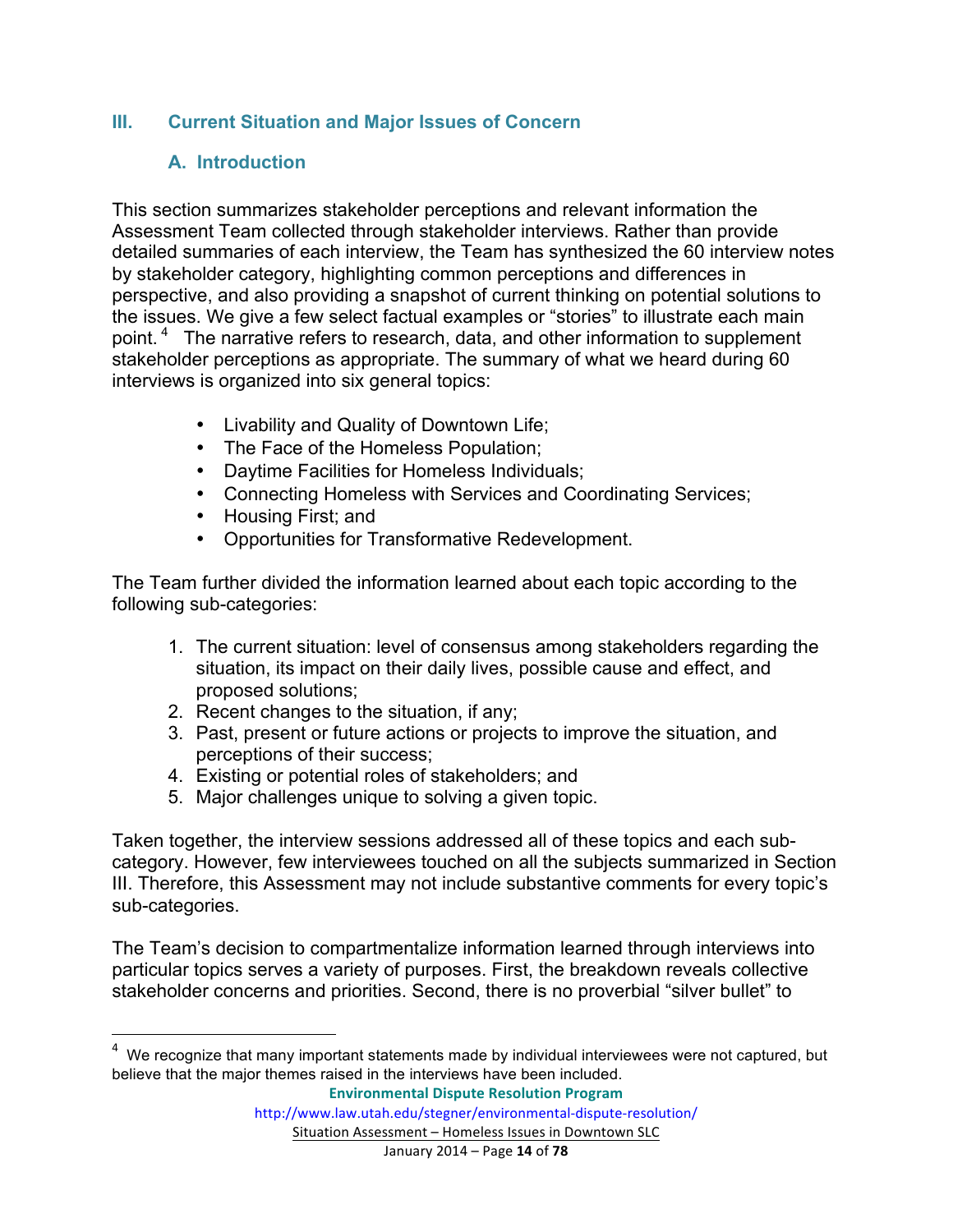solve the complexity of homelessness and related issues. Third, the breakdown provides a framework for future collaborative efforts and discussions. We hope that this breakdown allows stakeholders to identify uniquely tailored solutions for each topic. It should be noted, however, that a number of these issues are interrelated, which provides special opportunities for collaboration, the basis for the discussion in Section V.

# **B. Livability & Quality of Life Downtown**

The livability and quality of downtown life affects downtown residents and businesses, downtown visitors, individuals and developers aspiring to locate downtown, service providers' ability to reach the homeless population effectively, and the homeless population itself. The major areas of concern that interviewees identified under this topic are the mass of people that congregate downtown near various services used by the homeless, camping, cleanliness, crime and drugs, and panhandling. Some interviewees also cited shelter capacity to frame their perception of livability.

# **1. Mass of people**

Virtually all of the individuals we interviewed expressed some level of concern regarding the massive amount of people who congregate downtown, particularly in the four-block area bounded by 500 West, 200 South, 300 West and 400 South.

Current situation / level of consensus about situation: Interviewees generally expressed that the mass of people who congregate near service providers and in Pioneer Park is undesirable. Virtually all interviewees described the quantity of people who congregate near service providers as massive.

- Residents' observations that the 200 block of Rio Grande Street is often impassible because of the large congregation of individuals on the sidewalk was confirmed during the Assessment Team's kick-off field trip and subsequent visits to the area. Similar numbers of individuals taking up much of the sidewalk space can be observed on the north block of 500 West between 300 and 400 South.
- Businesses and residents who work and live immediately adjacent to Pioneer Park reported that there were large numbers of people "hanging out" over the past summer, with particular concentration on the 400 West side of the park.

Impact of current situation on interviewees: Interviewees who discussed the impact of the mass of people most often noted a concern for safety. Businesses also noted an impact on profitability, which they believed related to the mass of people and associated behaviors.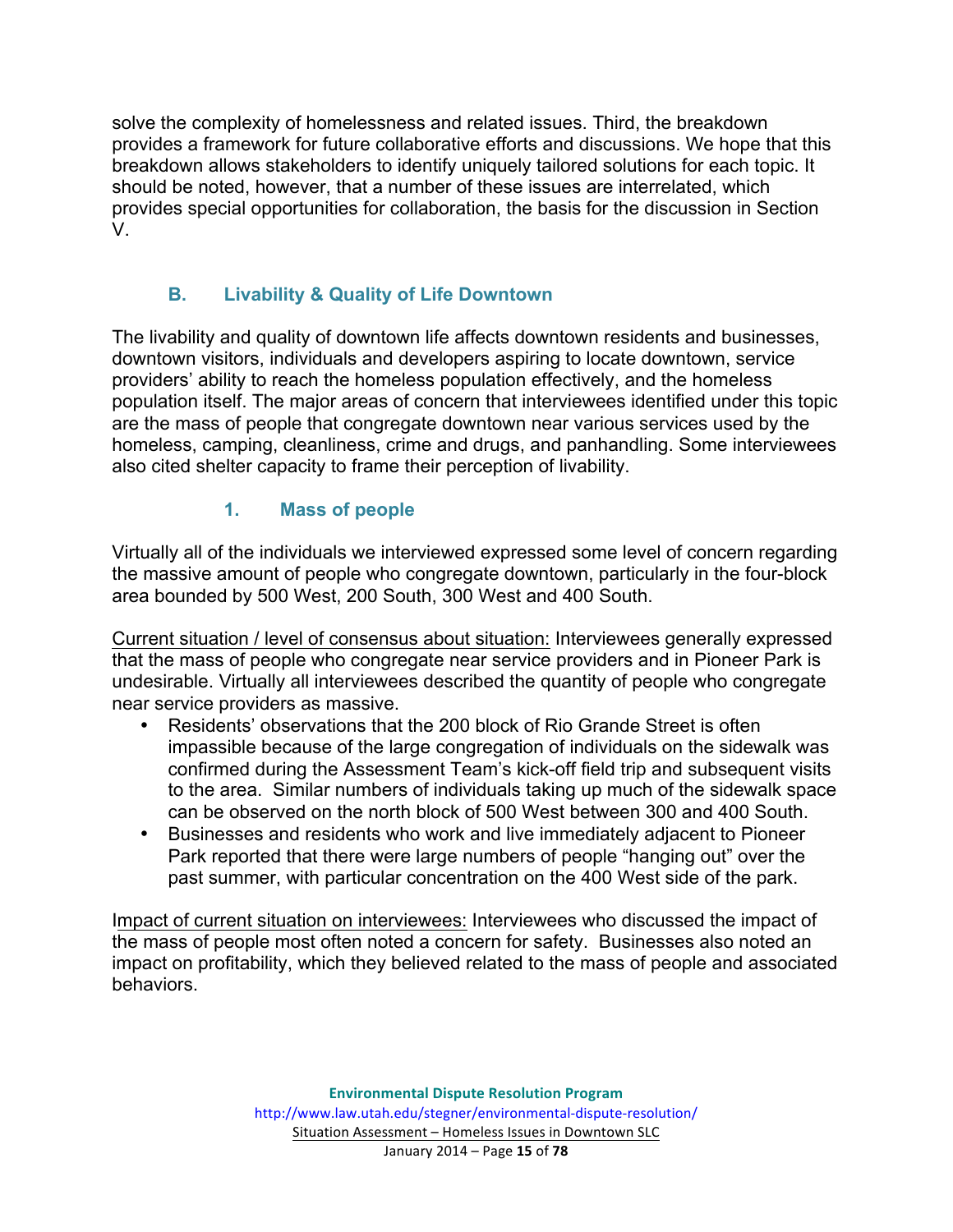#### • **Provider perceptions:**

o Wiegand Center area has become more dangerous for older people. For example, if younger people find out an elder receives social security, they will befriend the elder and cajole/steal their money or even literally take their belongings and ID. Many people have to sleep while somehow protecting their belongings with their body.

#### • **Resident perceptions:**

- o Many residents feel unsafe and have been threatened directly by the homeless that congregate near their buildings.
- o Some residents feel uneasy or unsafe walking through or near the crowd of homeless on their way to the new Winter Farmer's Market. Some residents drive two blocks between their residence and the market, or walk all the way around so that they do not have to walk by the crowd of homeless.
- $\circ$  Many residents stated that they do not go to Pioneer Park to use the running track or playground facilities on Sundays or other times when food and clothing drop-offs are taking place.

#### • **Business perceptions:**

- o Some businesses have been forced to close because of the impact of homeless folks in area. At least one business will not renew its lease at the end of the term, considering reluctantly to abandon this downtown area.
- $\circ$  At least one developer has been unable to get funding to develop a new venture in the Pioneer Park area (described as "shovel ready") because investors are leary about the impact the homeless population has on the livability and desirability of downtown life. Other developers are reluctant to move forward with future plans while the current situation remains.
- o Several local businesses showed the Team net profit numbers that have steadily decreased over the past 2-3 years. One business stated that this downtown location has the poorest profit margin of any of its locations in the Salt Lake valley.
- o People get off TRAX to visit and shop downtown, see the mass of people and get right back on the train.

# • **Homeless individuals perceptions:**

o Homeless individuals currently staying at the shelter stated that they were often uncomfortable walking through the mass of people directly outside the door. Reasons ranged from being approached by drug sellers (which is particularly difficult if the interviewee was fighting addiction) to their children being approached for a variety of illegal activities.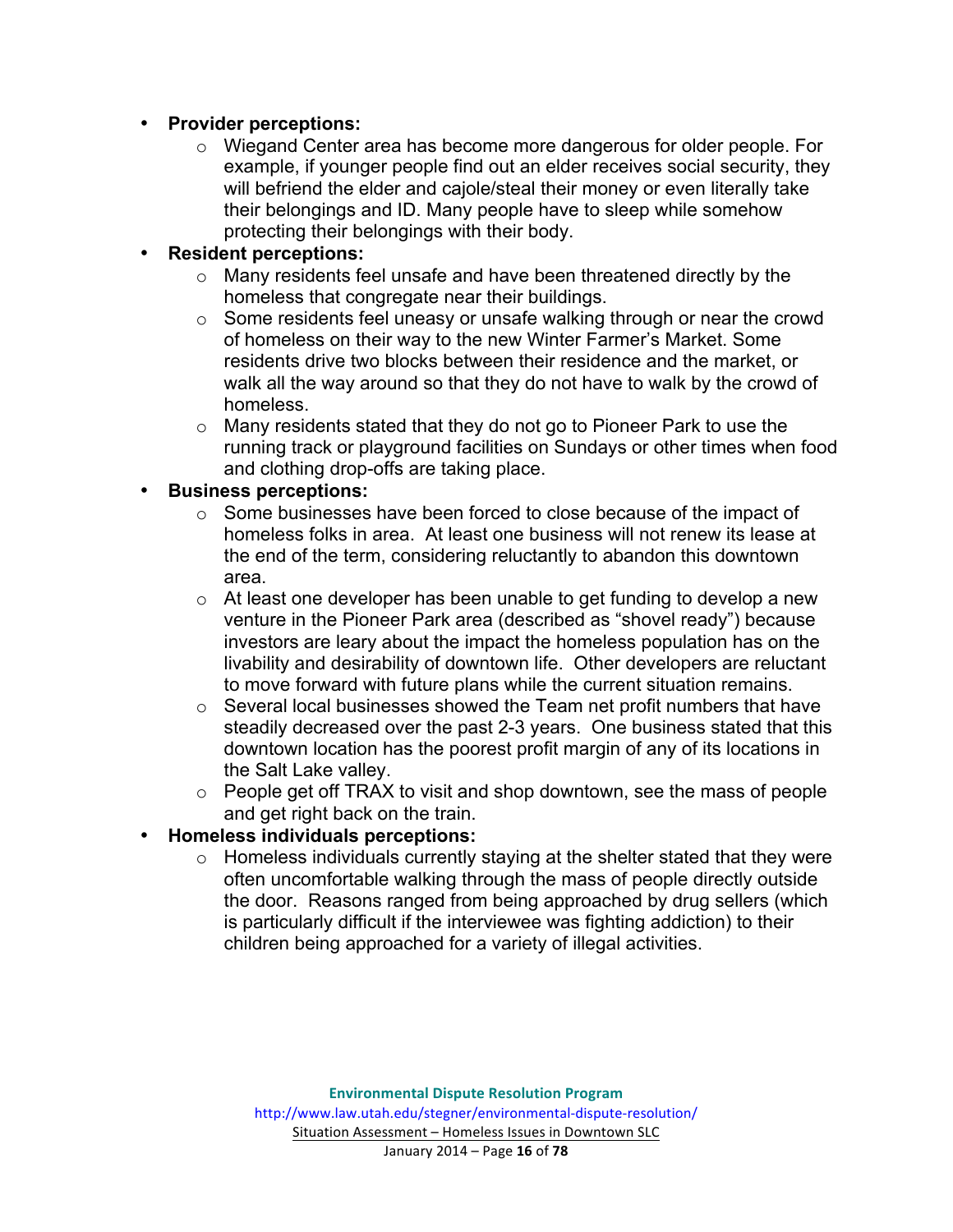Recent changes, if any, with particular focus on how these changes impact interviewees' lives: Many interviewees think there has been an increase in the quantity, as well as a change to the makeup, of the mass of people over the past year. Perceptions seemed to differ depending on which locations in downtown Salt Lake City the person frequented – individuals who lived or worked near Pioneer Park or the area immediately south of Gateway were much more likely to believe that the mass of people congregated on a daily basis in those areas had increased in the past year.

# • **Resident perceptions:**

- $\circ$  There has been an increase in people and trash over the last six months to one year
- **Business perceptions:**
	- o The number of people "hanging out" in Pioneer Park increased significantly during the past summer (2013).
- **Miscellaneous Community perceptions:**
	- o Near the Viaduct area, not much has changed over the last year or so. There was a major change and strong enforcement from police around the Olympics but that enforcement has subsided over the last 12 years.
- **City perceptions**:
	- $\circ$  The main library has seen some increase in the number of homeless visitors, but the increase has not been as dramatic since shelters have increased their daytime hours.
	- o The Sprague Branch of the library (Sugarhouse) has seen a large increase of homeless visitors recently.

Opinions/perceptions about cause and effect: Interviewees attribute the massive congregation of people to a wide variety of factors. There does not appear to be a clear consensus about what causes the large mass of people or the perceived increase in numbers over the past year, but the various opinions about cause are not mutually inconsistent. Some of the factors perceived to be contributing to the large population in public places downtown include the economic downturn, other cities sending their homeless individuals to Salt Lake, presence of drugs, location of services, inadequate shelter facilities, and the lack of homeless daytime facilities.

#### • **City perceptions:**

- o Not much has changed and the situation has not deteriorated in the last year, but fluctuations in the economy over the past few years have had some impact. What we are experiencing now is another "flare up."
- $\circ$  The library is a draw for homeless individuals because it is a neutral, truly public place. It is also close to the Public Safety Building, which gives a sense of safety. The presence of Volunteers for America (VOA) volunteers at the library also brings people in because the volunteers provide a variety of services to the homeless population.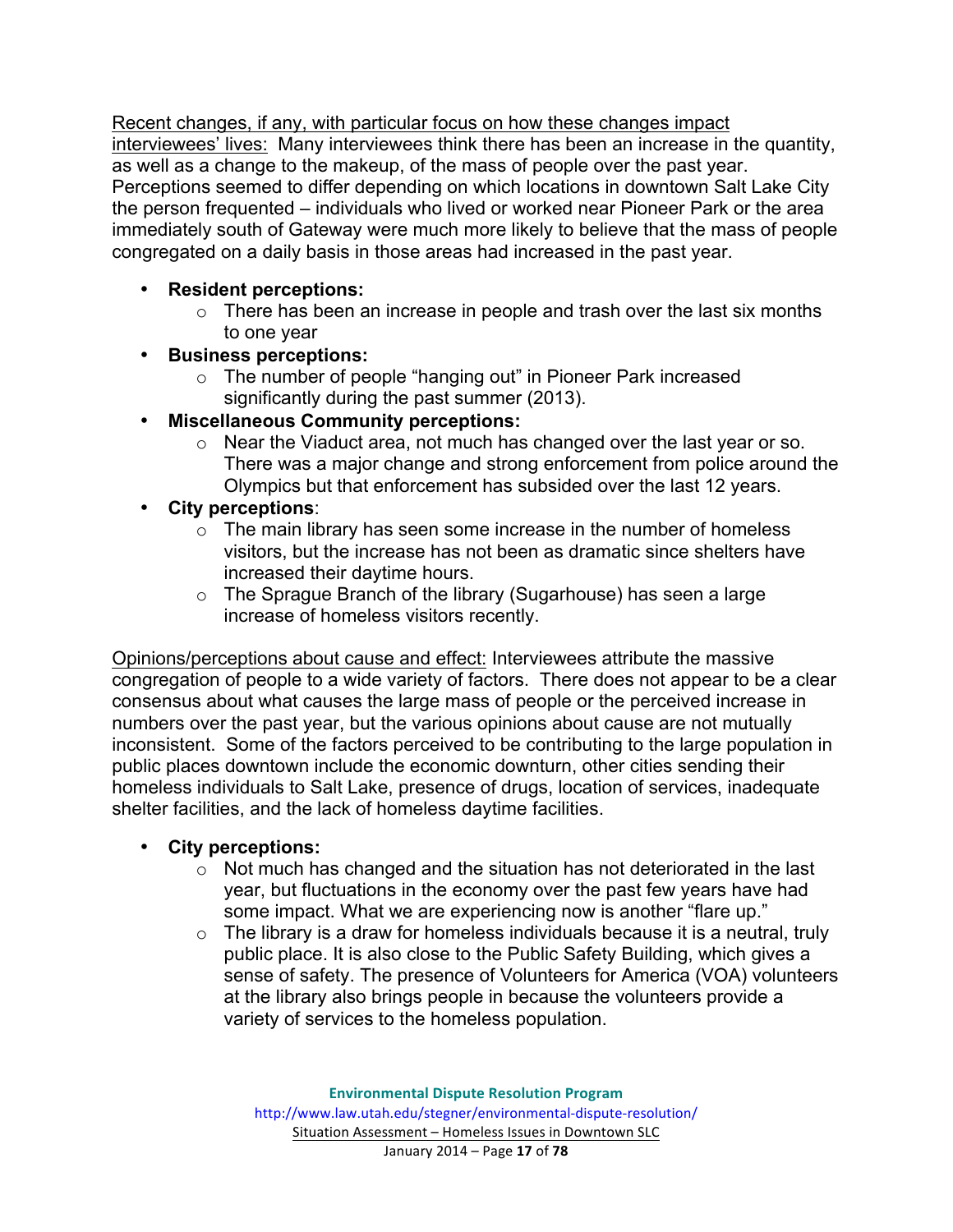#### • **Resident and business perceptions:**

- o There are cities around the United States that send their homeless to SLC because people perceive SLC services to be widely available and of good quality. However, this problem may have happened over the last six months to one year or perhaps this has never changed.
- $\circ$  The mass of people fluctuates with the seasons. During winter months, people congregate outside of the shelters because they are hoping to get into the shelter to escape the cold.
- o Some people who may or may not be homeless congregate near the shelter to buy drugs. Drug use around the shelter leads to many of the problems with cleanliness from these users or addicts.
- o Zoning laws limit where providers can locate or re-locate.
- o The Twilight Concert Series has exacerbated the problem because the Twilight set-up forces the homeless population out of the park and into the surrounding business/residential areas.
- $\circ$  The shelter does not have enough beds to serve the homeless population.<sup>5</sup>

# • **Provider perceptions:**

- o People hang around shelters for various reasons, including spice and other drugs or for meals.
- o Nursing homes bring old people to the shelters when they run out of money or are difficult to handle.
- $\circ$  There is a cyclical nature to the mass of people relating to health problems. One example given was a homeless individual with a health condition who is sent to the hospital. Upon stabilization, the hospital sends the individual back to a shelter. After a few days at the shelter, the individual goes back on the street, their condition exacerbates, and they go back to the hospital. The same cycle of homelessness, health issues and lack of shelter repeats.
- o Large groups of individuals loitering outside is an unintended consequence of the co-location of services and facilities. This is amplified by the lack of activities or facilities for the homeless to use during the day.
- o Anecdotally, one provider mentioned that bishops in Provo have admitted to providing transportation money to as many as 300 individuals to send them to the shelters in Salt Lake.

# • **Homeless individuals perceptions:**

<u> 1989 - Jan Stein Stein, fransk politiker (d. 1989)</u>

 $\circ$  Inability or unwillingness to comply with the shelter's rules (e.g., regarding intoxication or use of drugs, curfew) force people on the streets. This is particularly true for families, where the inability of one family member to stay at the shelter results in the entire family staying together on the streets instead of having only some members of the family sheltered.

<sup>&</sup>lt;sup>5</sup> This perception is contradicted by numbers provided by both The Road Home shelter and the State of Utah, both of whom state that the number of available shelter beds exceeds the need.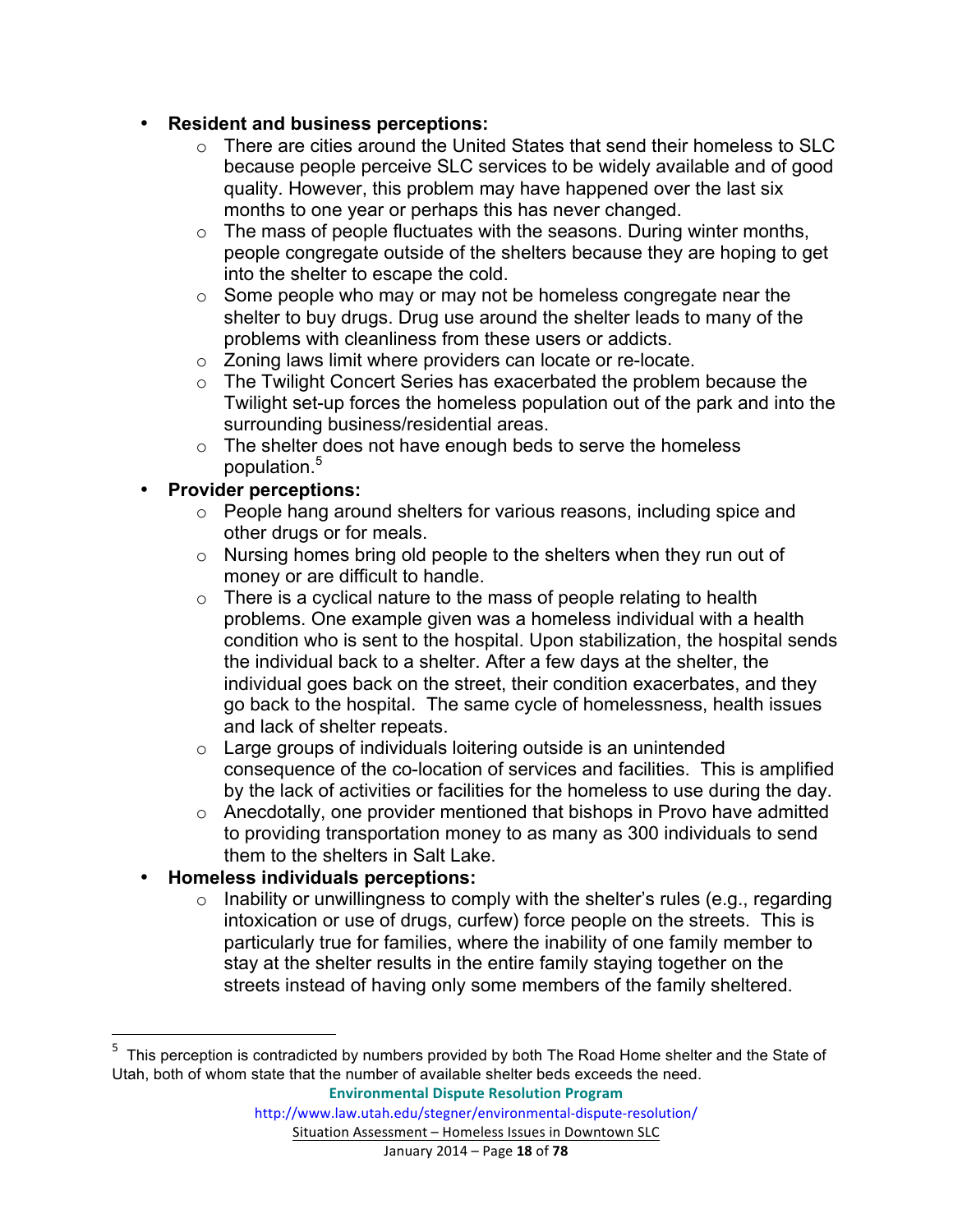Proposed solutions: Many interviewees suggested that increased housing opportunities would help to alleviate the massive congregation of people. These suggestions are covered in more detail below in the Housing First topic section. However, other interviewees suggested that redesigned shelters and other facilities to accommodate daytime use would help alleviate the problem.

- Redesign the service-providing facilities to accommodate daytime sheltering for homeless and alleviate the large congregation of people each day.
- Provide homeless with "day-passes" to stay in the shelters and reduce the size of the massive congregation.
- Perhaps create a homeless campus with a park to internalize activities so that homeless people are not waiting for services on sidewalks.
- Grow the shelters vertically. This way, the shelters do not need to spread out or move.
- Provide UTA passes to homeless individuals so they can leave downtown during the day.
- De-centralize service providers.

Past, current or future projects: A specific project's anticipated success in reducing the number of people congregating in public spaces will necessarily depend on which perceived cause is being addressed. A few projects were identified as having focused on the issue of "body count" in particular:

- The Wiegand Center has regularly expanded the daytime services it provides, but the capacity limitations of its physical space cannot accommodate even a significant percentage of the numbers of individuals who congregate in public spaces downtown.
- In the fall of 2012, the Downtown Alliance convened a Safety and Security Summit. This summit invited anyone interested (including property owners, police, businesses, City) to address many aspects of homelessness including loitering and the constant "mess of people," its associated negative look and feel, and the perception that it is not safe or welcoming.
- A multi-stakeholder Pioneer Park Partners Team met from 2008-2010 to identify ways to make Pioneer Park a welcome place for all legal activities. As a result, large draw events (like the farmers market and Twilight concert series) and daily uses of the park increased. The group's report prioritizing additional possible actions can be found in Appendix F.

Major challenges unique to solving the mass of people issue:

• The diverse perceived causes for the mass of people constitutes a major challenge to solving the problem. There is no clear answer.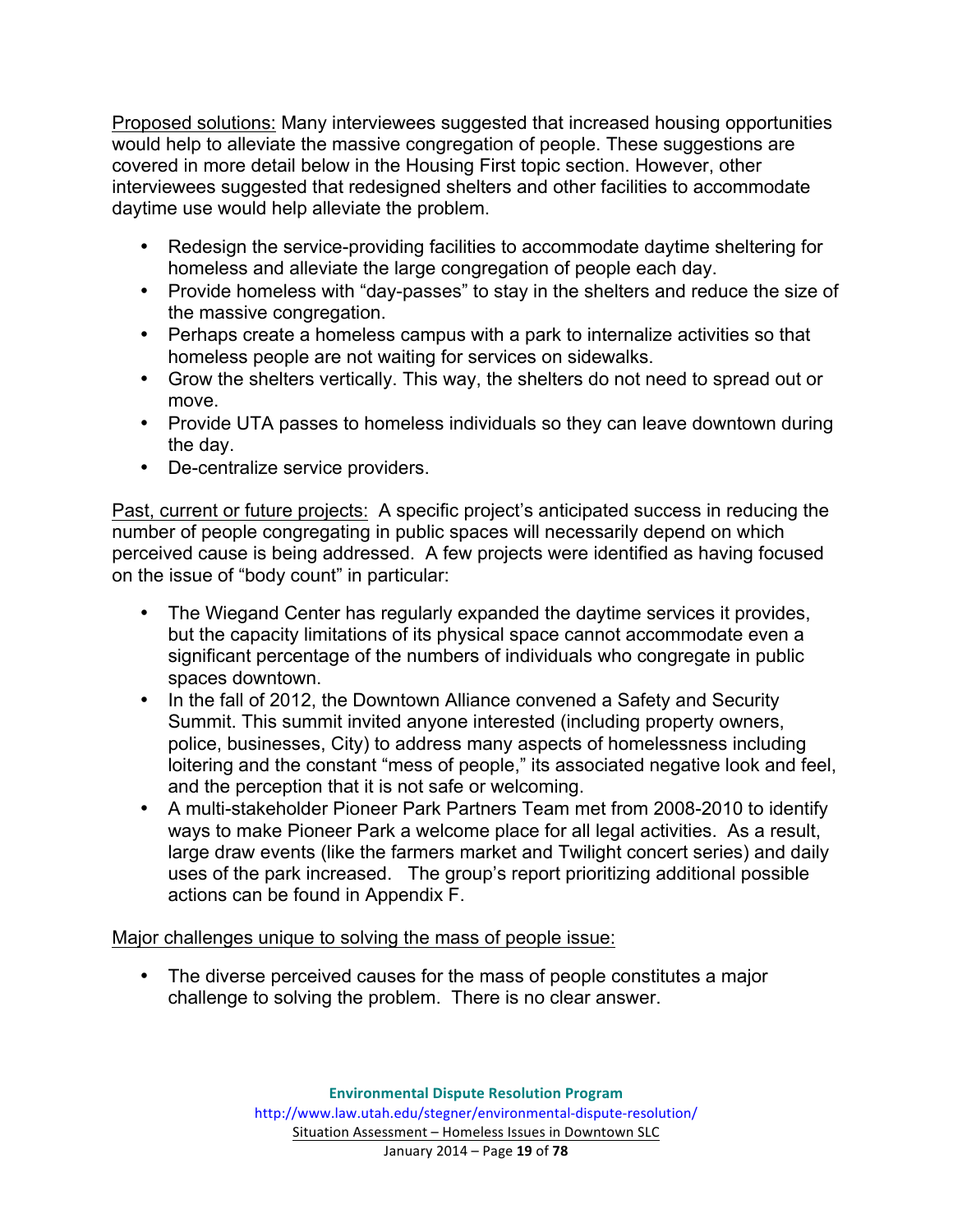• Perceptions about who comprises the mass of people present major challenges to solving the problem. One interviewee described it this way: "Many people have the perception that homeless people are lawless drug users. Most of the time they are too poor to buy hard drugs and can only drink booze. Many homeless people are just down on their luck and need help." Depending on which perceptions turn out to be true, there will be an inherent challenge to reducing the size of the mass of people if the solutions are limited to drug enforcement instead of providing help to those "down on their luck."

# **2. Camping**

Other than residents living immediately next to Pioneer Park, few of the individuals we interviewed expressed concern regarding camping near downtown. Usually, interviewees mentioned camping in conjunction with other sub-topics including cleanliness, panhandling, crime and drugs, and shelter capacity. Generally, interviewees expressed that homeless camps are dispersed throughout the city and nearby canyons.

Current situation / level of consensus about situation: The camping issue did not come up regularly during the interviews, but those who did raise it expressed concern for the health, safety, and livability of downtown and other areas where encampments exist.

# • **Law Enforcement perceptions:**

o People make "camps" in landscaped areas (parks, sidewalk and median strips, areas next to buildings).

#### • **Provider perceptions:**

- o Plenty of homeless live in camps (in Salt Lake Valley, in Tooele, everywhere) and only come into town when they need services or food.
- **Government perceptions**:
	- $\circ$  Homeless individuals have traditionally established camps around the library and in Library Square and this has not changed.
	- o Salt Lake Valley Health Department spends considerable resources cleaning up camps in the downtown area and all over the valley. $6$  The conditions they find in many camps are unsanitary and may pose a health risk for the campers and others.

# • **Resident perceptions:**

<u> 1989 - Jan Stein Stein, fransk politiker (d. 1989)</u>

o Campers leave Pioneer Park at closing time (dusk), but return to rebuild their camps after the police have conducted their sweep. Residents living adjacent to the park can hear the campers setting up camp and conducting activities of daily living, including loud arguments.

<sup>6</sup> The Assessment Team was provided with a map showing the locations of over 100 camps cleaned up by SLVHD in a one-year period (2011-2012). Camps were identified in all but one of the seven Salt Lake City Council districts. See also, "Transients camping in City Creek Canyon to be evicted," Salt Lake Tribune, June 24, 2013.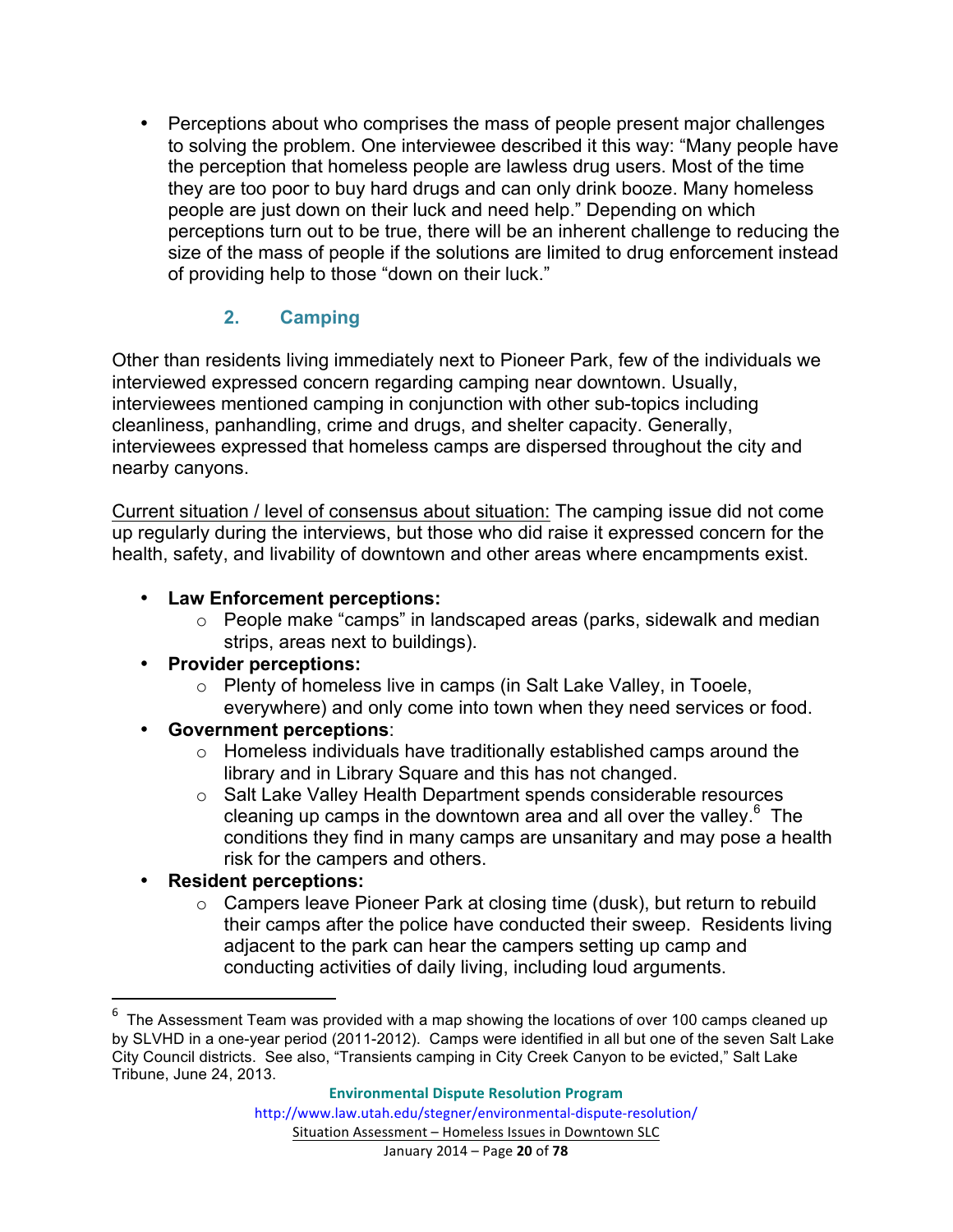$\circ$  Couches and other furniture groupings have been found in public spaces, indicating to the residents that individuals are regularly using the area as living space.

Impact of current situation on interviewees: Among those who addressed the camping issue, interviewees were concerned with the negative aesthetics of encampments. In addition, interviewees described the camps as a possible shield to conduct illegal activities.

#### • **Misc. Community perceptions:**

- o Homeless encampments at the Main Library, Washington Square, and in private garages impact livability in the downtown area.
- **Law Enforcement perceptions:**
	- o Homeless camps provide the opportunity for out-of-sight activities: sleep during day, sell sex, camp overnight, sell and use drugs.

#### • **Resident perceptions:**

- $\circ$  There is a problem with people sleeping in the parks. Whether or not it is illegal, it changes the atmosphere of the park. This in turn affects the comfort level for others to use the park.
- **City perceptions**:
	- $\circ$  Disturbances from campers near the library are not, as a rule, destructive or problematic, but there have been issues. Specifically, last summer one of the campers broke a sprinkler head, which resulted in a flood that damaged one of the shops in the library.

Recent changes, if any, with particular focus on how these changes impact interviewees' lives: Interviewees expressed concern that the homeless camps have dispersed into a much broader geographic area, and that children may be at risk.

#### • **Government perceptions:**

- o Over the last year, there were increased reports of homeless encampments along Jordan River Parkway, but also of encampments elsewhere in Salt Lake.
- o "Camping" has increased in City Creek Canyon. This creates an interface between residents, recreationists, and the homeless population, which citizens don't like. It also increases fire danger (a fire was started last summer as a result of a small camp fire). City Creek Canyon is a protected watershed area, which may pose additional health concerns.
- o Camping has increased along the "crescent wall" in Library Square, especially during the summer. In fact, this past summer marked the most camps ever.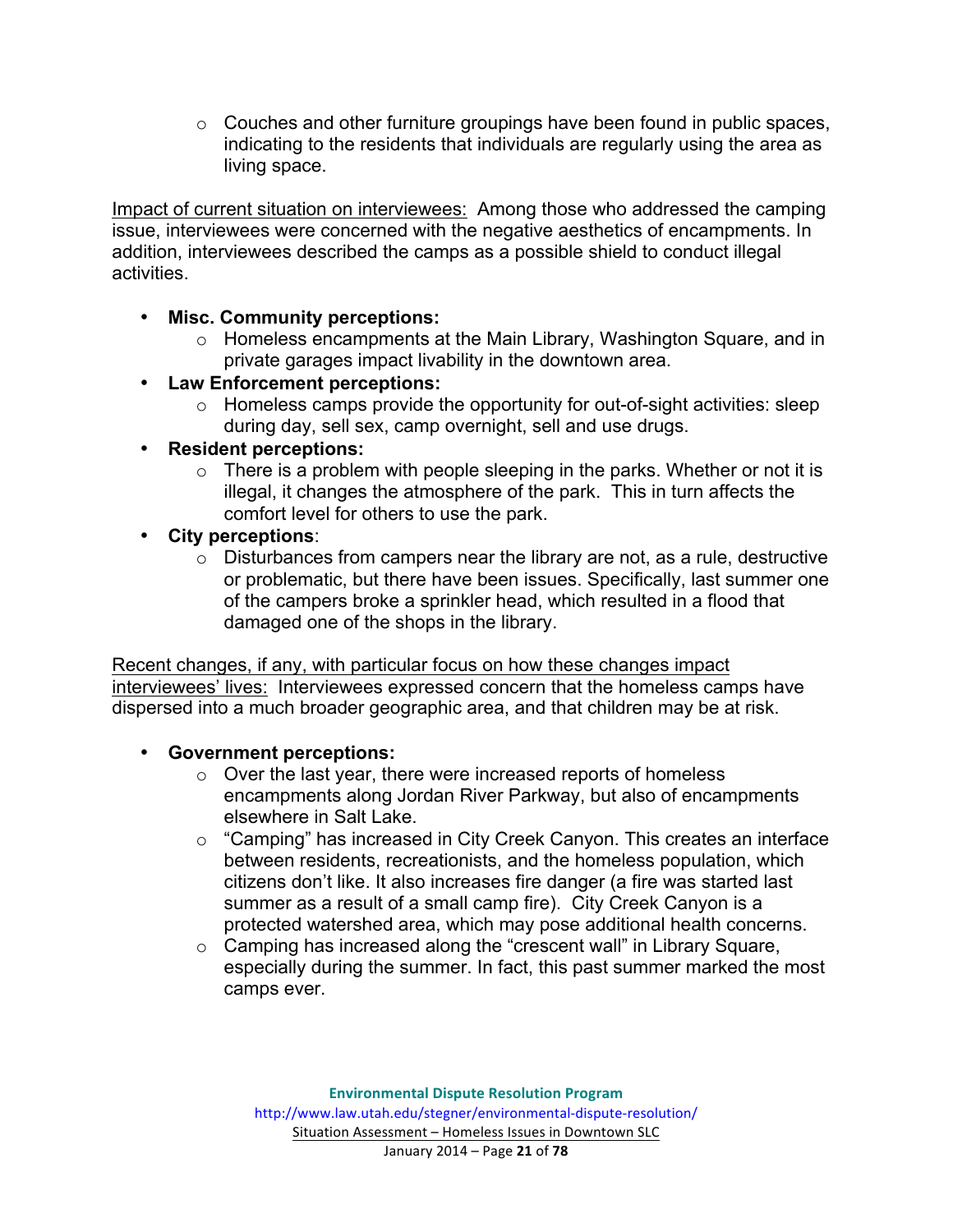- **Business and residents perceptions:**
	- $\circ$  Last month or two, grade school and younger kids were hanging out in the streets and camping out on side strips late at night, while their parents "party."

Opinions/perceptions about cause and effect: Interviewees generally agreed that the causes of camping are due to one of two factors: (1) there is not enough shelter space or (2) homeless people do not want to use the shelter facilities and prefer to be outside.

Proposed solutions: The proposed solutions to address camping varied among interviewees. Many interviewees suggested reworking the Salt Lake City camping ordinance to address the issue.

#### • **Resident solutions:**

- o Allow homeless to camp in Pioneer Park if they obtain a permit to do so.
- $\circ$  Create a designated campsite or campground (either in the city or in the nearby public lands) where the transient population can legally camp.
- **City solutions**:
	- o Properly train and educate officers regarding camping ordinances. For example, to sustain a case for violating the camping ordinance, officers need to submit highly-detailed, fact-specific reports about the situation. Officers should be well versed on how to draft these reports to allow city attorneys to obtain convictions for ordinance violations.

Past, current or future projects: Interviewees identified a number of camping-related projects. However, as discussed later, solutions suggested under other topics may help reduce the demand for camping (e.g., if individuals have a place to stay at a shelter or in housing).

- County posted "No Camping" signs, which allowed police to move people out.
- Re-landscaping median on 500W will help to remove hiding places and make it more difficult to "camp"; there is disagreement, however, on which landscaping would be most effective (sod v. rocks which make it uncomfortable to settle down).

Major challenges unique to solving the camping issue: The most often cited challenge to solving the camping issue was crafting a camping ordinance that complies with the Eighth Amendment<sup>7</sup> and is clear for law enforcement to follow.

 $<sup>7</sup>$  The Eighth Amendment states: "Excessive bail shall not be required, nor excessive fines imposed, nor</sup> cruel and unusual punishment inflicted." Generally, anti-camping ordinances are challenged for violating substantive due process because they criminalize innocent conduct, are void for vagueness, and do not give sufficient notice to prohibited conduct or sufficient guidelines for law enforcement.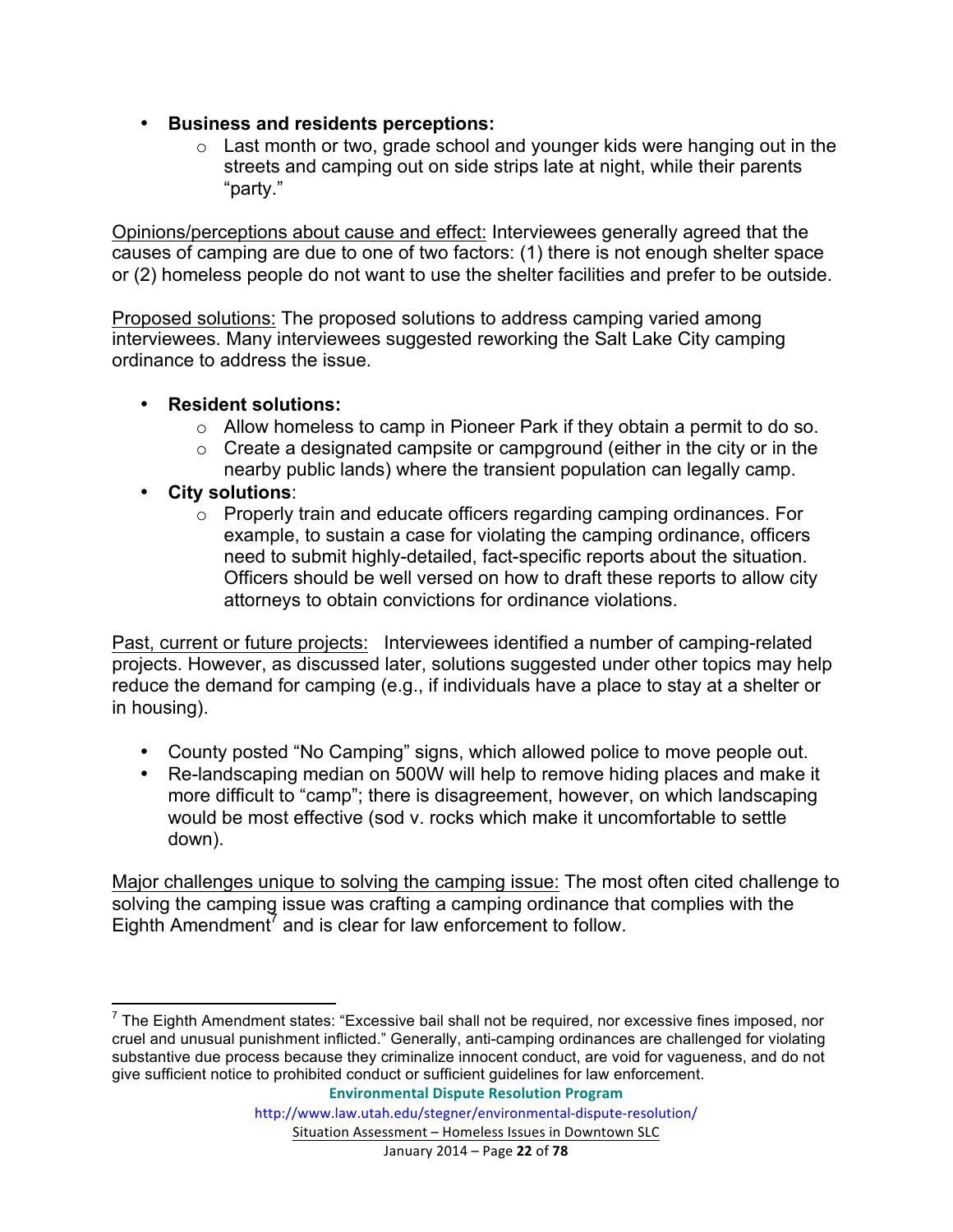- **City perceptions:**
	- o Anti-camping ordinances are usually challenged under the Eighth Amendment. When considering the constitutionality of such ordinances, courts consider how many beds are available in the community and other reasonable alternatives to camping.
	- $\circ$  What is the test for "camping"?<sup>8</sup> This remains unclear to City and police staff, yet is necessary to determine how to enforce the camping ordinance.
- **Resident perceptions:**
	- $\circ$  "Camping" enforcement is problematic because the law basically requires a tent and stove to be considered camping.
- **Law Enforcement perceptions:** 
	- o Camping citations can have multiple results in Homeless Court: a fine, community service (although this is not regularly enforced) or an arrest warrant (if the defendant does not appear). Most often, the same individuals get cited over and over (often multiple times in one day).
	- o Camping citations can offer an opportunity for a police officer to connect a homeless individual with needed services.

# **3. Cleanliness**

A majority of interviewees expressed concern about cleanliness related to the homeless population's activities downtown. Generally, cleanliness refers to trash, litter, and urine/feces. The primary areas of downtown that experience problems with cleanliness are from 200S to 500S and 300W to 600W. In addition, interviewees noted cleanliness issues in and around the Gateway Mall.

Current situation / level of consensus about situation: Cleanliness was a common complaint from interviewees who spend time downtown. Interviewees described traditional trash and litter problems, intermixed with drug paraphernalia.

- **Law Enforcement perceptions:**
	- o People toss drug paraphernalia from the sidewalk on 500W through the fence into the shelter's playground.
	- o People hide between parked cars and the sidewalk on Rio Grande Street to urinate or defecate.
- **Resident and business perceptions:**
	- o Lots of homeless people defecate in and around garages, parking lots, businesses, residences, and adjacent landscaping. Residents have at

<sup>&</sup>lt;sup>8</sup> Salt Lake City Ordinance 15.08.080: States: "No person shall camp, lodge, or pitch a tent, fly, lean-to, tarpaulin or any other type of camping equipment in any park or playground except in cases of local emergency as declared by the Mayor of the City." and "It is unlawful for any person, unauthorized or authorized, to fail to remove any camping equipment from any City park or playground for more than five minutes after being requested to do so by any City official or police officer."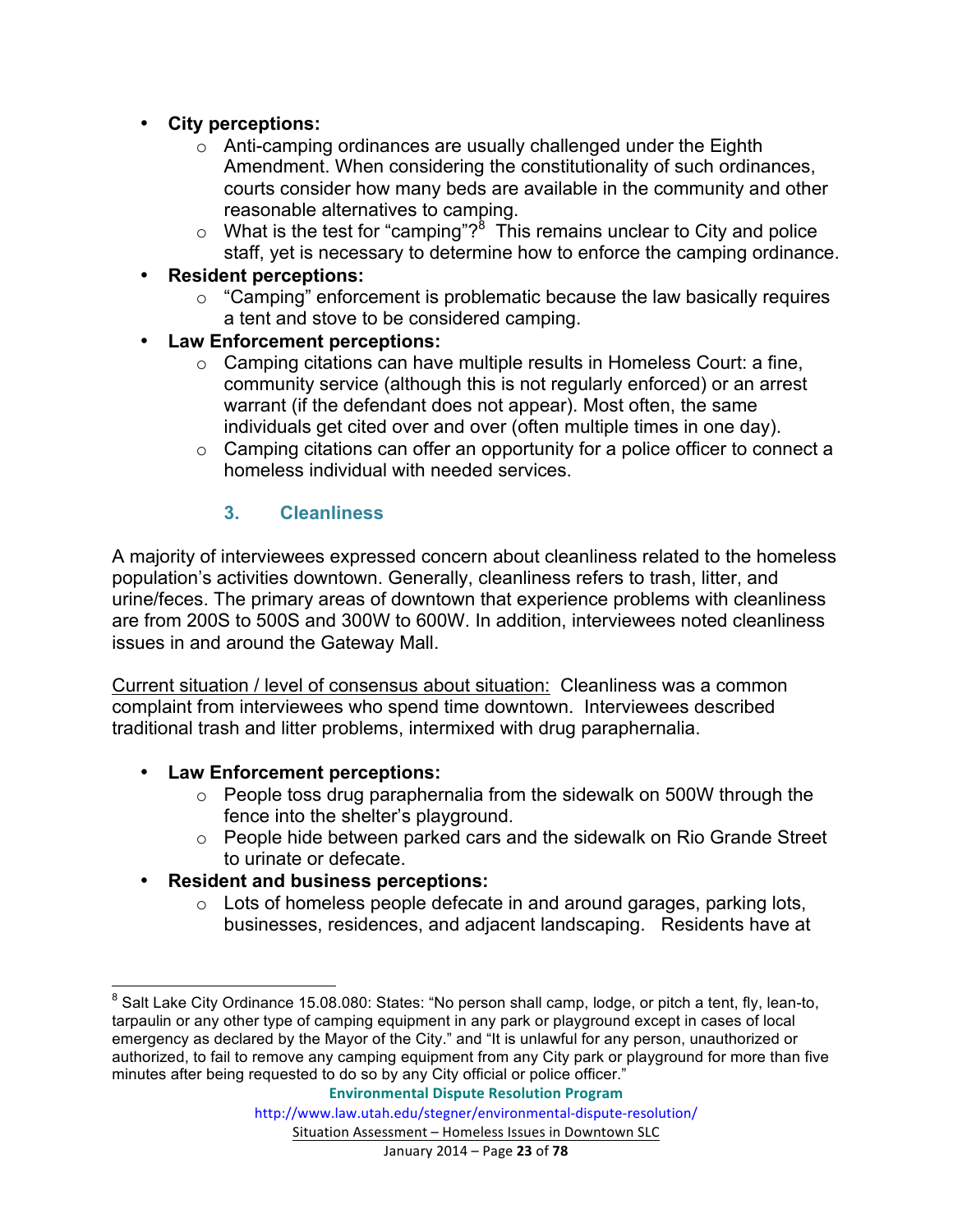times had to clean this up themselves when it remains on the premises for multiple days.

- o Garbage cans fill up almost as soon as they are emptied.
- o Homeless people will start fires in trashcans to stay warm.
- $\circ$  Businesses that do not have locked bathrooms have observed homeless individuals sponge-bathing themselves there.
- **Homeless individuals perceptions:**
	- o Families need to be careful about letting their children play in the shelter playground unsupervised, as there is drug paraphernalia (e.g., used needles) everywhere.

Impact of current situation on interviewees: Generally, interviewees expressed concern that the ubiquity of cleanliness issues makes the downtown area less desirable to live in or visit.

#### • **Resident perceptions**

- o Maintenance people for buildings around the Gateway/Pioneer Park area do not want to clean up the trash, litter, or feces.
- o Cleanup is expensive for private residents and businesses.

Recent changes, if any, with particular focus on how these changes impact interviewees' lives: Interviewees complained about the perceived increases in cleanliness problems over the past year, but also acknowledged that there have been recent efforts to address the problem. Interviewees did not believe that the recent cleanup efforts have fully eliminated the problem.

#### • **Resident and business perceptions:**

- $\circ$  There has been a major increase in people and trash over the last six months to one year.
- $\circ$  There has been a dramatic increase in trash over the last year or so.
- $\circ$  This further reduces the desirability of the area for living, visiting, or establishing a business.
- **Law Enforcement perceptions:**
	- o Big D landscaping was an attractive nuisance during the summer of 2013 (one person defecated regularly at their back door). Big D installed cameras at the back door and the problem went away. Big D apparently has people sleeping regularly on their ground.

Opinions/perceptions about cause and effect: Most interviewees suggested that homeless people cause the cleanliness issues. However, one interviewee suggested that the cleanliness issues are compounded during the summer because of the Twilight concert series. Generally, interviewees have sympathy for the homeless because cleanliness issues are rooted in the absence of bathrooms and trashcans in the area.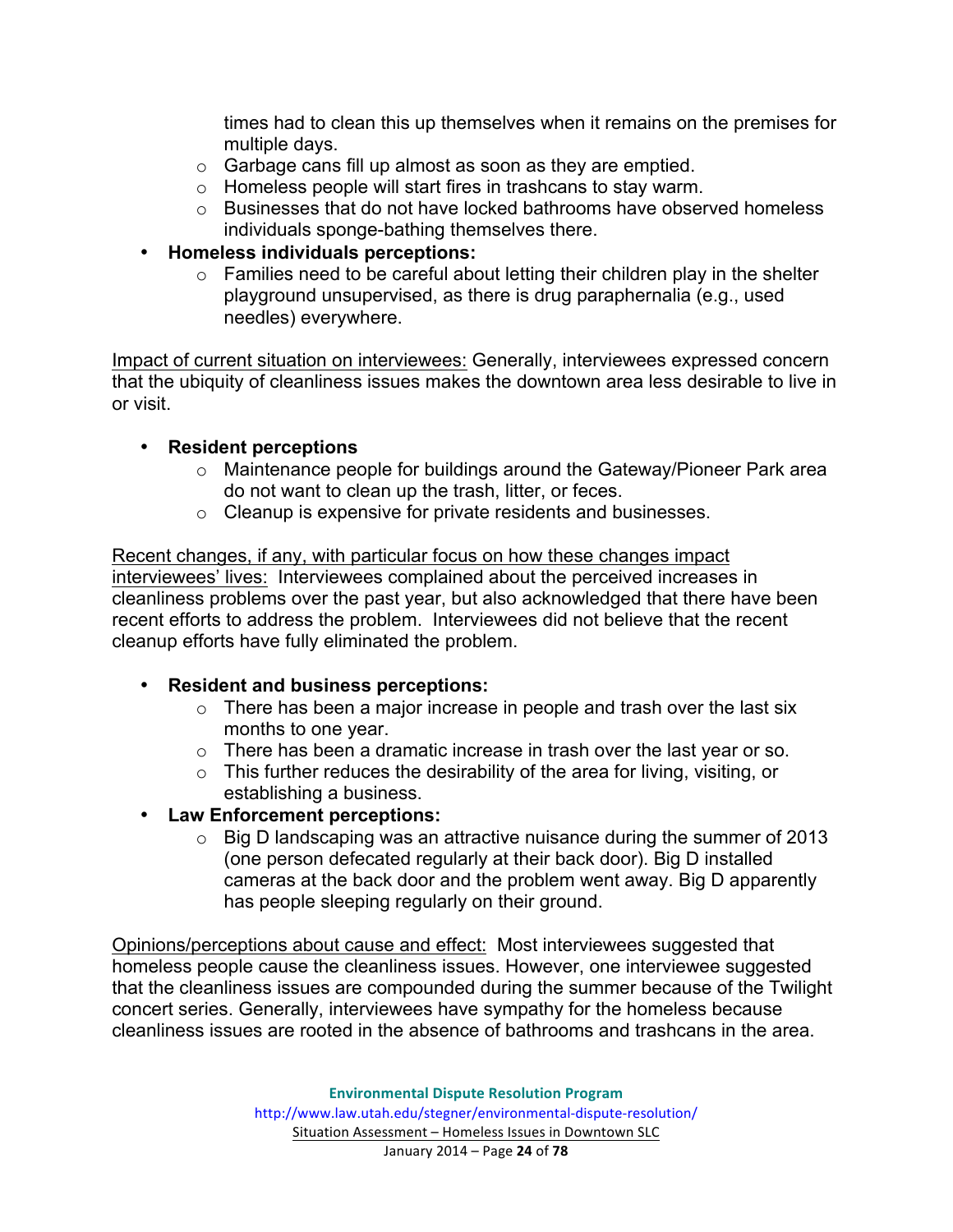#### • **Resident perceptions:**

- $\circ$  There is a lot of litter caused by events in the park especially the Twilight concert series.
- o Food "drops" for the homeless often leave a lot of trash behind.
- o Trashcans are often full so the homeless and others have nowhere to put the trash; instead they just leave it on the street.

#### • **Misc. Community perceptions:**

o Many people defecate wherever they can find a bush because there are few daytime bathroom facilities available to homeless individuals (many shelters are closed during the day, local businesses do not allow public use of their bathrooms).

Proposed solutions: Interviewees suggested a variety of approaches to solving the cleanliness issues. Most often, interviewees suggested that there should be more trashcans and public restrooms available for the homeless.

#### • **Resident perceptions:**

- o Make sure that events that take place in Pioneer Park make an effort to clean up the litter caused by their event-goers.
- **Provider perceptions:**
	- $\circ$  Current port-a-potties are good enough and not as expensive as the Portland Loo.<sup>9</sup>
	- $\circ$  Staffed restrooms open to the public and available for use to the homeless would provide a deterrent to inappropriate behavior.

Past, current or future projects: The most often-cited recent and ongoing projects were the Clean Team and the City's recent installation of porta-potties. There is disagreement about the effectiveness of both efforts.

- The Downtown Alliance has contracted with Valley Services to clean up streets/garbage using a "Clean Team." The Clean Team placed more dumpsters and hired homeless individuals who clean up 3x/day and respond to requests.
	- $\circ$  The City's litter patrol program is ineffective because the homeless hired to help clean up litter are apathetic.
	- $\circ$  The homeless who pick up trash for the city with orange vests (Clean Team) are helping the situation.
	- $\circ$  The Clean Team program works well and gives homeless an opportunity to get temporary job training.
	- o The City's garbage pick-up has not increased to match the frequency of Clean Team crews.

 $9$  From the Portland Environmental Services Division, a Portland Loo is a "simple, sturdy, attractive flush toilet kiosks located on sidewalks in public areas. The loos are free to the public and accessible around the clock every day of the year. Portland Loos give the community clean, safe and environmentallyfriendly restroom facilities." SLC is considering purchasing Portland Loos for placement downtown.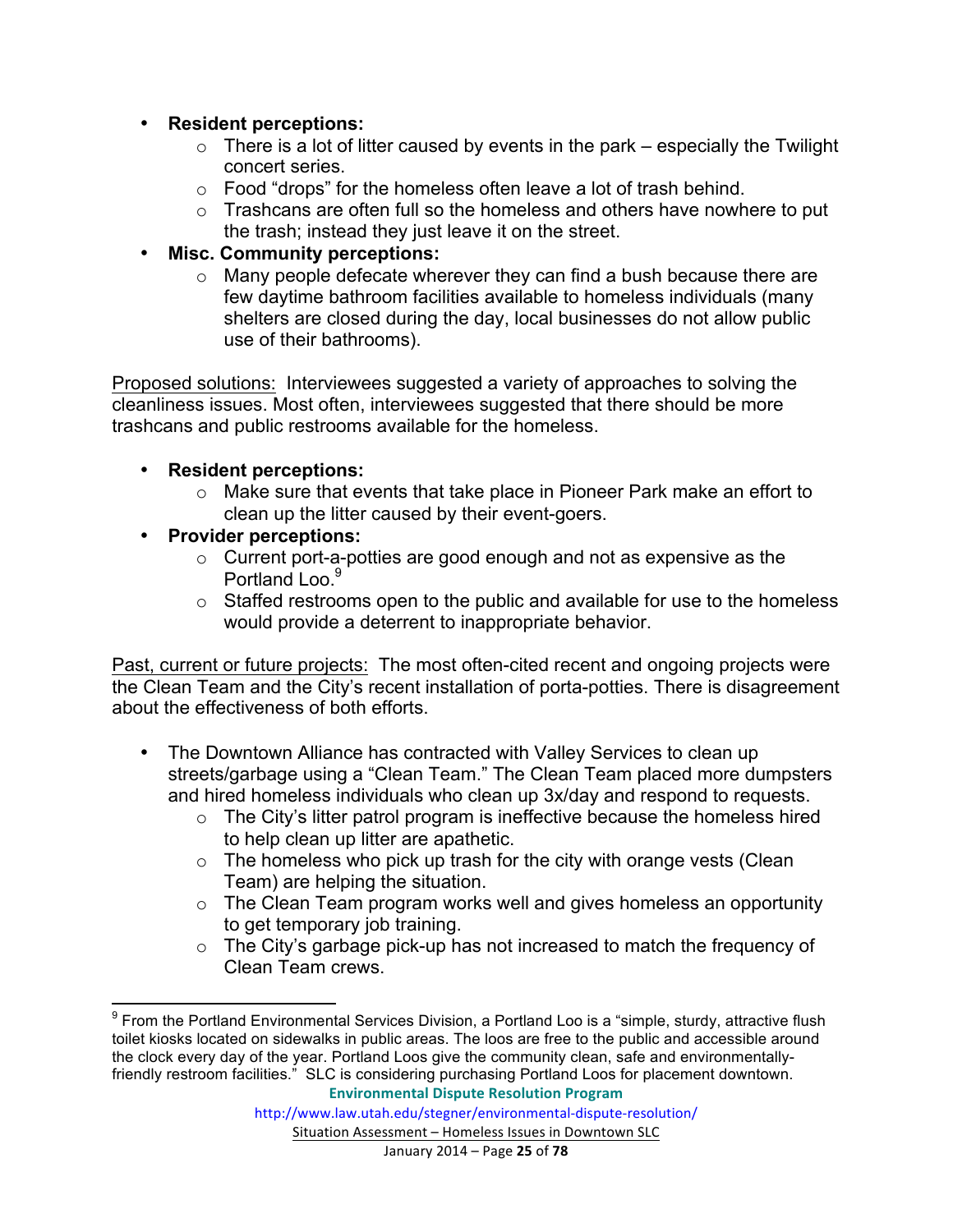- Salt Lake City Council recently allocated \$350,000 of funding for two public restrooms in the Downtown area.
- Until the permanent restroom facilities are installed in early spring 2014, temporary porta-potty facilities have been located in different areas of concern.
	- o The porta-potties have made a big difference.
	- $\circ$  The porta-potties encourage people to "hang out" in surrounding public spaces, making the mass of people situation worse.
	- $\circ$  The porta-potties are used by individuals for illegal activities (drug use, prostitution).

Existing or potential role of stakeholders: Interviewees suggested that both the City and homeless service providers have responsibility to provide adequate trashcans and bathrooms.

- Road Home could provide access to restrooms, either indoors or outside.
- City should clean out trashcans near where the homeless congregate more often.
- Library Square has restrooms that can be accessed from outside, but they are always locked except during special events.

# Major challenges unique to solving the cleanliness issue:

- **Garbage cans.** The major challenges to providing more garbage cans are financial and logistical:
	- $\circ$  Trash needs to be emptied as soon as the units get full, otherwise they overflow.
	- o The Salt Lake City Central Business District maintenance district boundaries end at 400 W.
	- $\circ$  One interviewee believed that the Clean Team was not authorized to empty trash cans, and could simply clean up trash and litter from the streets.
- **Bathrooms.** Beyond cost, the concern over public restroom facilities is the possibility that they may serve as a private place where illegal activity can occur.
	- o Bathrooms are a problem because they should be provided so that the homeless have a place to go to the bathroom, but bathrooms can also present crime problems because they are used for drug deals.
	- $\circ$  Several interviewees were unclear whether anyone has the responsibility to clean up feces found on the ground.

# **4. Crime and Drugs**

Virtually all interviewees expressed concern regarding crime and drug use, but there were differing opinions about the relationship between crime and the homeless population. The primary areas of downtown that experience crime and drug problems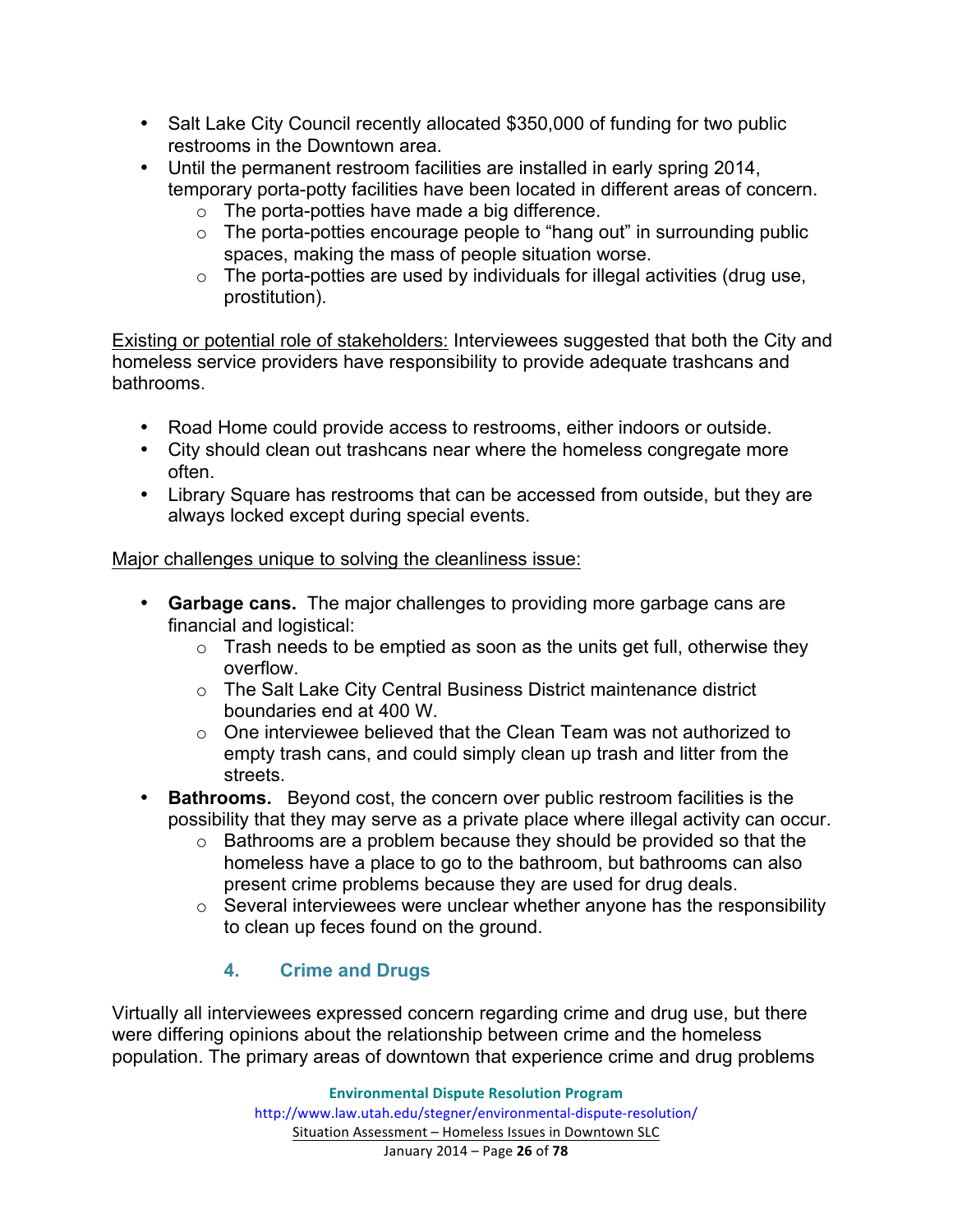extend from 200S to 500S and 300W to 600W. In addition, interviewees noted that drug deals occur around the perimeter of the Gateway Mall and the Energy Solutions Arena. Interviewees noted, however, that drug dealers move their activity to avoid enforcement.

Most interviewees focused their conversation on the problem of drugs, as opposed to other crimes. While drug use and dealing may be the most visible crime to residents, businesses and visitors in the area, SLC Police Department data suggests that many other crimes are occurring as well.<sup>10</sup>

Current situation / level of consensus about situation: Almost all interviewees who discussed crime and drugs mentioned that drug deals occur constantly in the areas described above. However, many interviewees acknowledged that the homeless are victims in the drug problem because they do not supply the money or drugs. Interviewees mentioned that any numbers of drugs are available downtown, including meth, cocaine, marijuana, and spice.

#### • **Provider perceptions:**

- $\circ$  Area has become an open-air drug market, with the homeless population being taken advantage of. This is a law enforcement problem, not a "homeless" problem.
- o Pioneer Park has served as a "containment field" for years.
- o At least 70 inebriated men will be at St. Vincent DePaul every night. Anecdote: every night, at least one person wants to go to detox, but there is no space at detox facilities.
- **Homeless individuals perceptions:**
	- o Spice and Meth are an epidemic on the sidewalks, and sometimes even offered to the children of homeless families.
- **Resident perceptions:**
	- $\circ$  Large number of people who are the "criminal element" (drug dealers, drunks, prostitution) are not homeless and do not seek services, but they do spend the entire day in the Rio Grande area and go home at night.
	- o We see 10-20 drug deals per hour some days on 200 So (across from Spy Hop, in middle of street at TRAX stand).
	- o At each visit to Pioneer Park, resident sees a drug deal or sex act.
- **City Perception:**

<u> 1989 - Jan Stein Stein, fransk politiker (d. 1989)</u>

o Because of the enclosed, private nature of the library, meth and prostitution are very common.

Appendix G contains a preliminary analysis of crime data provided by SLC Police Department, along with heatmaps showing location and concentrations of different types of crime in three areas of downtown: (1) the Pioneer Park/Rio Grande area, (2) the Main Street/Gallivan Plaza area, and (3) the area around the main library. Because there are many possible confounding factors in analyzing the crime data (as outlined in the appendix), we have included only high-level observations in the body of the report.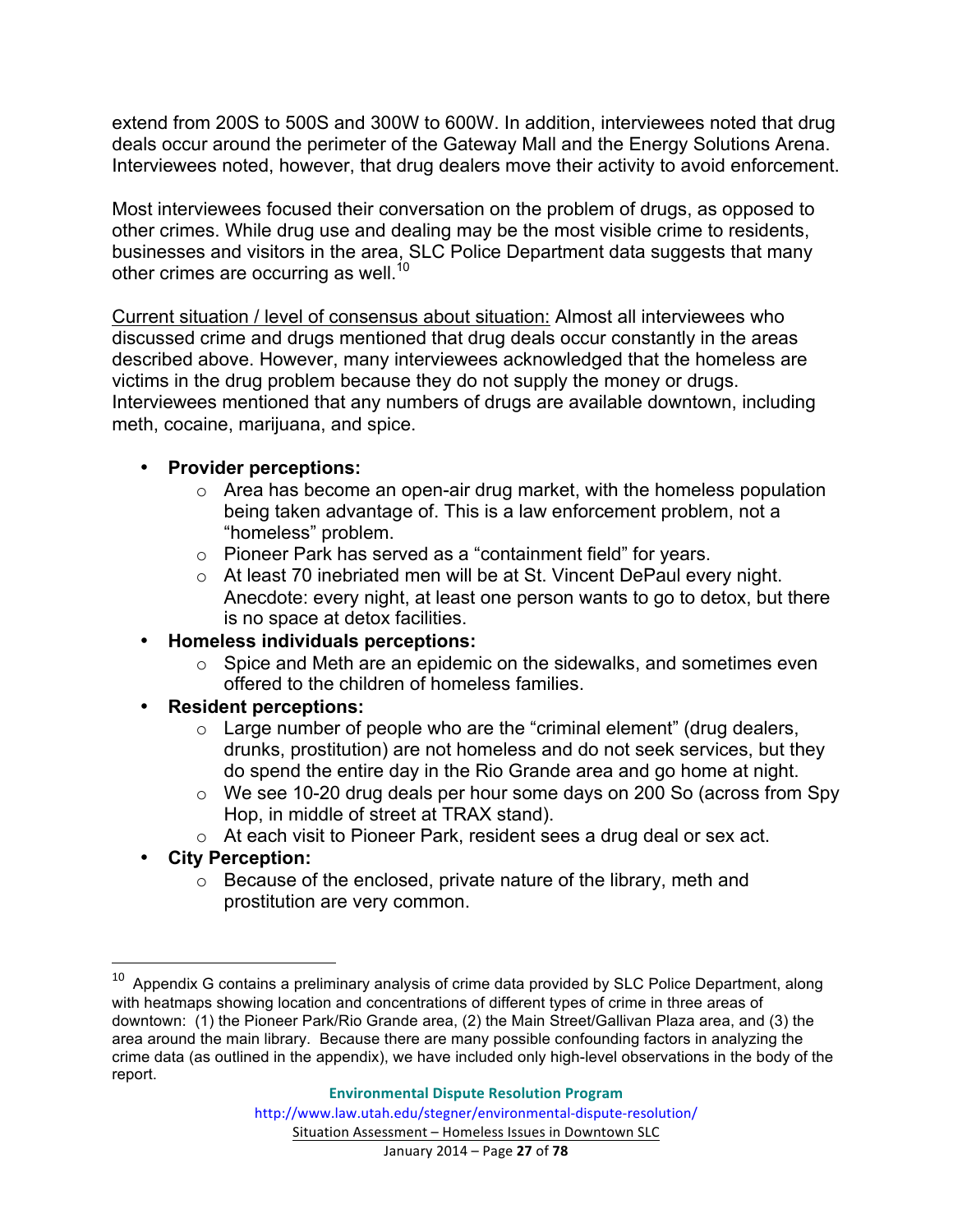- **Law Enforcement perceptions:**
	- $\circ$  There is a "Felony tree" on 500W. It is a blind spot for police surveillance (tree foliage, fence behind, buildings around, buildings across street too far to see anything). Criminals "clear out street" and set up shop for driveby deals.
	- $\circ$  The drug use problem is going up, anything from prescription drugs to heroin.
	- $\circ$  SLCPD crime data confirms that the highest incidence of crime in each category occurs between June and September annually.
- **Business perceptions:**
	- o Drug dealers prey on homeless individuals.
	- o Dealers can blend in with the homeless population, which creates an almost insulated environment for drug dealers.
	- o Fights among homeless individuals near downtown businesses happen frequently.
	- o Employees have had bikes and other personal items stolen.

Impact of current situation on interviewees: Interviewees were most concerned with safety for themselves and for the homeless.

#### • **Provider perceptions:**

<u> 1989 - Jan Stein Stein, fransk politiker (d. 1989)</u>

- $\circ$  The existence of an extensive drug culture around the shelters and other homeless facilities uses up a lot of the providers' time. For example, drug users consume provider services (food, facilities) and create an unsafe atmosphere by threatening or attacking other guests or staff.<sup>11</sup>
- $\circ$  Individuals who are high on spice can be very aggressive, making them dangerous in group situations.
- **Homeless Individuals perceptions:**
	- o Crime on the sidewalks surrounding the shelter makes homeless families afraid for their own safety, as well as the safety of their children.
	- o Non-homeless are victimizing the homeless (mainly drug dealers preying on homeless around the shelter). This makes it difficult for recovering addicts to stay clean.
- **Resident and business perceptions:**
	- o Spy Hop took out outdoor bike racks because they were attracting too many loiterers; they also put wrap inside their street-facing windows from floor-to-ceiling so their young students don't see the activity outside.

 $11$  One Wiegand Center staff member was killed the night before the Assessment Team's interview as the individual was leaving his Wiegand Center job; at the time of our interview, the assumption was that it was probably drug-related.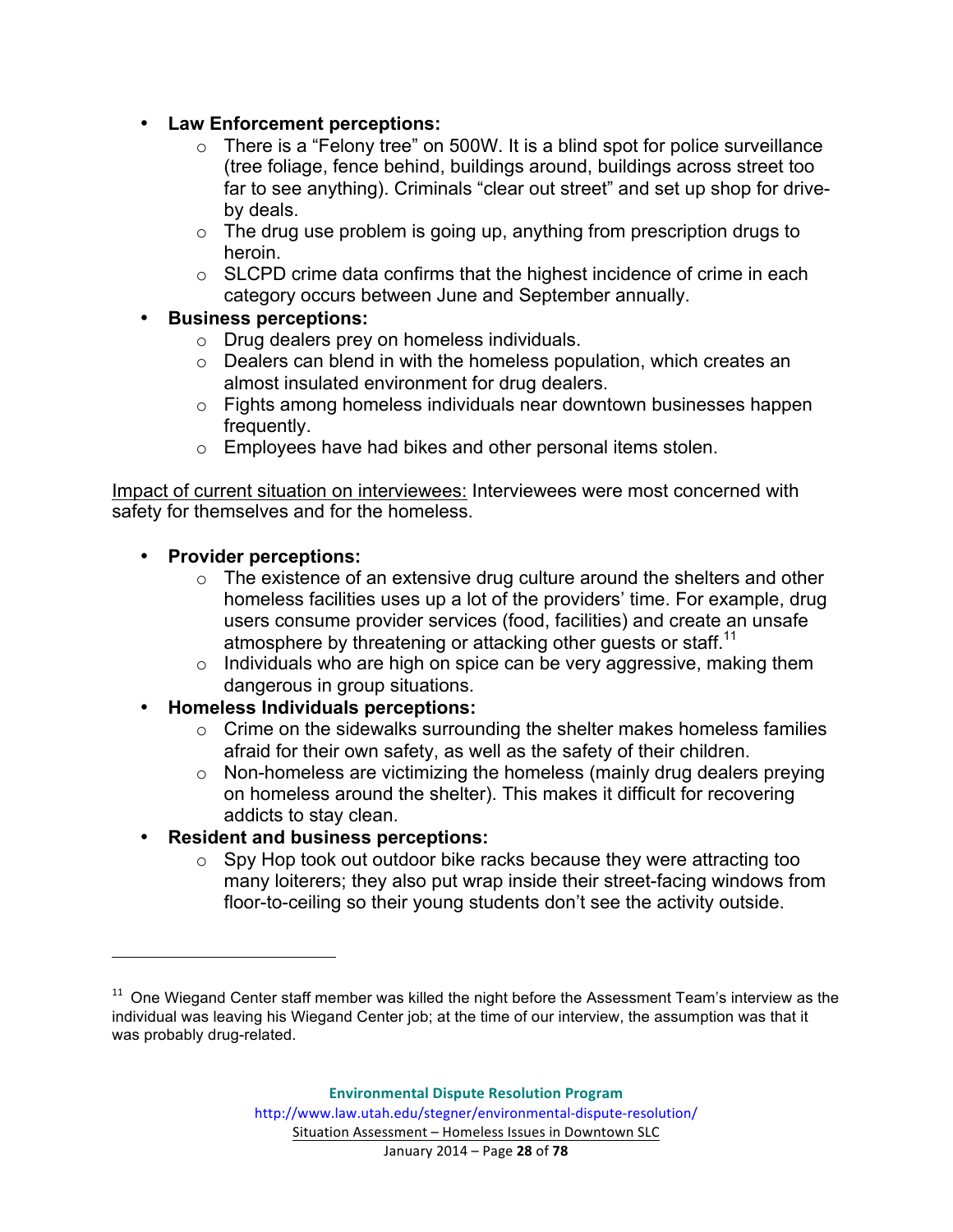- $\circ$  Lack of or reduced criminal element in other parts of the City puts downtown businesses at a competitive disadvantage. It is particularly frustrating because downtown businesses have no control over this.
- o Some downtown residents are afraid to walk outside at night due to the large number of drug dealers and the accompanying violence.
- **City perceptions:**
	- o Perceived increase in prostitution and illegal drug activity on State Street.
	- o Because of criminal acts that occur within the library, the library has to employ private security; conflicts between security officers and homeless individuals can cause its own set of problems, but have decreased recently.

Recent changes, if any, with particular focus on how these changes impact interviewees' lives: Interviewees generally agree that drug dealing and crime has remained relatively constant throughout the years. However, interviewees mentioned that over the last year they've notice a decrease in undercover drug operations, which they believe has led to increased illegal drug use and sales. Generally, interviewees expressed the concern that drug dealers and criminal activity move to avoid law enforcement – so although the overall drug and criminal activity may not increase, certain areas may experience increases or decreases depending on where the police target enforcement.

- **Provider perceptions**:
	- $\circ$  The issue with spice has grown up seemingly overnight.
- **Business perceptions:**

<u> 1989 - Jan Stein Stein, fransk politiker (d. 1989)</u>

- $\circ$  Over the last 6 8 months there has been an increase in more severe crimes. Not sure of the cause.
- **Law enforcement perceptions:**
	- o SLCPD crime data reflect significant fluctuations over time in the number of arrests (e.g., the fewest incidents occurred in 2010, and there was a decrease in some crimes from 2012-2013); this does not necessarily correlate with interviewees' perceptions.<sup>12</sup>

Opinions/perceptions about cause and effect: Overwhelmingly, interviewees do not attribute the cause of the crime and drug problems to the homeless.

- Often, the homeless are blamed for the drug dealing but they aren't necessarily the problem; the homeless act as handlers for the drugs.
- The crowd of homeless people near services attracts dealers.

 $12$  The Assessment Team did not have information sufficient to reach definitive conclusions about the reason for these fluctuations and their correlation (or not) to enforcement strategies. A preliminary analysis is found in Appendix G. The Team believes that this type of evidence-based analysis would be useful and could inform the development of effective enforcement/deterrence strategies as described in Section III.B.4. of the report.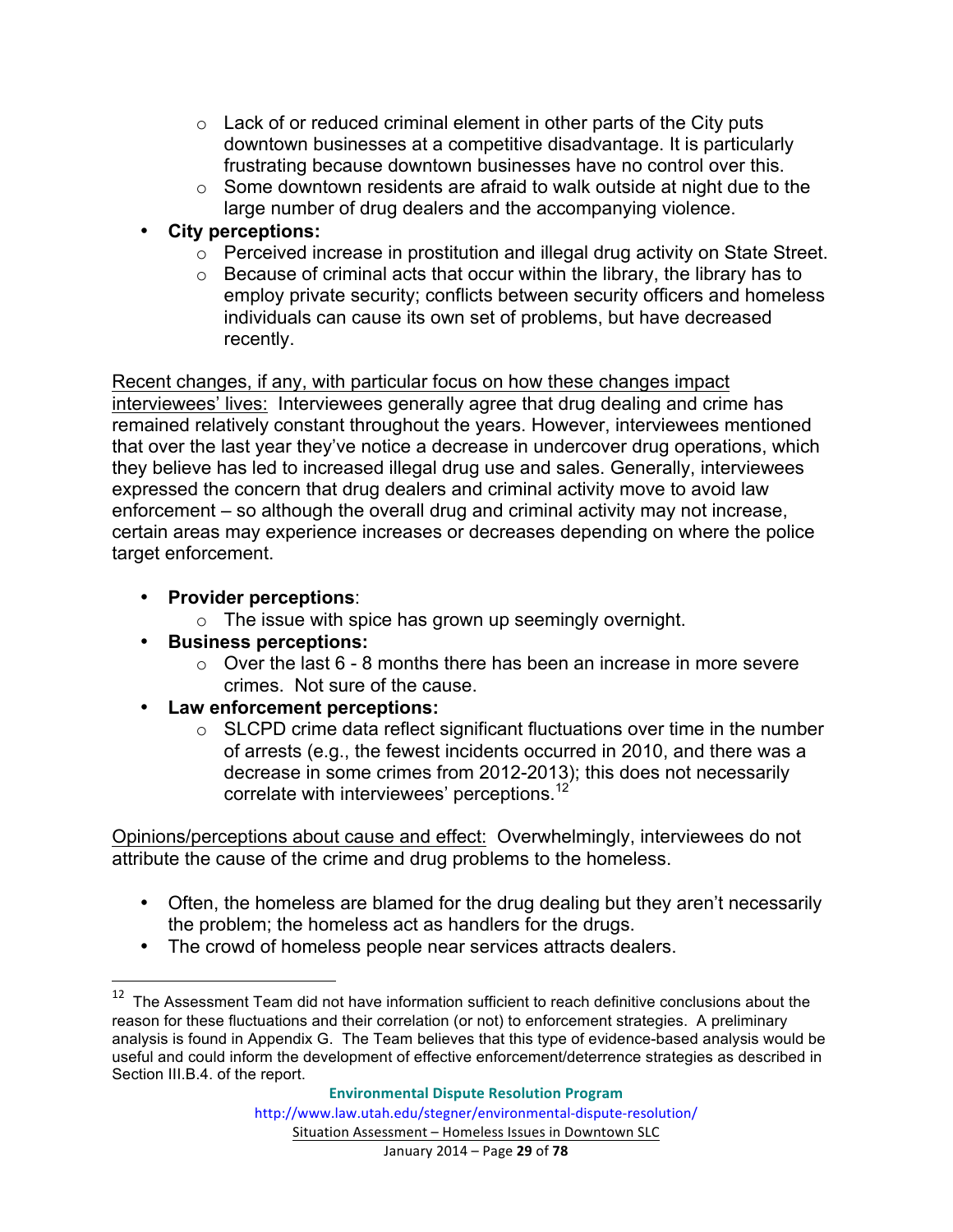- Problem is created by trying to house individuals in a highly centralized shelter system, while cutting off treatment and providing no detox facilities.
- Dealers are attracted to the shelter area to service addicted individuals.
- "Street thugs use kids as slaves to run or hold drugs the kids won't come forward out of fear." The kids used here are not the root cause of the problem.
- Drug dealers run their operations from the shelter / Rio Grande area; buyers from other areas (e.g., BMWs from Draper) drive by to make their purchases.

Proposed solutions: Interviewees proposed a variety of solutions to solve the drug and crime problems. Most interviewees agreed that the situation downtown is bigger than crime and that the approach to reducing crime must be strategic and multi-faceted. There was general agreement that the City cannot simply "arrest their way out of the problem."

#### • **Resident solutions:**

- o Relocate The Road Home and other homeless services to a less developed area. Also a homeless campus type location would "isolate" the homeless from drug activity and crime.
- o More communication between ICE and local Police to better manage undocumented homeless individuals.
- o The city should dedicate or hire more police (or private businesses should hire private security guards) to patrol and target the corners where the dealers hang out.
- $\circ$  Install more lighting and cameras (that are actually monitored) near the services and any place homeless people congregate.
- $\circ$  The City should enact a stronger "no loitering" ordinance that the police can enforce.
- **Business solutions:**
	- o Have a zero tolerance policy for drug use and distribution.
	- o Move the homeless shelters so that there is less congregation and lower likelihood that the homeless become involved with the drug dealers.
	- o More drug treatment facilities.

#### • **Law Enforcement solutions:**

- $\circ$  To address drug activity, there should be a reporting of specific metrics like felony arrests, misdemeanor citations, and petty offenses. This way the city can compare the situation in the shelter/Rio Grande area with other geographic areas.
- o Have all players on board: Prosecution, defense counsel and judge all participating collaboratively. Now, SLC has only volunteer lawyers as defense counsel for the homeless.
- o Improve communication and coordination across all agencies implicated in the issue.
- o Model after the Santa Monica homeless court, which does not hand out community service hours. Instead, homeless defendants must enter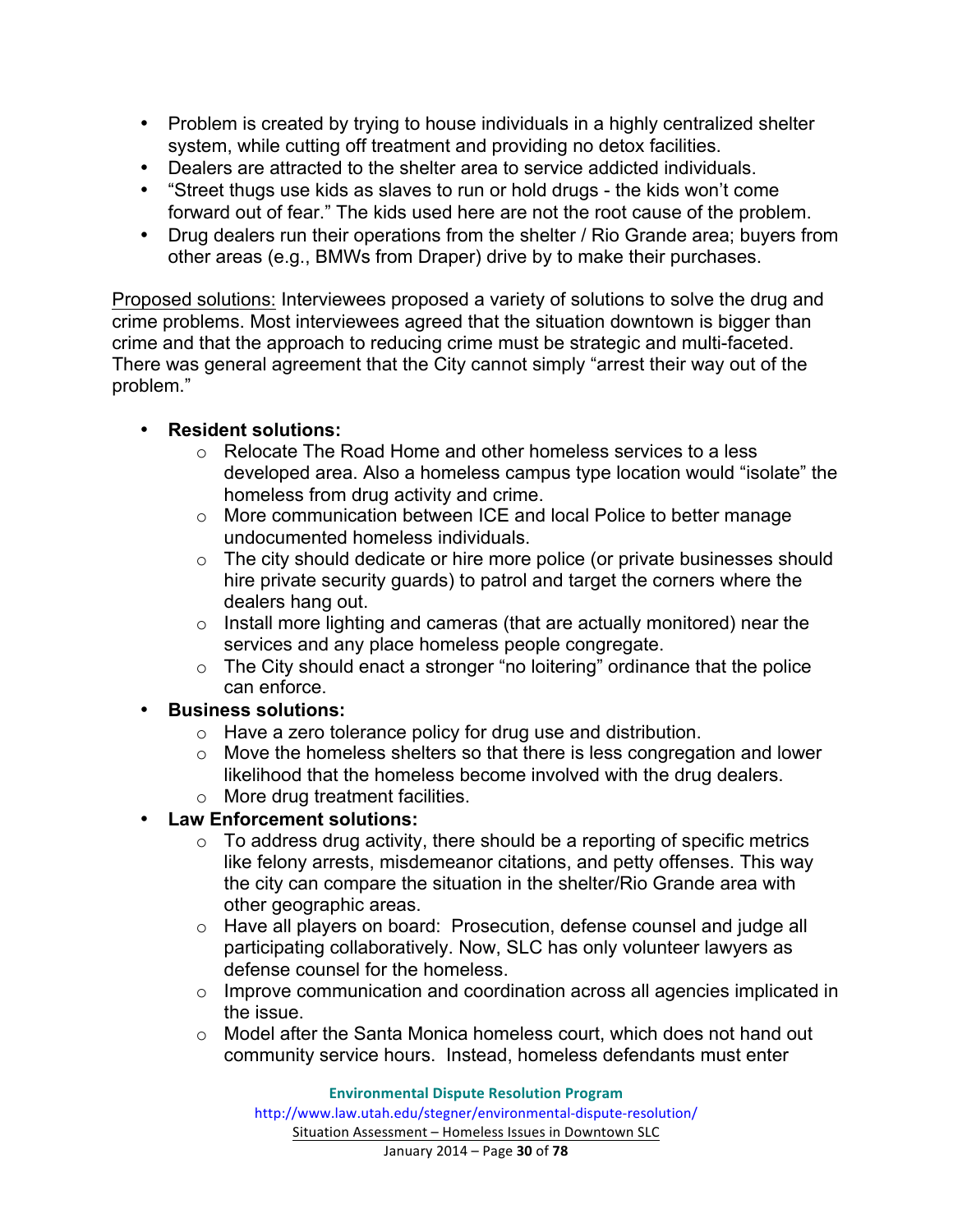rehab programs. If they don't complete the rehab programs, the homeless individuals and service providers are held accountable.

- o Technology is becoming available to field test for drugs on-the-spot, which can help with enforcement.
- o Provide law enforcement presence at certain provider locations (e.g. dinners at St. Vincent DePaul) for a deterrent effect.

Past, current or future projects: Increased enforcement or simply increased police presence were the most-cited successful approaches.

#### • **Residents' perceptions:**

- o Cameras at Pioneer Park stopped the mass congregation for two years, but now the illicit drug activities are back over the last year or so.
- o After the Mayor's press conference in late September 2013, there were two police on the beat all day. It was "like Disney – the criminal element cleared out."
- o Undercover drug sting operations successfully remove drug dealers.

#### • **Law Enforcement perceptions:**

- o Cameras in Pioneer Park and on Rio Grande area displaced illegal activities for a time; cameras are effective only to the extent that there is active monitoring and follow-up to what the cameras observe.
- $\circ$  There used to be two drug squads with the city police that conducted undercover operations to bust drug dealers and customers. This was an effective method of combating drugs, but the drug teams were assigned away from the city and the drug problem got worse. Recently, one of the two undercover drug teams has returned to the city police department.
- **Miscellaneous Community perceptions:**
	- $\circ$  Judge Baxter's homeless court is effective at reducing the number of warrants, petty offenses and fines that homeless people have.

Existing or potential role of stakeholders: Most often, interviewees pointed to the reason the drug and crime problem continues unabated. However, some interviewees stressed the importance of stakeholder groups working together to solve the drug and crime problem.

# • **Residents' potential role:**

- $\circ$  Residents should call the police non-emergency line more often when they see illegal activities.
- **Government's potential role:**
	- $\circ$  The City should enact a stronger "no loitering" ordinance that the police can enforce.
	- o DCFS/CPS should play a larger role when parents are involved with drugs.

Situation Assessment - Homeless Issues in Downtown SLC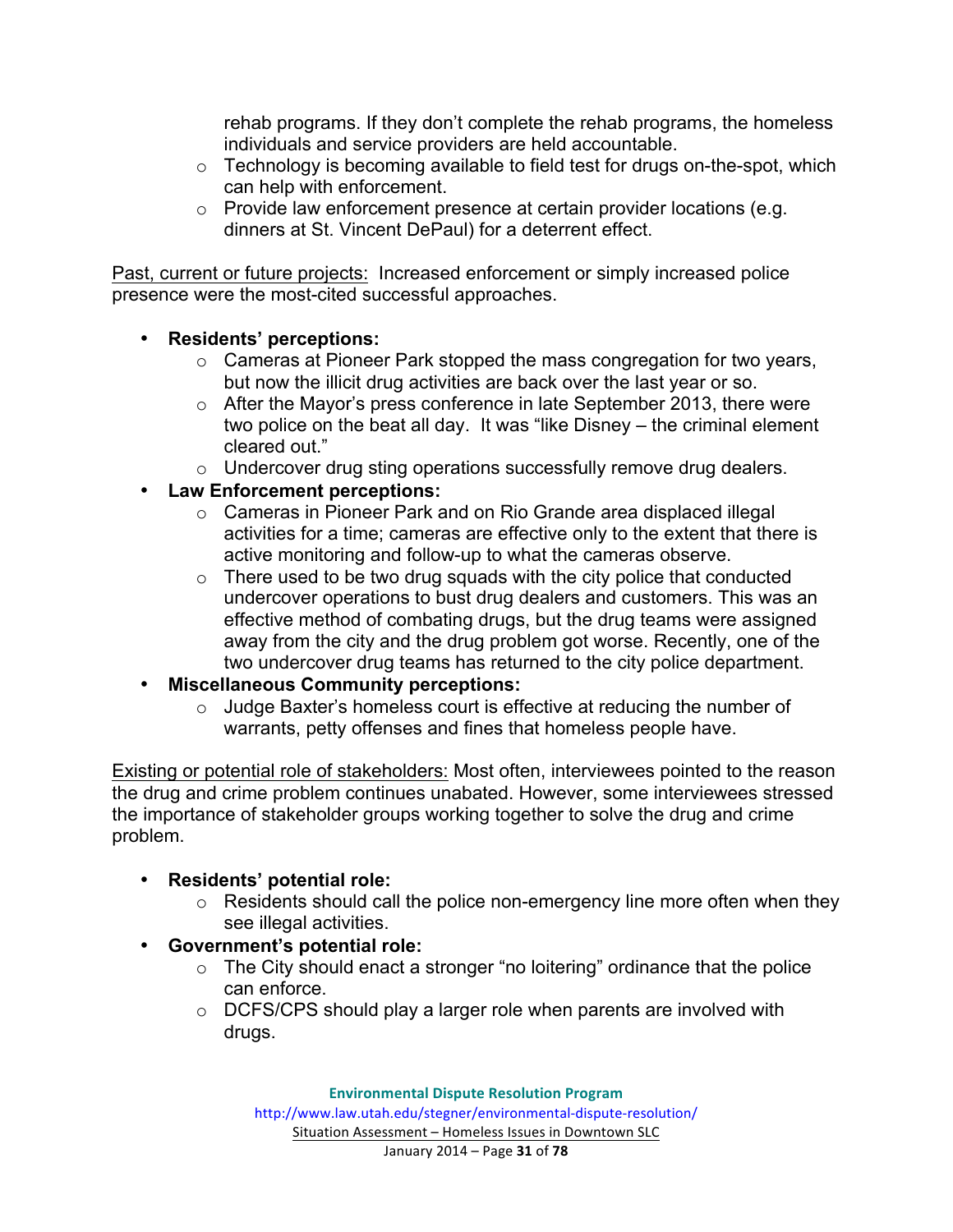- **Law Enforcement thoughts on roles:**
	- o Police officers suggested that the prosecutor's office does not file all the cases police bring to them.
	- o Prosecutors and judiciary suggested that the police bring them cases with inadequate evidence.
	- $\circ$  Police officers suggested that the judiciary is too lax in its sentencing.
	- $\circ$  Jails and prisons have no room, resulting in many criminals being released in a short period of time.
- **Provider's thoughts on roles:**
	- $\circ$  Currently, some providers do not call the police because they don't believe they'll get a compassionate response. They want to work "side-by-side" with the police department.

Major challenges unique to solving the crime and drugs issue: There appear to be an infinite number of challenges to reducing crime and drugs in the downtown area, starting with the inter-relatedness of many issues and ending with institutional challenges (such as the size of jails) that are outside of the City's control.

# • **Resident perceptions:**

- o There are numerous calls to the police and fire department, not necessarily because there is a problem but because the homeless want attention. This makes it challenging for the police and fire departments to determine which situation is an emergency and which is not.
- o Detox programs have very limited time frames, often releasing individuals after 14 days. This is inadequate to solve long time drug addiction.
- **Law Enforcement perceptions:**
	- o The statutory definition of "spice" in state law does not describe the drug that is sold on the street.<sup>13</sup> This makes the law ineffective.
	- o Police cannot enforce "No Trespassing" signs on public property. The issue is especially relevant at the Rio Grande Depot building, where the depot building and parking lot are public property, but the Rio Grande Café is private property (within the public space).
	- o Cameras are only as effective as their sightlines (e.g., some cameras cannot be "manipulated" (change focus/direction) without a warrant, some areas are blocked from camera view).
	- o Arrests are only a short-term fix.
- **Miscellaneous Community perceptions:**
	- $\circ$  Often people lose their ID's after an arrest, which means they can no longer receive needed services.
- **Business perceptions:**

<u> 1989 - Jan Stein Stein, fransk politiker (d. 1989)</u>

 $\circ$  Police have been trying, but certain individuals are right back on the street immediately after arrest.

**Environmental Dispute Resolution Program**

 $13$  Spice is defined under statute by chemical composition. Utah Code Ann. 58-37-4.2. The composition of spice sold by drug dealers apparently changes more frequently than the statutory definition.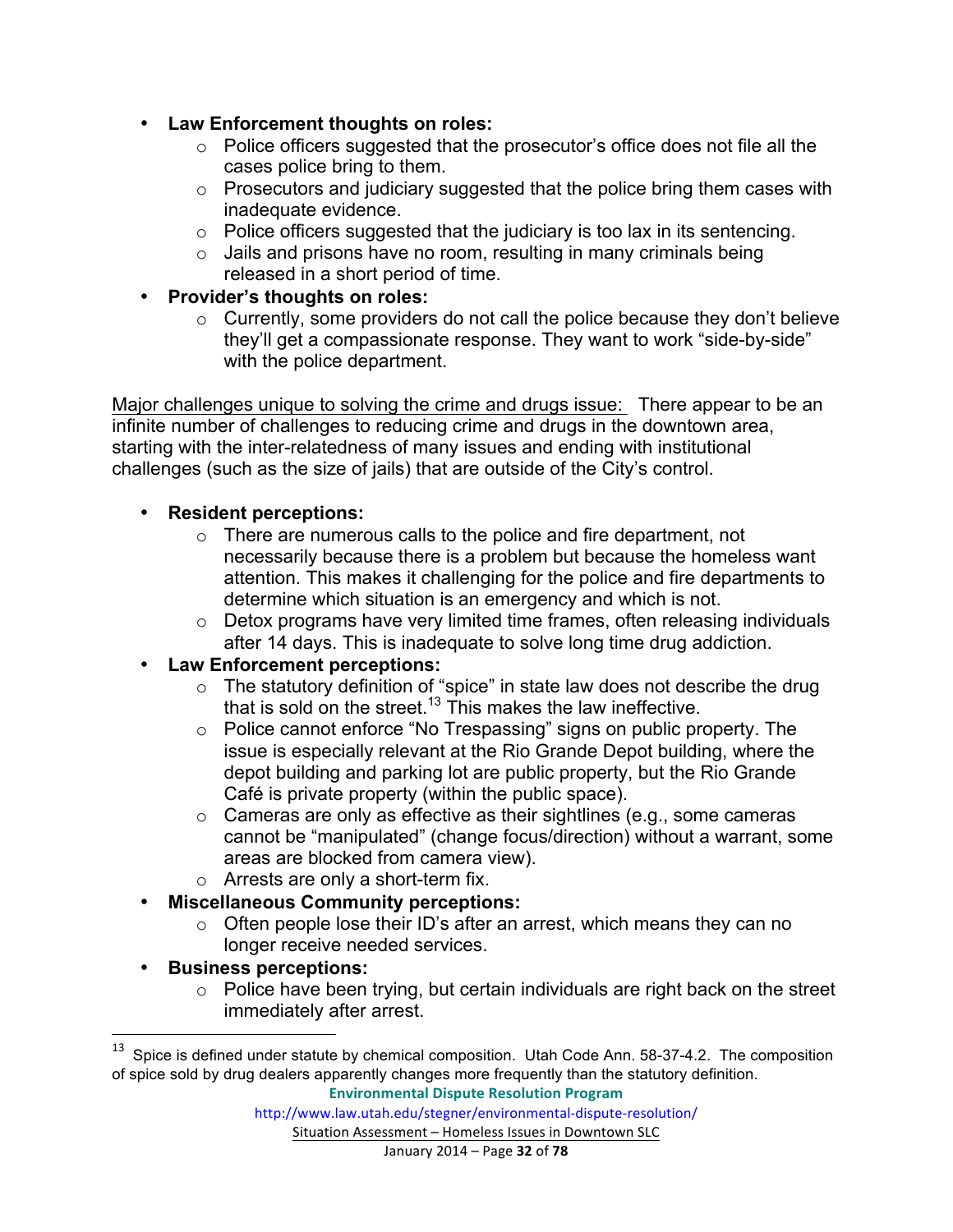#### • **City perceptions:**

 $\circ$  Intense enforcement activity only disperses the criminal activity to other parts of town.

#### **5. Panhandling**

About half of the interviewees identified panhandling as a significant issue in downtown Salt Lake. Similar to the drug and crime problems, however, homeless individuals are not always the problem. The panhandling problem is centered on the area from 200S to 500S and 300W to 600W, although many panhandlers go wherever they can within the city to get the best panhandling spots.

Current situation / level of consensus about situation: All interviewees who mentioned panhandling as a problem noted that it takes place everywhere downtown and has extended much farther into the Salt Lake valley.

#### • **Resident perceptions:**

- o The Maverick and McDonalds near 500W have terrible panhandling problems.
- o There are "professional" panhandlers who are not homeless. We heard multiple anecdotes of panhandlers feeding the parking meter for "nice cars," talking on high quality cell phones, and boasting about how much money they can make in a short amount of time.
- **Miscellaneous Community perceptions:**
	- o There is a vocal minority of panhandlers who probably are not homeless. The homeless are scapegoats for the professional panhandling problem.
- **Government perceptions:**
	- o Many panhandlers have established "regular corners", e.g. 200 E and 400 S.
	- o One panhandler near Temple Square has been in the same location for over 15 years.
- **Business perceptions:**
	- $\circ$  A lot of panhandlers probably are not actually homeless. They prey on the generosity of community members.
	- o Panhandlers love LDS Conference weekend because visitors are very generous to individuals they perceive as homeless.

Impact of current situation on interviewees: Most often interviewees described feeling unsafe around panhandlers. Some interviewees also expressed concern for the safety of the panhandlers.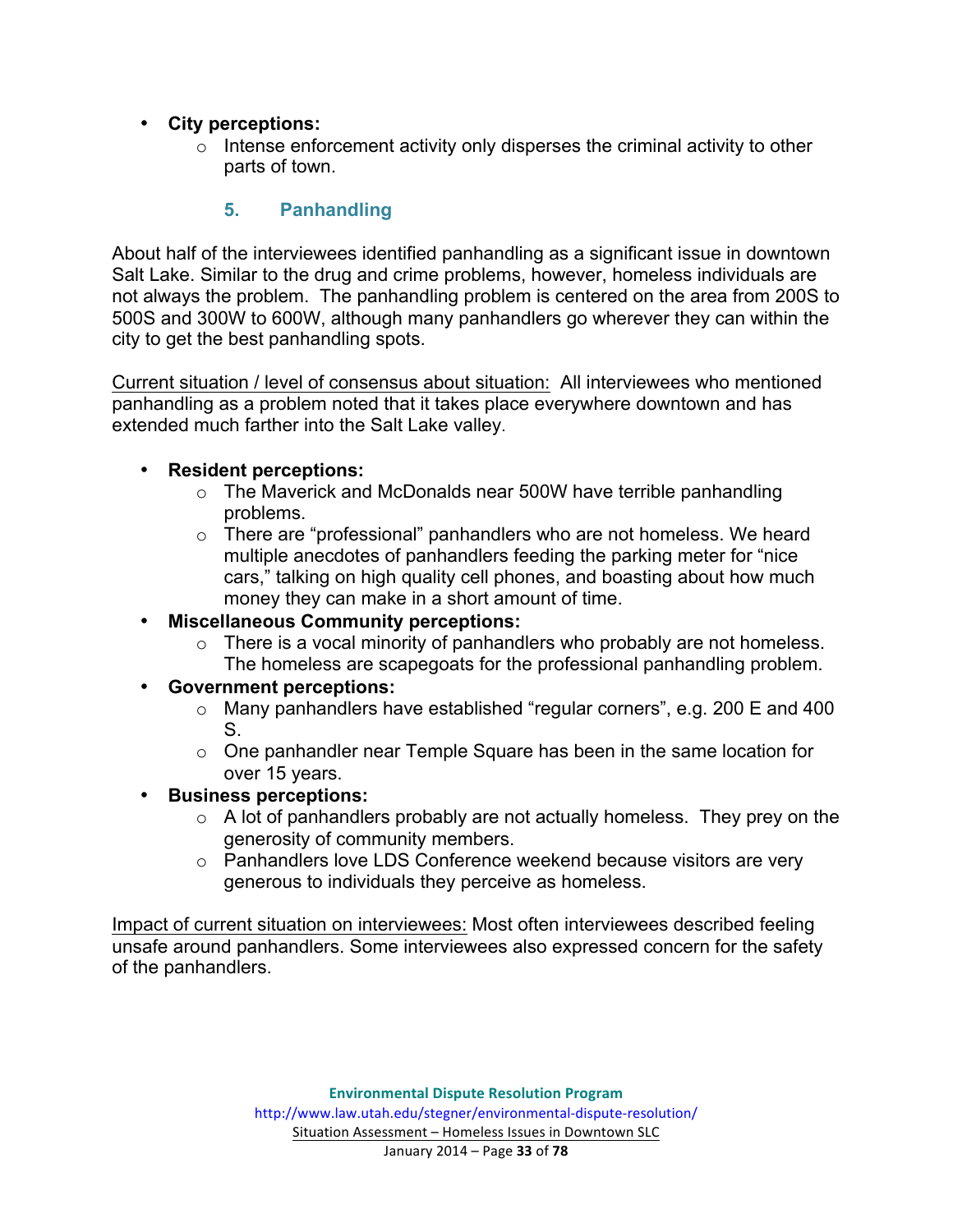- **City perceptions:**
	- o There have been reports of increased panhandling on traffic islands. There is a concern that this practice could become a risk to the safety of the panhandlers and donors.
- **Resident perceptions:**
	- $\circ$  It is easy for "white privileged males" to say "no" to panhandlers, but for women it is more difficult, particularly if the panhandler behaves in a threatening manner.
	- o Downtown residents have been followed and verbally accosted by panhandlers; this behavior triggers varying levels of acceptance and anxiety.
- **Business perceptions:**
	- o Panhandlers are scary; employees feel nervous about being attacked when they're walking to lunch.
	- o Panhandlers keep customers from entering a store, resulting in lost sales.
- **Miscellaneous Community perceptions:**
	- o Panhandlers are exercising their right to free speech. That does not, however, give them permission to harass or assault people.

Recent changes, if any, with particular focus on how these changes impact interviewees' lives: Interviewees commonly stated that the panhandling problem has been present for a long time, but some suggested that there has been an increase over the last two years.

Opinions/perceptions about cause and effect: Interviewees did not generally explore the reasons why people panhandle, but offered these possible explanations:

- The economy has created more needy individuals.
- It's becoming "acceptable"- the more we see it, the more we accept it.
- A generous population that "feeds" the panhandlers.
- It's become "easy and popular."

Proposed solutions: Aside from bolstering ongoing campaigns like the HOST Program (collecting money from the red parking meters downtown), interviewees focused their comments on amending laws and producing materials or advertisements to discourage giving money to panhandlers.

- **Business solutions:** 
	- $\circ$  The State should pass a statewide panhandling law. It will serve as a good educational remedy. This effort should be accompanied by advertising and paid media that encourage people to donate to providers directly.
	- $\circ$  Get the message out to residents (don't give to panhandlers).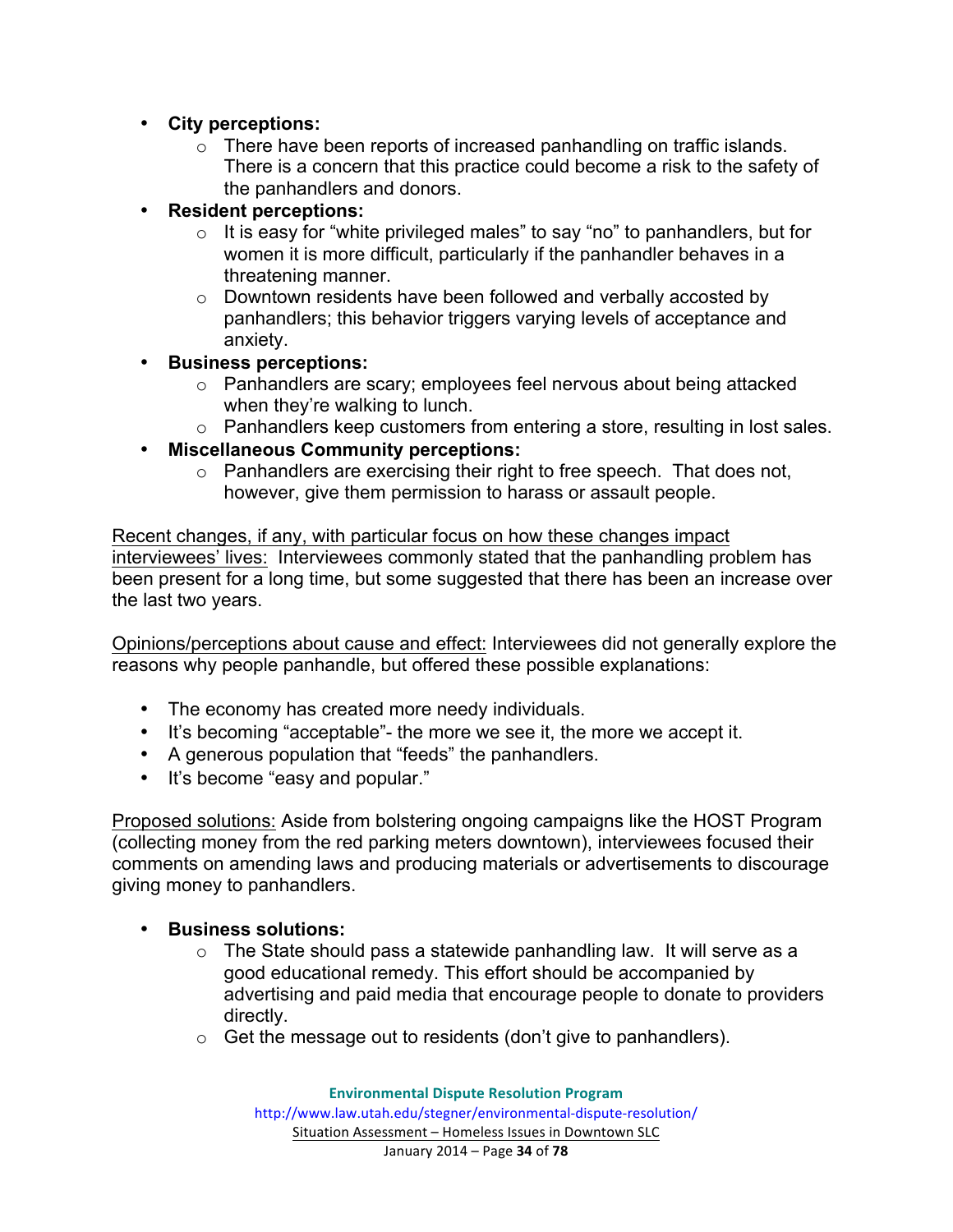- **Law Enforcement solutions:**
	- o Continue the increased bike patrol presence. The previous increase in bike patrol cops decreased the level of crime near Home Depot, where an increase in panhandlers appeared to correlate to increased crime.
- **City solutions:**
	- $\circ$  A City ordinance against panhandling might be a possible solution. However, a prior iteration of a possible panhandling ordinance was opposed over constitutional/civil rights concerns.

#### Past, current or future projects:

- The HOST program, a collaborative project with multiple stakeholders, currently consists of red parking meters that collect change to fund homeless service providers. An educational and marketing campaign is under development to encourage community members to give change to the red parking meters rather than directly to panhandlers.
- Valley Mental Health Foundation is considering creating a currency system for the homeless, which would allow donors to give panhandlers vouchers instead of money.

Existing or potential role of stakeholders: Many interviewees suggested that educational campaigns to encourage donations to shelters instead of directly to homeless individuals would require collaboration among all stakeholders.

Major challenges unique to solving the panhandling issue: Most often interviewees suggested that the major challenge to solving the panhandling problem is that "[t]here is a vocal minority of panhandlers who probably are not homeless. The homeless are scapegoats for the professional panhandling problem." Community assumptions need to change to reflect the reality of panhandling.

# **C. The Face of the Homeless Population**

This section presents the diversity of people within the homeless population. Interviewees generally agree that the plan to end chronic homelessness is a success story. However, interviewees also identified a number of sub-categories of the homeless population who would not qualify as chronic homeless, with each sub-category benefitting from a unique suite of services.

Service providers in particular highlighted specific services that are currently unavailable or inadequate for different sub-categories of the homeless population. We do not attempt to provide a complete list of the needed services based on the interviews, but recognize that there is an unmet demand for services designed to meet the needs of the full spectrum of the homeless population.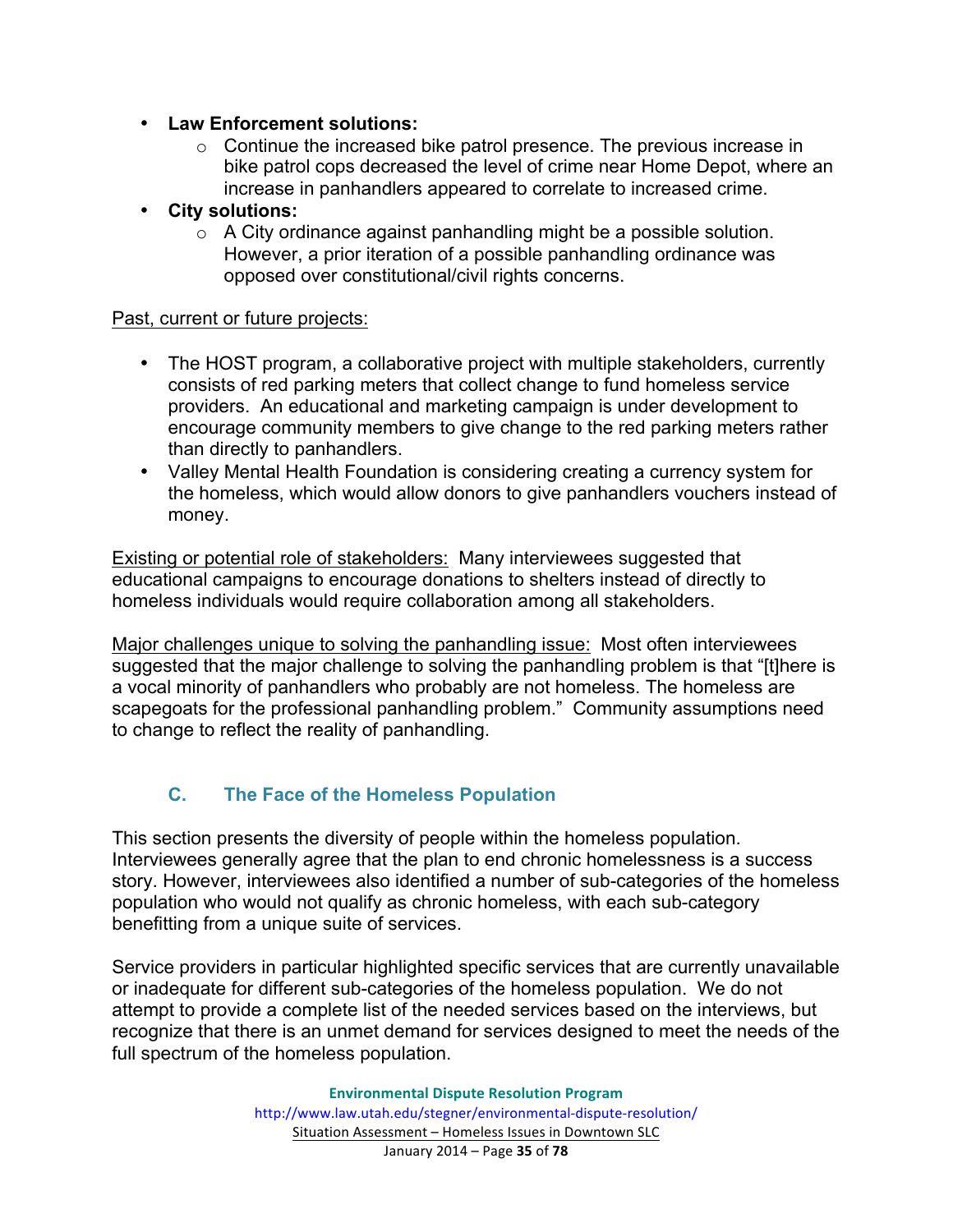Current situation / level of consensus about situation: The plan to end chronic homelessness was mostly targeted at single men. However, many interviewees suggested that the face of the homeless population is different today than it was several years ago, and may continue to change. The annual point-in-time counts and associated reports<sup>14</sup> provide the most accurate data to confirm the exact nature of Salt Lake City's homeless population, but some of the perceptions and observations shared by interviewees across stakeholder categories are illuminating:<sup>15</sup>

- The vast majority of homeless individuals are mentally disabled or have a substance abuse problem.
- There has been a shift in the nature of the homeless population. There are more families. There are also more inebriated individuals, as well as people with other substance abuse and mental health problems.
- Women with children who are homeless as a result of domestic violence have different issues than homeless families with children.
- A significant majority of homeless individuals are homeless for less than three months.
- There are new aspects to the homeless population. They now include drug traffickers, psychotic people, professional homeless (panhandlers), teens, and families (who may only be temporarily homeless).
- We have not yet seen the full extent of the veteran homeless population. Veterans coming home in the future may have greater PTSD issues than seen to date.
- Youth are becoming homeless at a greater rate as they age out of foster care or are kicked out of their homes due to behaviors their parents or guardians choose not to tolerate (e.g., "oppositional defiant", LGBT, drug use).
- Individuals will continue to become homeless for the foreseeable future, meaning that there may never be an "end" to homelessness.
- There is a certain portion of the homeless population who will not use services, even when offered. While the individual reasons may differ, they will not enter a shelter nor seek medical help or needed treatment. These individuals (referred to by some as "homeless-by-choice") are often the most costly (e.g., requiring frequent emergency room services) and present a huge challenge.

# Major challenges unique to the changing face of homelessness:

<u> 1989 - Johann Stein, markin film yn y breninn y breninn y breninn y breninn y breninn y breninn y breninn y b</u>

• The changing face of homelessness directly impacts service providers' ability to provide tailored services. The assumption of a housing-first approach may or may not be correct for each homeless sub-population (e.g., youth may not be

<sup>&</sup>lt;sup>14</sup> See, e.g., "Utah Comprehensive Report on Homelessness 2013," Department of Workforce Services. http://jobs.utah.gov/housing/documents/homelessness2013.pdf

 $15$  We did not confirm percentages cited by interviewees, so have changed them into narrative form. These interview results are intended to convey perceptions within the community about homeless subpopulations that may or may be receiving needed care.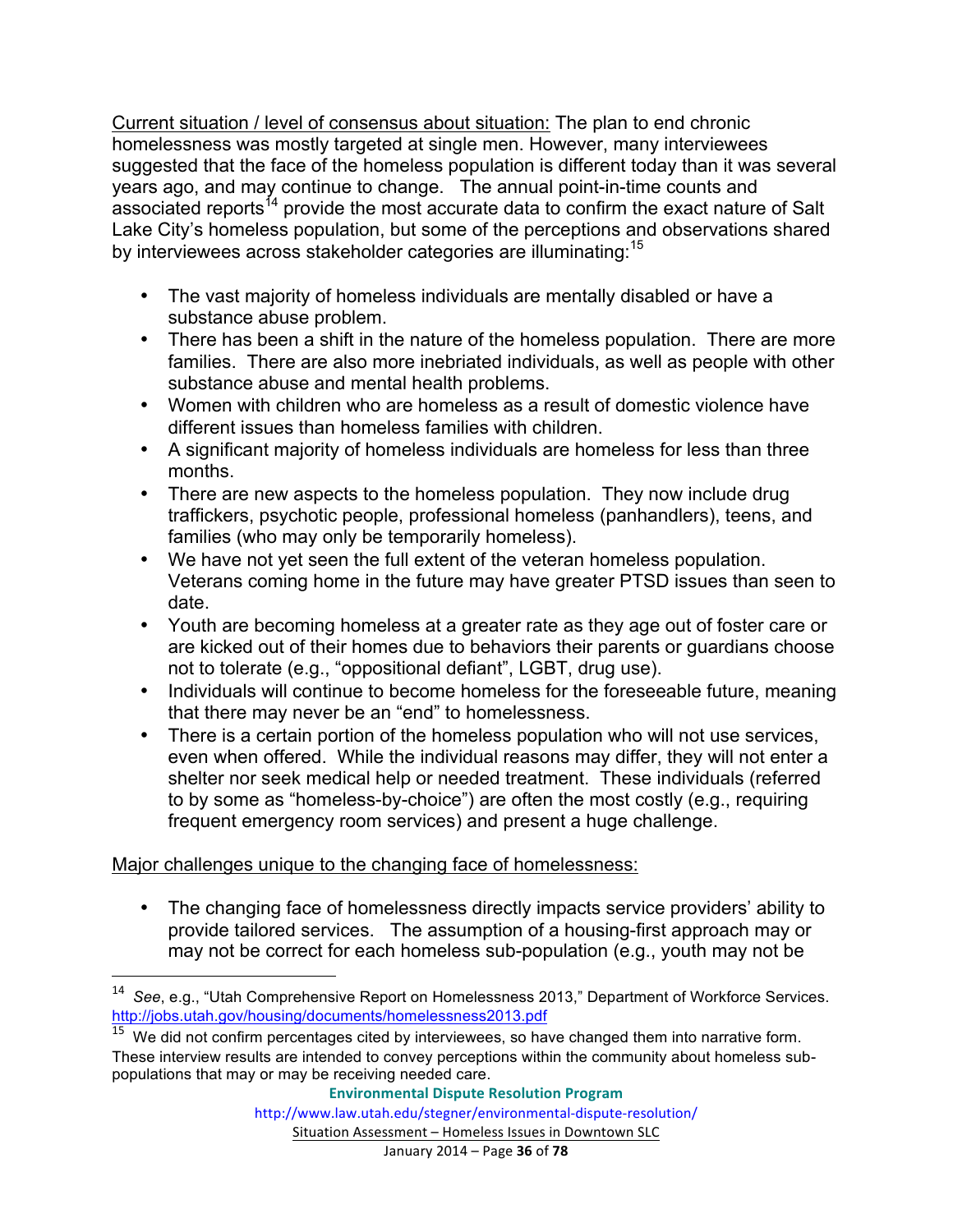ready for the responsibility of housing) and may require a different strategy for different sub-populations (e.g., transitional housing for families as opposed to permanent housing for chronic homeless). In addition, each group requires a specialized set of support services.

• Funding for existing homeless strategies has decreased substantially since the economic downturn in 2008. HUD financing has slowed and the scope of fundable activities has diminished. Service providers suggested that some of the most needed services (e.g., supportive services to accompany housing) are currently the most difficult to fund.

# **D. Daytime Facilities for Homeless Individuals**

While less than half of the interviewees mentioned the issue of daytime facilities for homeless individuals, those that did expressed concern that there are not enough places for homeless people to go during the day.

Current situation / level of consensus about situation: Interviewees from various stakeholder groups consistently agreed that there are an inadequate number of places or facilities for homeless people to go during the day, and that essential services for the activities of daily living are inadequate.

## • **Business perceptions:**

o Homeless individuals have nothing to do, nowhere to go, and nowhere to store their "stuff" during the day.

#### • **Resident perceptions:**

- o Daytime mobile food providers (those who provide lunch) operate on the outside of Pioneer Park, making it look like the park is full of homeless people. Food drops such as these draw a large group of individuals in the middle of the day.
- o Homeless individuals hang out in front of the shelter and other service providers waiting for the doors to open.
- **City perceptions:**
	- $\circ$  Existing facilities seem to be doing alright with providing enough beds for overnight stays, but there seems to have been a reduction in daytime services. When the homeless population has nowhere to go during the day, public outdoor spaces are their only option.
- **Service provider perceptions**:
	- o Homeless individuals need daytime access to bathrooms, laundry, safe storage for their life's belongings, mail, etc. Many of these services are provided at the Wiegand Center, but may not be adequate to serve the totality of the homeless population.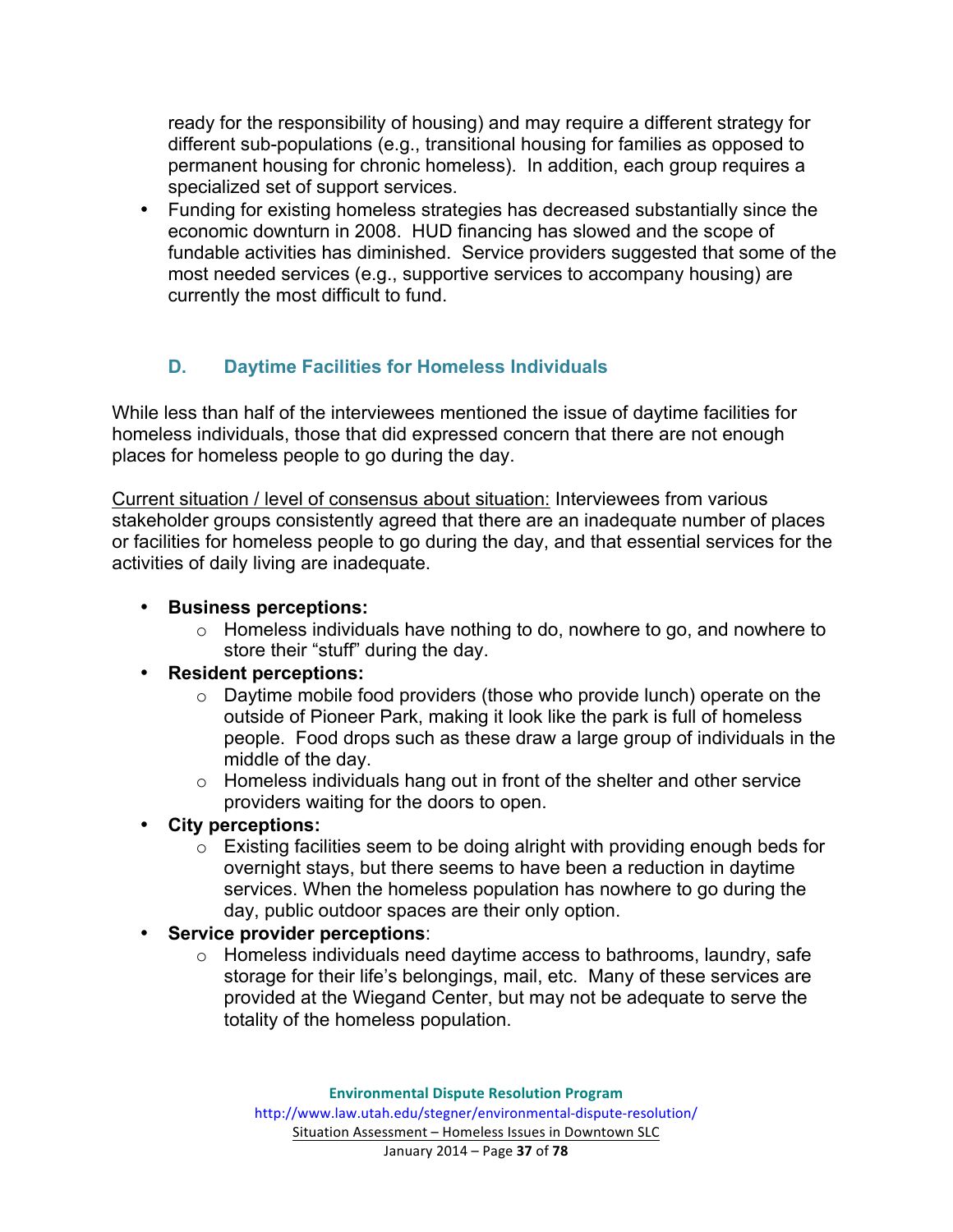- o Many homeless individuals are afraid to leave their belongings unattended, so choose a spot near a service provider's door (often the Road Home or St. Vincent DePaul) and settle in for the day.
- $\circ$  A social network has developed throughout the homeless community who occupy public sidewalks and other public spaces, making this their preferred location to spend time with friends.

Recent changes, if any, with particular focus on how these changes impact interviewees' lives: Interviewees did not identify any recent changes to daytime shelter facilities or capacity.

Proposed solutions: Interviewees provided very few proposed solutions to address the lack of daytime facilities for homeless individuals.

#### • **Resident solutions:**

- o Move daytime mobile food providers to the middle of Pioneer Park.
- o Provide sack lunches from Deseret Industries or a like provider to keep homeless individuals connected to the system of services.
- $\circ$  Since the public library already hosts many daytime homeless visitors, locate service providers there as well.
- **Government solutions:**
	- o Acquire vacant lots around existing service providers to provide space for the homeless to congregate and access services during the day.
	- o Use existing Main Library spaces to provide services for the homeless.

Past, current or future projects: Most of the projects interviewees identified are related to providing food in the middle of the day. However some interviewees indicated there are organizations or groups looking to acquire additional space to accommodate homeless individuals during the day.

# • **Food drops:**

- o The Salt Lake City Mission offers bagels and donuts on 500W on a daily basis as people line up waiting for the Road Home to open.
- o Food trucks that make burritos provide free food once a week to homeless individuals in Pioneer Park and near the homeless service providers.

# • **Additional daytime space:**

- o K2 Church / Street Krew has space just west of Gateway (100S 600W) which they are planning to turn into a homeless day center.
- o If Wiegand Center could enlarge its existing space, they will be able to accommodate more homeless people during the daytime.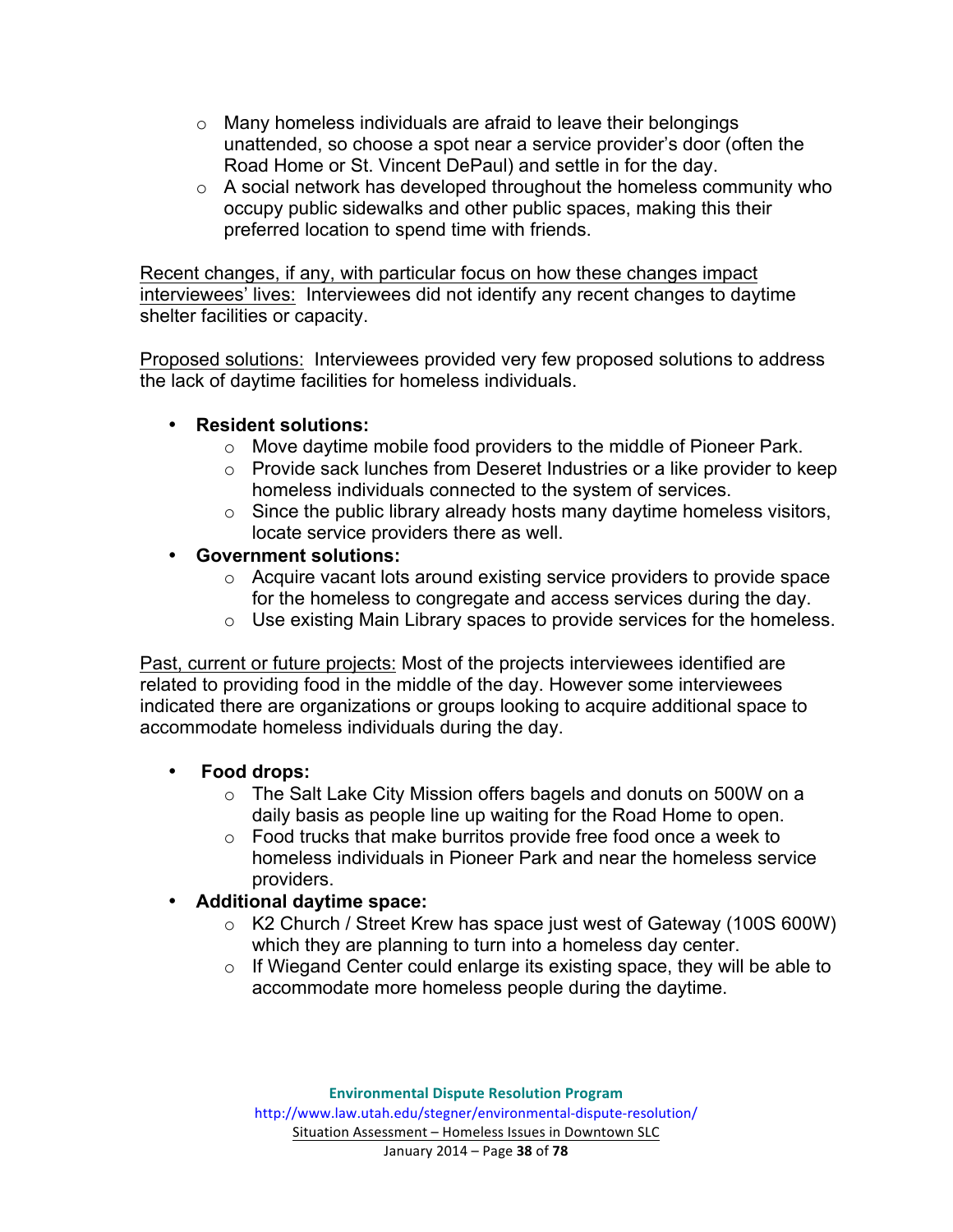Major challenges unique to solving the daytime facilities issue: Interviewees identified that the primary challenges to expanding or establishing daytime facilities for homeless are funding and space.

- Many providers have experienced steadily decreasing federal funding and are struggling to provide their current level of service. Expansion is financially difficult.
- Space in existing facilities is already limited. Expansion might require new zoning.

# **E. Connecting Homeless with Services and Coordinating Services**

Service provider interviewees emphasized the complexity of homelessness and acknowledged that there is no perfect solution for everyone. Each homeless person is an individual with specific needs. Therefore, many interviewees offered opinions regarding the need to connect homeless individuals with needed services or the benefit of coordinating services. First, homeless individuals need to learn about all of the available services, whether the information is available in hard copy at a service provider or other location or via mobile outreach teams. Needed services may run the gamut from a free snack to extensive drug-rehab or permanent housing. Second, providers stated that they coordinate their services to reduce duplicative services and track individuals through the system of care.

Current situation / level of consensus about situation: Generally, interviewees agree that there is a level of functionality for connecting homeless individuals with needed services, but that there is room for improvement. In addition, interviewees agree that homeless service providers and other stakeholders can collaborate more effectively to track homeless individuals and coordinate services.

#### • **Connecting Homeless with Services:**

- o There are multiple mobile outreach teams (including the HOST program initiated by the SLC Police Department, the MOST program initiated by the Fourth Street Clinic, the library outreach team initiated by Volunteers of America, and Wednesday mobile outreach initiated by a group of providers).
- o Each service provider organization has case workers or case managers who work one-on-one with homeless individuals, but the case loads are generally very large. Many organizations focus on one specific service (e.g., connecting individuals to housing), meaning that a homeless individual may be unaware of the large variety of services available to them from their contact with one case manager.
- $\circ$  Formerly homeless individuals maintain that individual outreach which helps connect the individual to needed services is the most effective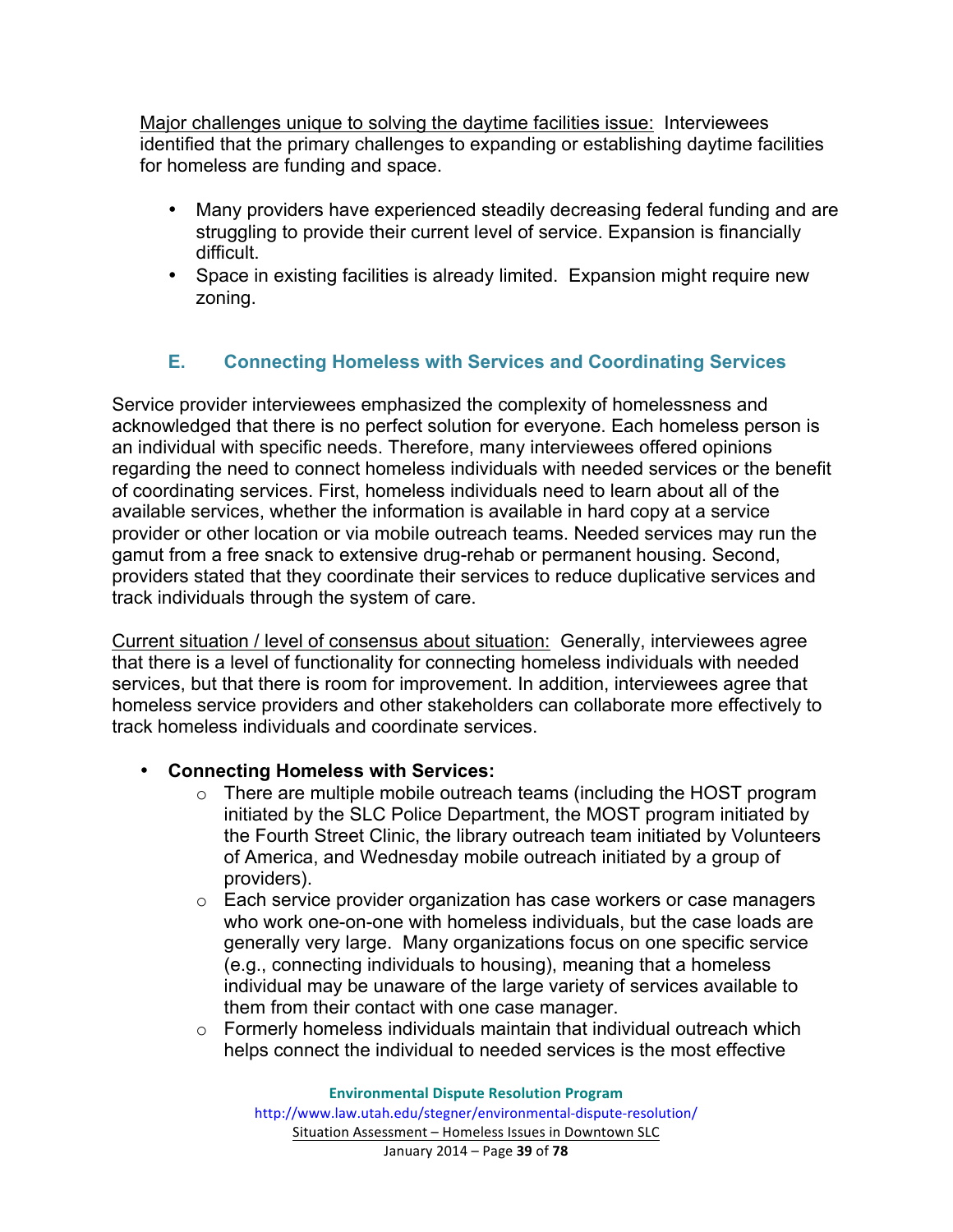approach (i.e., the approach which helped them transcend homelessness).

- **Coordination of services:**
	- o Service providers work closely together now, but could coordinate efforts even more.
	- o Current database systems do not make it easy for service providers to share information about homeless individuals. Coordination of services for an individual homeless person often occurs via word-of-mouth.
	- o Currently, everything falls on the shelter's shoulders.

Recent changes, if any, with particular focus on how these changes impact interviewees' lives:

- Some interviewees mentioned a degradation over the past few years in the quality of coordinating services between service providers.
- For the first time in Utah, the most recent point-in-time count (2014) included a series of questions that will be used by service providers to prioritize housing and provide personalized connections to needed services. While standardized pointin-time data will be entered into the national HMIS database managed by the state, data from the more detailed questionnaire will be managed by the service providers themselves.

Opinions/perceptions about cause and effect of recent changes: Interviewees identified that the recent reduced level of coordination services is due to decreased federal funding. Providers are challenged to provide fundamental services with the funding they have, leaving little or no time and funding to provide management functions such as connecting and coordinating.

• Outreach is an important goal, but not funded. The HUD "continuum of care" grant for Utah no longer includes supportive services (a result of a strategic choice to increase Utah's national competitiveness for HUD funding).

Proposed solutions: Interviewees provided a wide variety of solutions including the following:

#### • **Provider-suggested solutions**:

- o Volunteer or paid case managers. Case management is very effective when done one-on-one and when the case manager follows through consistently with a homeless individual to ensure that the connection with needed services is truly made.
- o Put an "outreach HQ" in the back part of the Fourth Street Clinic facilities (Alan B. Ainsworth Bldg, south of current clinic and parking lot). This space could house all of the behavioral outreach providers in one place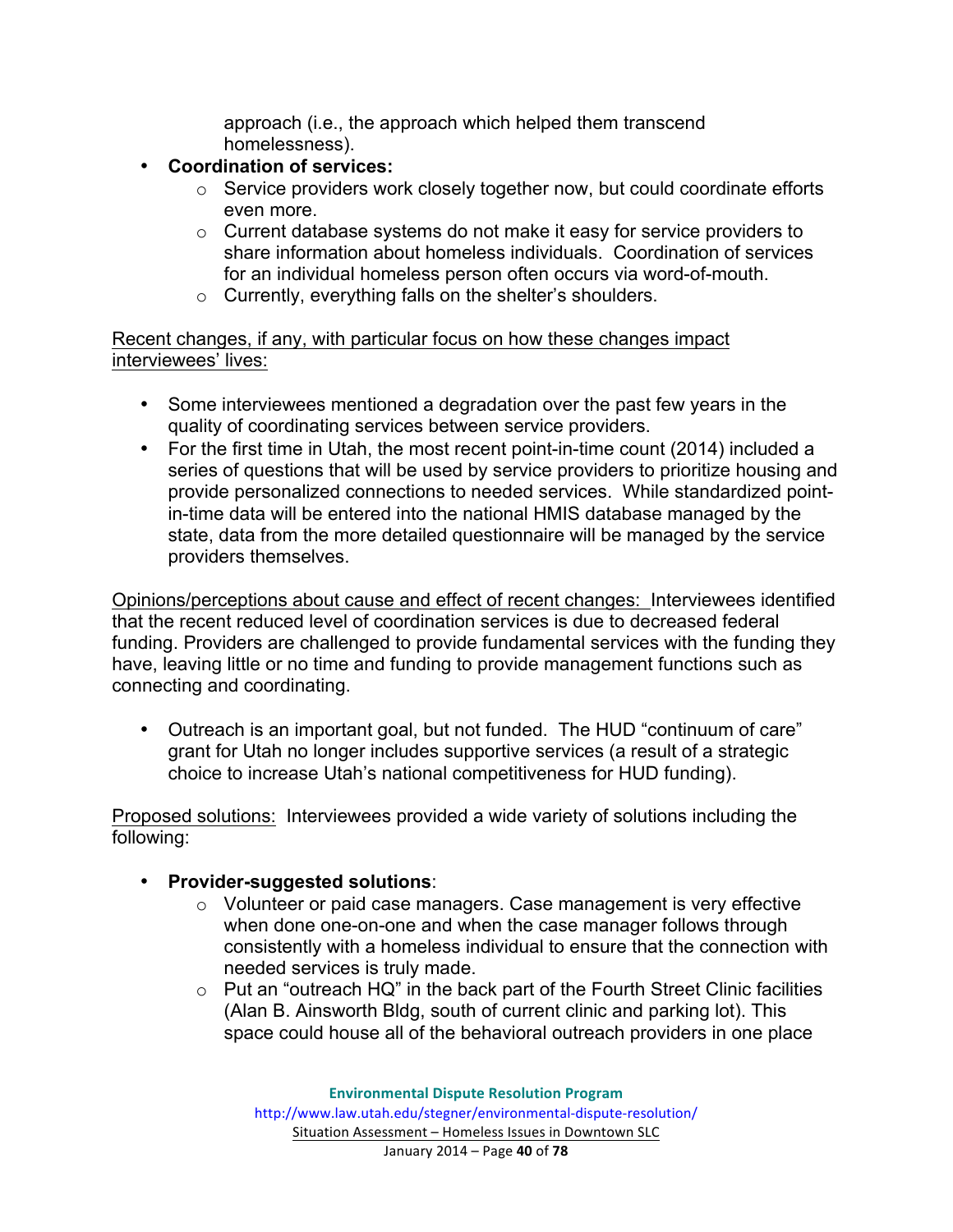(Road Home, Fourth Street Clinic, VA, University Neuropsychiatric Institute, VOA), with a 24/7 police presence.

- **Business-suggested solutions:**
	- $\circ$  Provide targeted services to sub-populations (e.g., homeless youth).
	- o VOA is currently developing a homeless youth resource center. This was achieved because the VOA had starting capital, as well as a good location allowed by zoning and local neighbors.

#### • **City-suggested solutions:**

- $\circ$  Health care providers need to collaborate to find innovative ways to provide the quality and kind of services needed in the homeless community (e.g. "in the moment" treatment *and* chronic mental health needs).
- o Police should give everyone an ID that allows for consistent access across providers.
- $\circ$  Build a medical detox facility. A physician from Intermountain HealthCare is willing to staff it for free.
- $\circ$  Ensure that outreach individuals have all the information about available services and facilities.
- o City and other stakeholders should participate in a weekly "Winter Shelter Meeting" to discuss the scope of shelter housing needs during winter months, as well as transportation for homeless individuals to available shelter facilities.
- o Have social worker outreach teams go with the Fire Department on homeless individuals' emergency calls.
- o Use the Coordinating Community Response Team (CCRT) as a model. (SLCPD received a grant to create a community-wide response team for elder vulnerable adult crime victims.)

#### • **State-suggested solutions:**

- o The Homeless Management Information System (HMIS) is now managed by the State. The system has a wealth of information but is not widely available nor has it been "mined" for information. The system's data should be analyzed and be made available to providers or stakeholders.
- **Law Enforcement-suggested solutions:**
	- o Create Homeless Outreach Teams (HOT) to go find and talk with homelessness about available services. The HOT members should help willing homeless through case management and a 12-step process to get off the street. Homeless who have gone through the 12 steps can in turn help other homeless individuals.

# • **Resident-suggested solutions:**

- $\circ$  Create a city-issued ID card so that homeless individuals can be connected with services more easily. A city-issued card could help connect people with employment or government benefits.
- o Bring in volunteers as homeless "ambassadors" to direct homeless people to services or inform them about available services.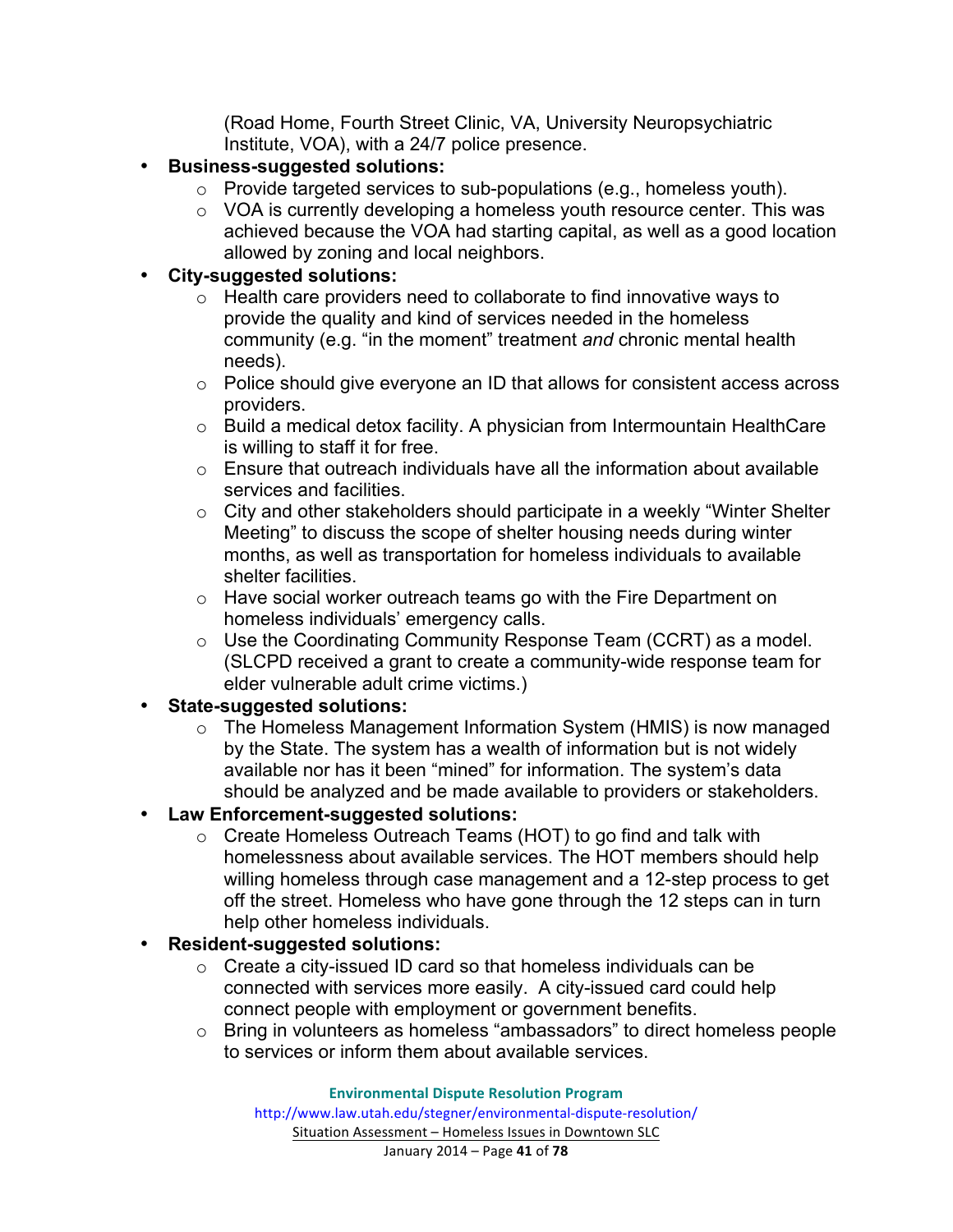Past, current or future projects: Interviewees identified a number of projects that are directed to bolstering provider coordination and connecting homeless individuals with needed services. These projects range from meetings for stakeholders to exchange information to activities intended to help connect homeless individuals to available services.

- Downtown Alliance subcommittee on safety issues met regularly over a year's period (2013). They created the Neighborhood Watch and Downtown Ambassador programs. The project has 30 ambassadors trained at Level 1 (orienting visitors to the City) and none yet trained at Level 2 (homeless outreach) or Level 3 (mobile watch).
- The Family Justice Center providers work together to provide services or connection to services 24/7.
- SLCPD HOST Program Teams including a SLC police officer and service providers work to connect individual homeless with specific services (e.g., Fourth Street Clinic, City/County Housing Authority, VA housing, Valley Mental Health).
- Fourth Street Clinic build-out ready Jan 2014. Providing a variety of services to homeless individuals under one roof, including peer support rooms, open door for homeless youth, behavioral health and a dental clinic.
- MOST team Teams of medical professionals work to connect individual homeless with specific services (e.g., Fourth Street Clinic, Volunteers for America).
- Library team Teams including service providers and formerly homeless individuals (Fourth Street Clinic Consumer Advisory Board) go to the main library to identify homeless individuals and connect them to specific services.
- Wednesday mobile outreach, a tent set up in public locations like Pioneer Park staffed by representatives from providers including the VA, Fourth Street Clinic, Volunteers of America, Road Home.

Existing or potential role of stakeholders: Interviewees provided a variety of potential roles for stakeholders in the future to improve the coordination between service providers and connecting homeless to services.

- **City's role(s):**
	- $\circ$  A potential role for the City is to help provide roaming case workers to connect homeless individuals with services, similar to what VOA currently does but on a larger scale.
	- o The City should convene stakeholders and facilitate a conversation about the issues and potential solutions. The City should NOT be in charge of developing and deciding on one solution or another, this is the community's role.
	- $\circ$  The City can help provide more mobile outreach caseworkers to target the homeless or ride along with the police/fire department on calls to serve the homeless.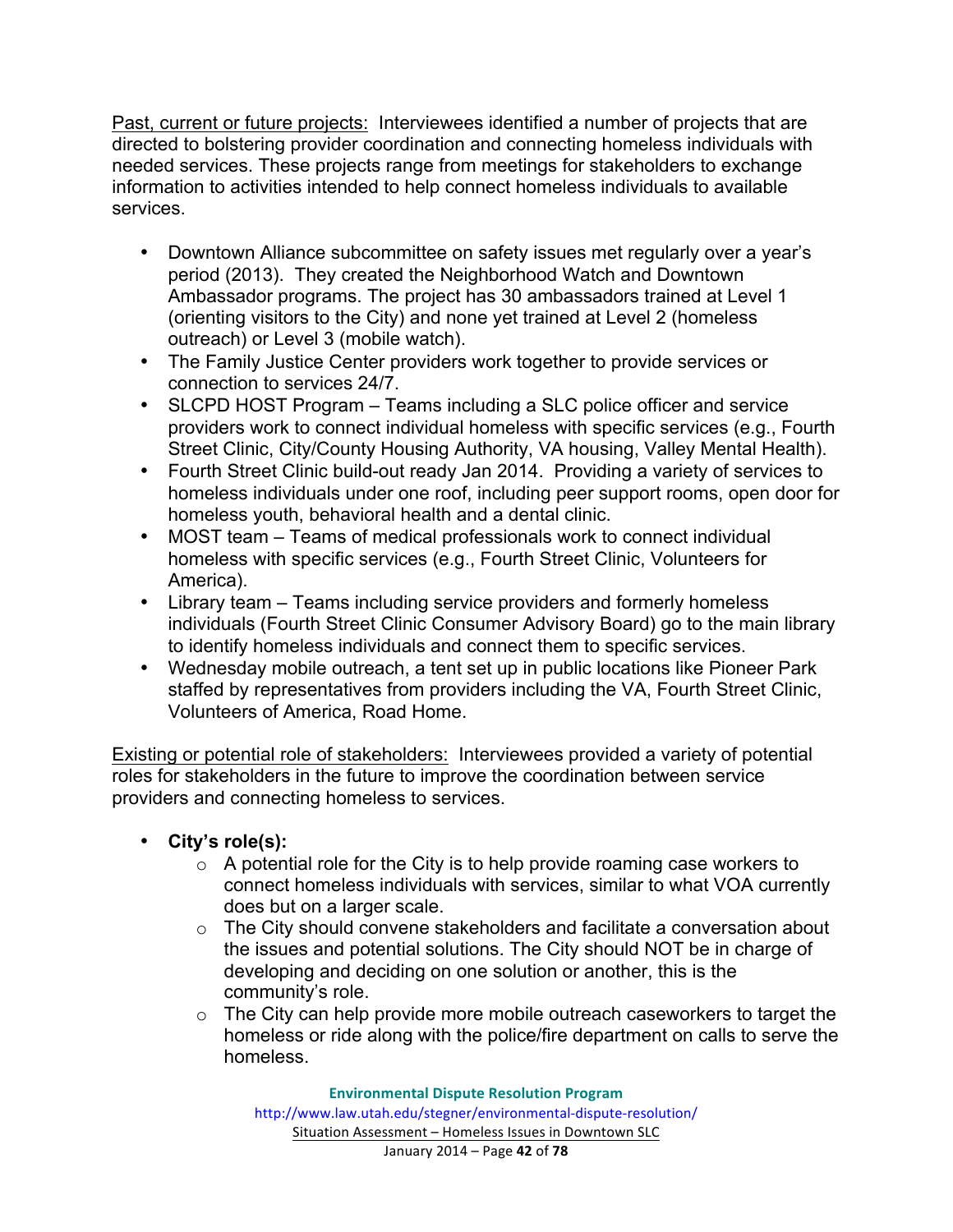- **County role(s):**
	- o SL County Coordinating Council needs to provide unbiased coordinating of planning efforts. The County currently has a rotating leadership group and part-time grant person.
- **State role(s):**
	- o Encourage local jurisdictions to host needed homeless facilities. Homelessness is not just Salt Lake City's problem; it is a statewide problem.
	- $\circ$  The State should provide funding and other resources needed to address the issues.

#### • **Resident/Business role(s):**

o Providers should go to the business community with a common interest of needs that is community-wide so that businesses know where the donations will go. Providers should include a way to demonstrate the outcomes from the funding.

#### Major challenges unique to solving the connection and coordination issue:

#### • **Miscellaneous community perceptions:**

- $\circ$  Getting an ID is very hard because it requires 2 forms of proof. Without ID, homeless are very difficult to track and connect with services.
- **Law Enforcement perceptions:**
	- o Estimate that 30-50% of the homeless are "gypsies" or "nomads." These people often have addiction problems, but don't try to fix them. In addition, these people may like being homeless and never desire to seek services. Any programs that try to connect these people with services will be ineffective.
	- $\circ$  SLCPD HOST program reports are not shared with any other service providers (although they contain info about housing, detox, etc.) because they are considered "police reports."

#### • **Provider perceptions:**

- o Different providers have different definitions/screening criteria for "homeless" (often depending on funding source). For example, the Fourth Street Clinic's definition of "homeless" includes anyone without a permanent address (includes those coming out of shelter, camping on street, doubling up or couch surfing, in transitional housing or detox), but the Road Home uses a more restrictive definition.
- o HUD no longer wants to fund services, so money for outreach has dried up.
- $\circ$  Outreach teams need to be consistently available to build trust with the homeless population.

#### • **City perceptions:**

o Identification cards are expensive to create.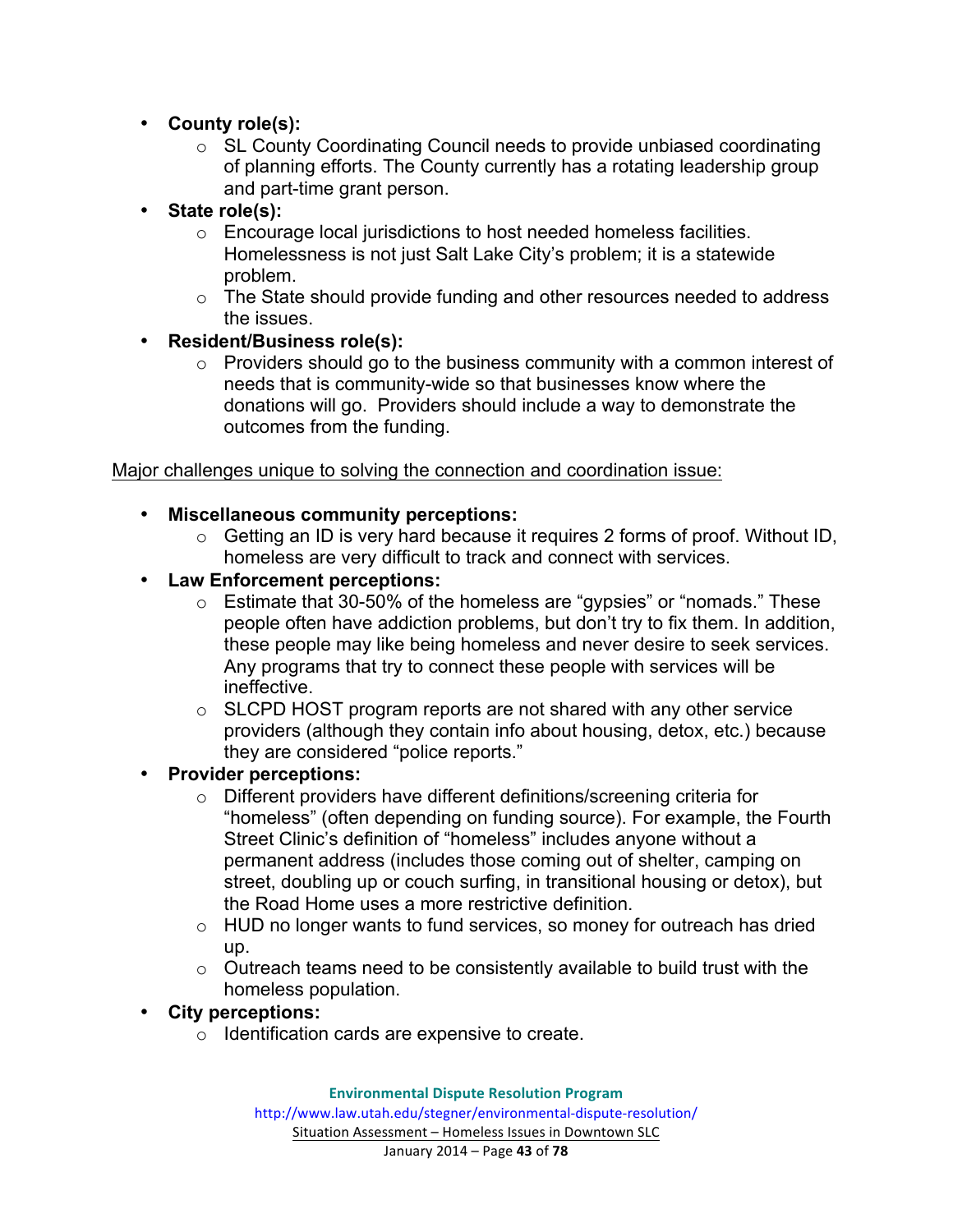$\circ$  Utah State Prison vans drop off recently released prisoners near Pioneer Park without any ID.

# **F. Housing First**

The vast majority of interviewees discussed the benefits of a Housing First model as an effective approach to the homeless problem. Interviewees generally agree that once homeless individuals have housing, they are more likely to seek and continue receiving services and can search for employment.

Current situation / level of consensus about situation: Generally, interviewees think that there are inadequate housing opportunities available to individuals who are homeless. Specifically, interviewees think the homeless housing market could benefit from additional permanent housing, transitional housing, and housing located near services.

# • **Provider perceptions:**

- $\circ$  10,000 individuals are on the waiting list for Section 8 vouchers, yet there will be no awards for the next 18 months.
- **Resident perceptions:**
	- $\circ$  The housing first/transitional housing model is best suited to homeless individuals who want to be inside. Some homeless just want to remain outdoors and will never accept a housing first model.
	- o We need housing that is appropriate for different types of homeless VOA shelter for teens, shelters for mentally ill, etc.

# • **Law Enforcement perceptions:**

o Numerous facilities provide housing, but many are lax with their rules regarding drugs or alcohol. Housing First can only work if the providers are very strict with their policies.

# • **Miscellaneous Community perceptions:**

- o Lack of housing is at the root of many problems. No ID? (probably because an individual has no current address or utility bill). No use of homeless services? (probably because the individual cannot be located to encourage their visiting services on a regular basis).
- o The Housing First model creates a non-threatening place to "hang your hat." The supportive services provided with the Housing First model also help to create a holistic approach tailored to each individual's issues. Once each homeless person is housed, then they may be stabilized with services.
- **City perceptions:**
	- $\circ$  There is a "desperate need for housing." The following areas can be improved:
		- Transitional/temporary housing;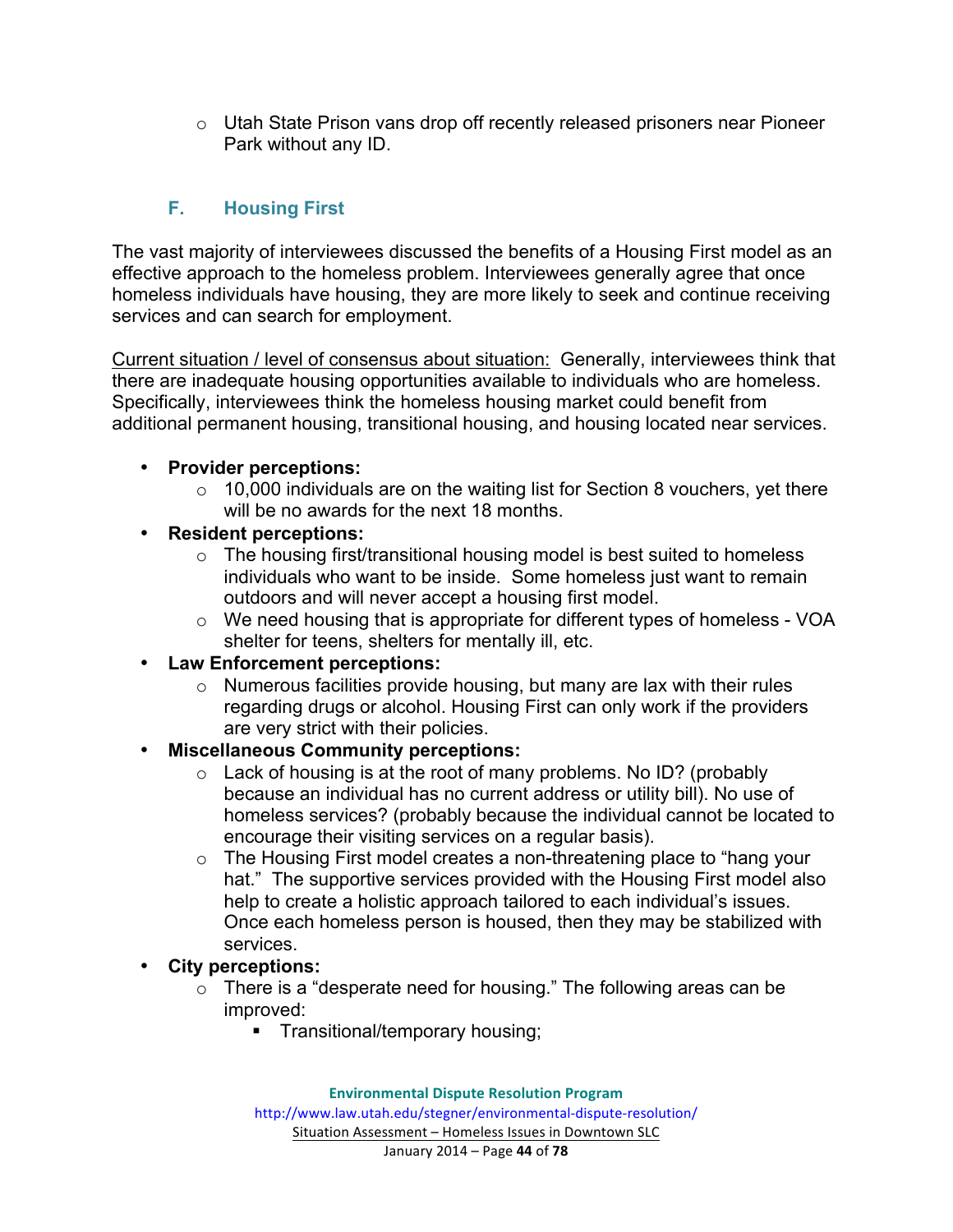- Long-term housing that includes services to ensure stability/retention of residents;
- Housing facilities that include mental health/addiction/case management services; and
- Independent, long-term housing that "check-up" with stabilizing services.
- **Formerly Homeless perceptions:**
	- o The most frustrating part about homelessness and trying to stay out of homelessness are two daily problems for some individuals: (1) "How will I get my next (drug) fix" and (2) "Where will I lay my head tonight."

Recent changes, if any, with particular focus on how these changes impact interviewees' lives: Generally, Interviewees agreed that the lack of housing makes it more difficult for homeless individuals to receive services or stay connected with services.

- There are fewer opportunities over the past six months for providers to develop housing units for the homeless.
- Rapid re-housing money provided in the stimulus package is severely reduced. One provider runs out of rapid re-housing funding in the first day of each month.
- Sequestration at the federal level has severely reduced available funding for rapid re-housing and supportive services.

Opinions/perceptions about cause and effect: Interviewees primarily attributed the lack of affordable or homeless housing to decreased federal funding and zoning issues. There are many potential locations for low-income housing but the local zoning does not allow for such construction.

Proposed solutions: Interviewees offered a variety of solutions including providing services at housing locations, connecting the privilege of housing to completing needed services (like drug treatment programs), and better coordination of housing placement through universal waitlists and strategic locations of housing (either close to services or public transportation to access services).

- All permanent/transient housing options need attached supportive services.
- An immediate cash infusion of \$1M for 25 case managers to help with master leasing / rental assistance and supportive services.
- Part of every developer's portfolio should include a mandatory affordable housing component.
- Housing for the homeless should be located near transportation so that residents can get to their jobs or reach services.
- Housing First providers should be stricter with their rules regarding a tenant's ability to stay in the housing provided. If there is a problem with drugs, the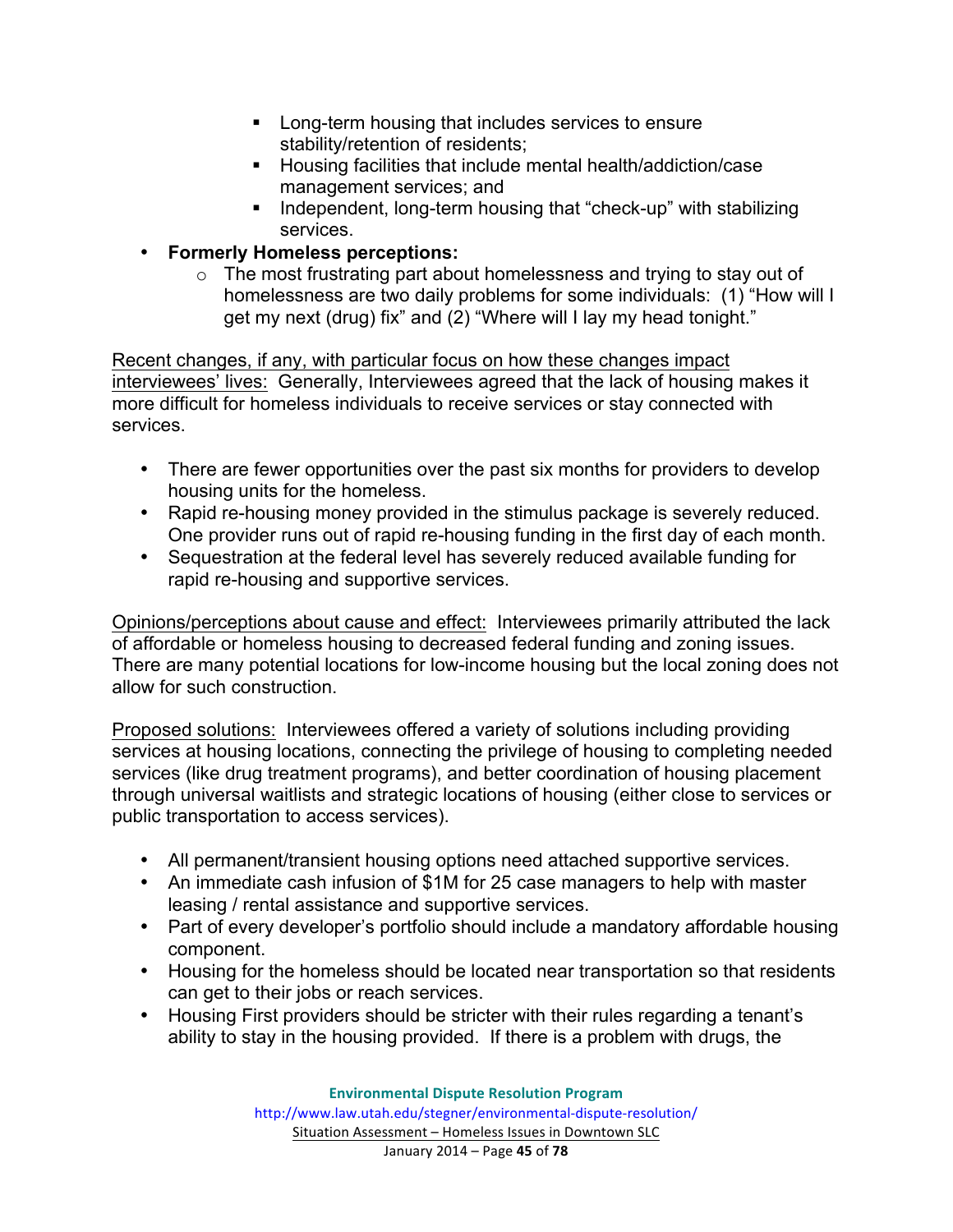resident should be required to complete substance abuse classes or mental health counseling or alcohol classes to stay in the housing.

- Homeless housing should create more of a community feel and opportunities for employment. For example, the bottom level of Sunrise Metro building has space that was to be used for cooking space (restaurant style), but this never happened. This would be great space for residents to get training as cooks / chefs. In addition this type of facility could leverage the cooking skills to serve meals and give back to community.
- Department of Workforce Services (DWS) and Temporary Assistance for Needy Families (TANF) funds for emergency assistance should be used to keep people from becoming homeless in the first place.
- Develop one waiting list for chronic housing that everyone can utilize.

#### Past, current or future projects:

- YWCA in Midvale, a family refuge center, provides housing and all related services under one roof. Seems to be very successful and there is neighborhood buy-in.
- Palmer Court has been very successful because they have management and landlords that understand the tensions and problems associated with homelessness. The problems that Palmer Court faces are ones that a normal landlord probably could not handle.
- In the past, there was a big push under Bud Bailey to construct 136 units; only half are finished and only 20 are dedicated homeless housing units.
- The Rapid Re-housing Program was very helpful with stimulus funding because it could provide up to 6K dollars for 6 months at scattered housing sites. This program was effective because only about 13% of those who received this aid came back to the shelter.
- Sunrise Metro housing is great. If there were many more housing places like this one, the homeless situation would be improved. Sunrise is effective because the housing program views each resident as an individual with unique service needs.
- Palmer Court offers some mental health services along with housing options. Other facilities offer housing and services for individual/families affected by HIV.
- Currently, there is an RDA project between 200 S and N Temple, which will provide additional residential units.

Existing or potential role of stakeholders: Interviewees generally suggested that the government (city, county, and state) should all play a role in helping to solve the inadequacies of housing for the homeless. Many interviewees suggested that with decreased federal funding, perhaps business organizations, wealthy individuals, or religious institutions could play a role in funding housing alternatives for the homeless population.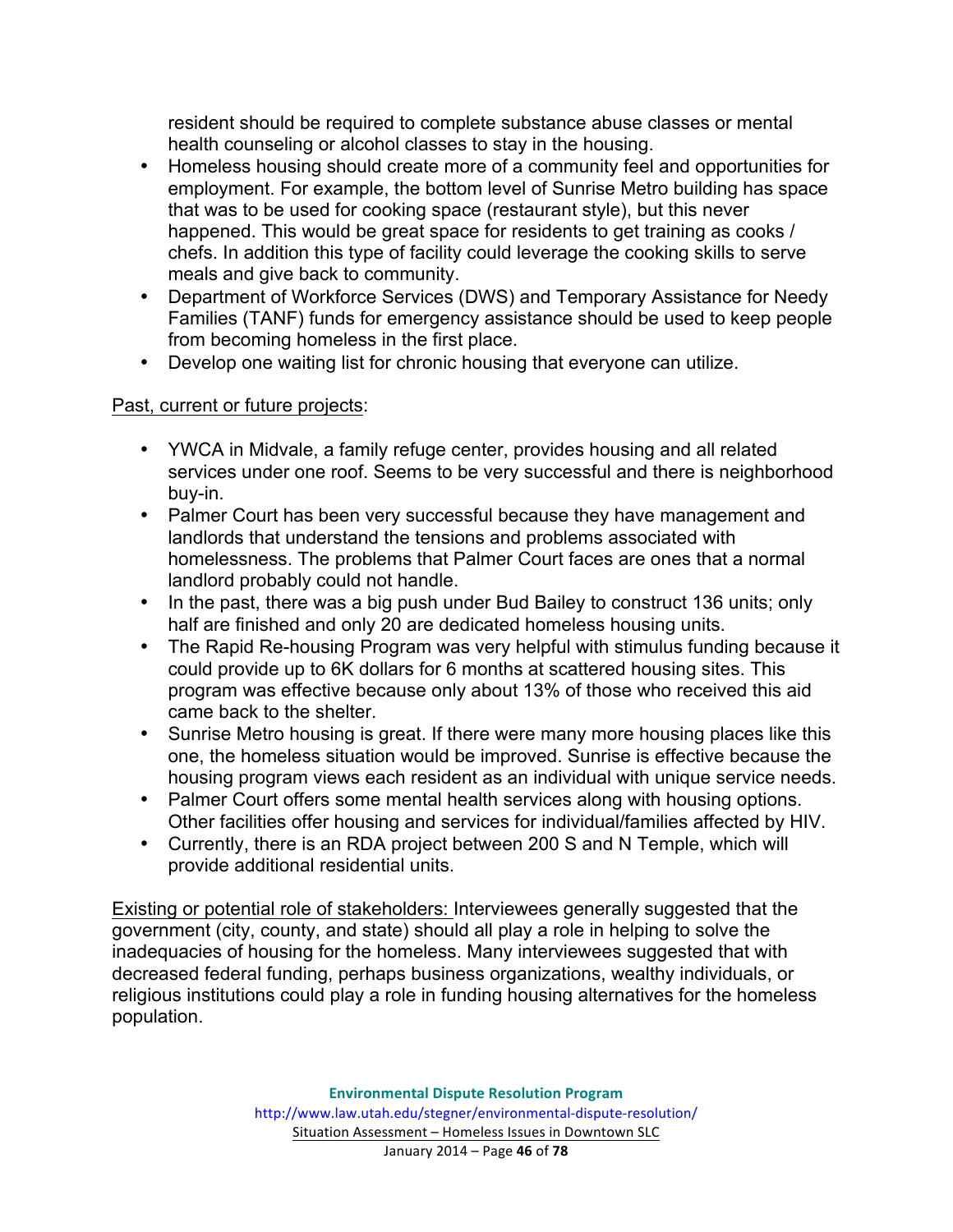- **Government role(s):**
	- o Every level of government has responsibility to provide funding for permanently affordable supportive housing.
	- $\circ$  County or City or State can step into the role of homeless services/housing provider. No existing 501(c)3 NGO has the name recognition to coordinate services. Any funding that comes to this coordinating agency should include stipulations. For example, DWS funding requires that the recipient provide employment counseling.
- **County's role(s):**
	- $\circ$  The County should improve its housing services, both in providing transitional housing options and coordinating existing housing services on all levels. With respect to funding, the County will need to be more creative with its funding sources if/when federal funds dry up.
- **State's role(s):**
	- o Needs to finance, produce, support low-income housing.
- **Business, wealthy individuals and religious institution role(s):**
	- o Fund vouchers to help homeless individuals move into housing.

Major challenges unique to solving the Housing First issue: Interviewees most often cited the housing waiting lists, lack of funding, and a diversifying homeless population as major challenges.

#### • **Provider perceptions:**

- o Palmer Court has a 6-month to one year waiting list and many homeless people "disappear" during that time.
- $\circ$  It is difficult when the agency providing subsidized housing does not own the building. It is a major challenge for housing providers to own their own apartment complexes.
- **Government perceptions:**
	- $\circ$  The next wave of veteran homeless population is still to come Iraq and Afghanistan. Currently there is the VA housing at Freedom Landing, but this may not be large enough to house recent vets who are at risk of homelessness.
	- o Single women with children and families are difficult to house because they need more space and unique services.
	- o People are willing to build low-income housing, but not homeless housing.

# • **Provider perceptions:**

o Supportive case management and co-located services in housing are essential, but there is inadequate funding.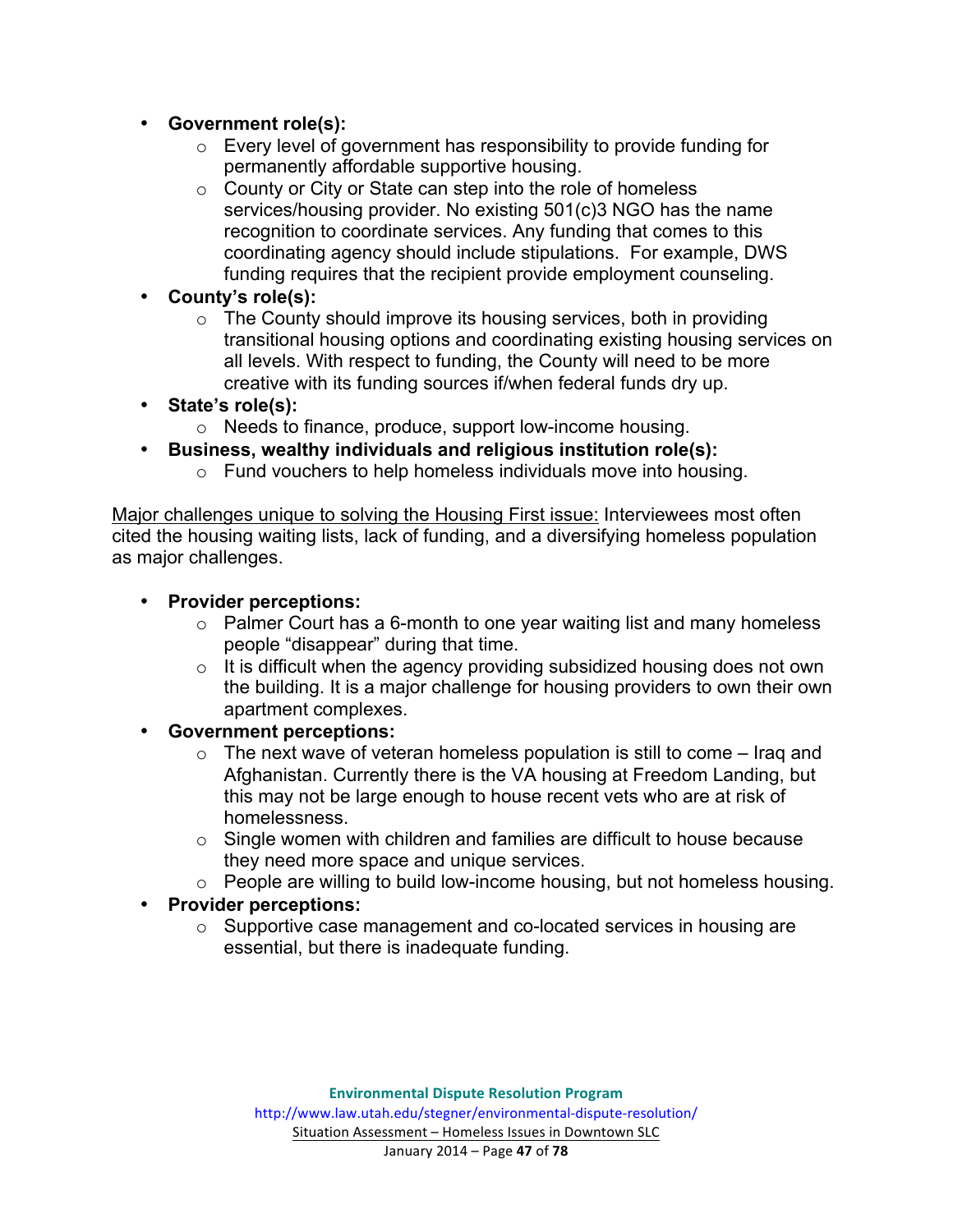# **G. Opportunities for Transformative Redevelopment**

The issue of redevelopment in the area of downtown SLC housing Pioneer Park, homeless service providers and related facilities was a hot topic among many interviewees, especially residents and businesses. Interviewees shared many dreams and creative ideas about what redevelopment could look like, but no consensus emerged. Similarly, there is no consensus about the appropriate role that homeless facilities might play in transformative redevelopment of the area. Despite the lack of a common vision, many interviewees suggested that the time is right to move forward with redevelopment plans.

Current situation / level of consensus about situation: Private property owners and tenants are looking forward to redevelopment of the downtown area, but have no current confidence that it will occur in the foreseeable future. Homeless service providers have financial investments in their current facilities to protect, which complicates any discussion about redevelopment of the downtown area.

#### • **Government perceptions:**

- $\circ$  Question whether the style and nature of the current shelter is a model that services today's needs. Current shelters and other homeless facilities are 25-30-years old and were built when single men were the greatest need; now we're looking at families and substance abuse/mental health issues. Despite making changes to accommodate changing circumstances, the current shelter design requires all members of a single family to stay in one room for up to 30 days.
- $\circ$  For the first time ever, the single male side of shelter is not full, and the family side is overflowing (i.e., the Midvale overflow shelter is only for families).
- o Redevelopment has been stalled due to the presence of homeless facilities downtown. Businesses want the homeless problem to "just go away," but moving the facilities will not solve the problem. This "solution" only resolves stakeholder discomfort but does nothing to address the underlying causes of the problem.

• **Provider perceptions:**

- $\circ$  Co-location of services is useful to the homeless population. The issue is the number and concentration of population, due to other societal choices (lack of housing and supportive services).
- o Four local service providers own their own property: Catholic Diocese (St. Vincent DePaul and Wiegand Center), Salt Lake Rescue Mission, Fourth Street Clinic, and the Road Home.
- o The property-owning service providers have made significant investments in their facilities. Fourth Street Clinic recently completed a \$3M renovation and expansion.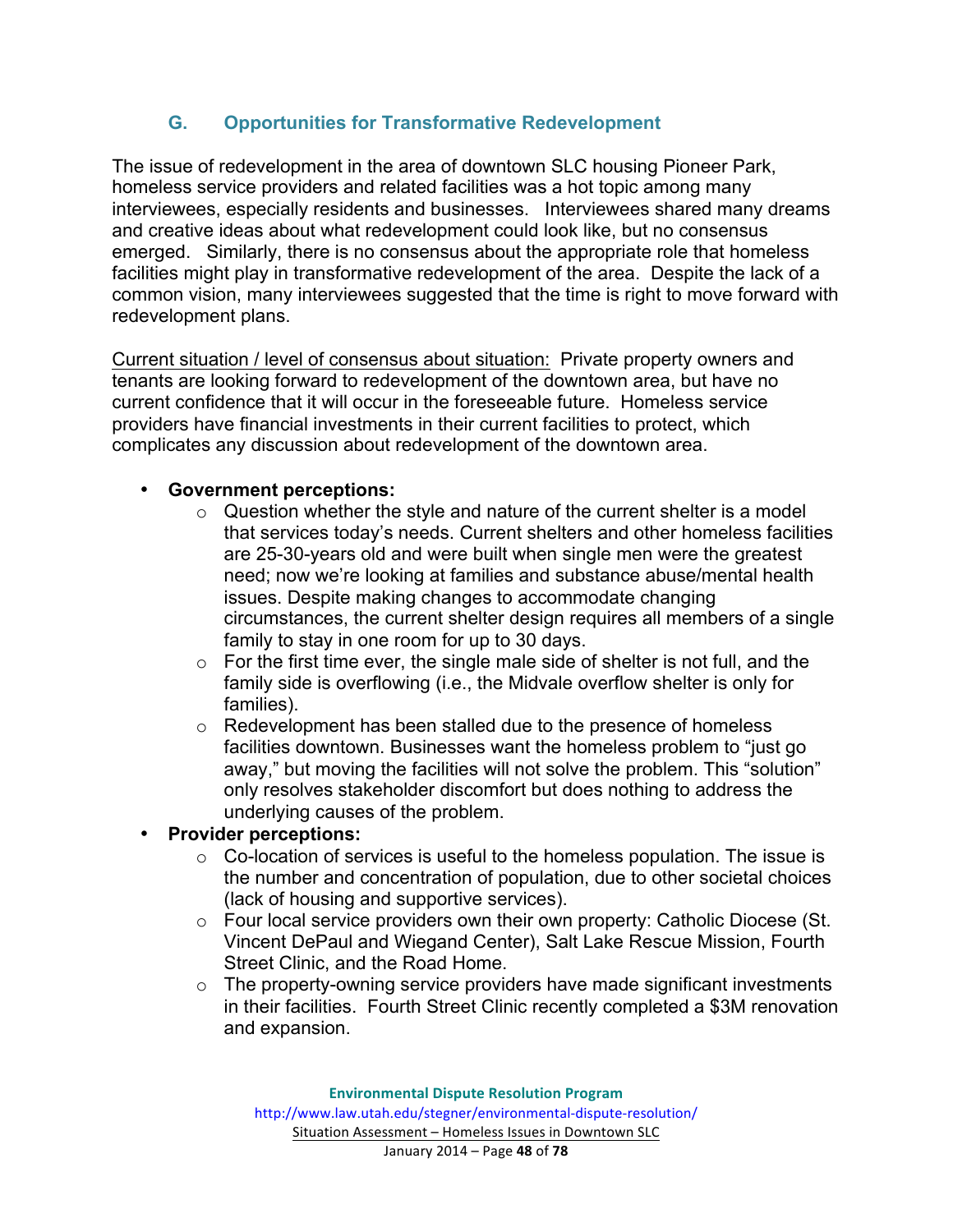- $\circ$  Moving the homeless facilities "out of sight" is disrespectful of this segment of our community and does not serve them well in the long-run. Development will keep moving to the current "edge of downtown".
- **Resident perceptions:**
	- o Zoning is a huge problem for location of homeless services because many zoning areas prohibit new homeless facilities.
	- $\circ$  Many residents moved to the downtown area on the assumption that it was an "up and coming area"; the delay in redevelopment is disappointing.
- **Business perceptions:**
	- o At least two banks will not lend for new construction projects near Pioneer Park.
	- o The redevelopment vision for the Pioneer Park / Rio Grande area developed under the previous administration has not been implemented; businesses question what the current vision is.
	- o Business interviewees recognize that our community has a responsibility to provide services for the homeless population; many interviewees believed that resources can be found to do so.
	- $\circ$  There is notable interest from developers, businesses and residents to live and work in the Pioneer Park area; the lack of financial investment is the limiting factor.

#### Impact of current situation on interviewees:

- Providers (housing and services) cannot expand or build new facilities to help the homeless because of negative sentiment from neighbors (businesses and residents) and restrictive zoning.
- Businesses are losing confidence that the situation downtown will change in the foreseeable future and are making long-term decisions accordingly.
- Developers are reluctant to invest in new projects because they do not see any improvement in the situation downtown.
- Some resident interviewees are committed to staying downtown, but see a high turnover rate among renters.

Proposed solutions: Interviewees provided a wide variety of potential solutions, many of which are inconsistent with each other. In particular, interviewees were divided on whether the homeless services should be co-located and whether they should be located downtown or dispersed throughout the city. The large number of proposed solutions suggests, however, that interviewees across stakeholder groups have devoted much thought and emotional energy to this topic and are hoping for a prompt resolution.

- Relocate The Road Home and other homeless services to a less developed area.
- Co-locate all homeless services.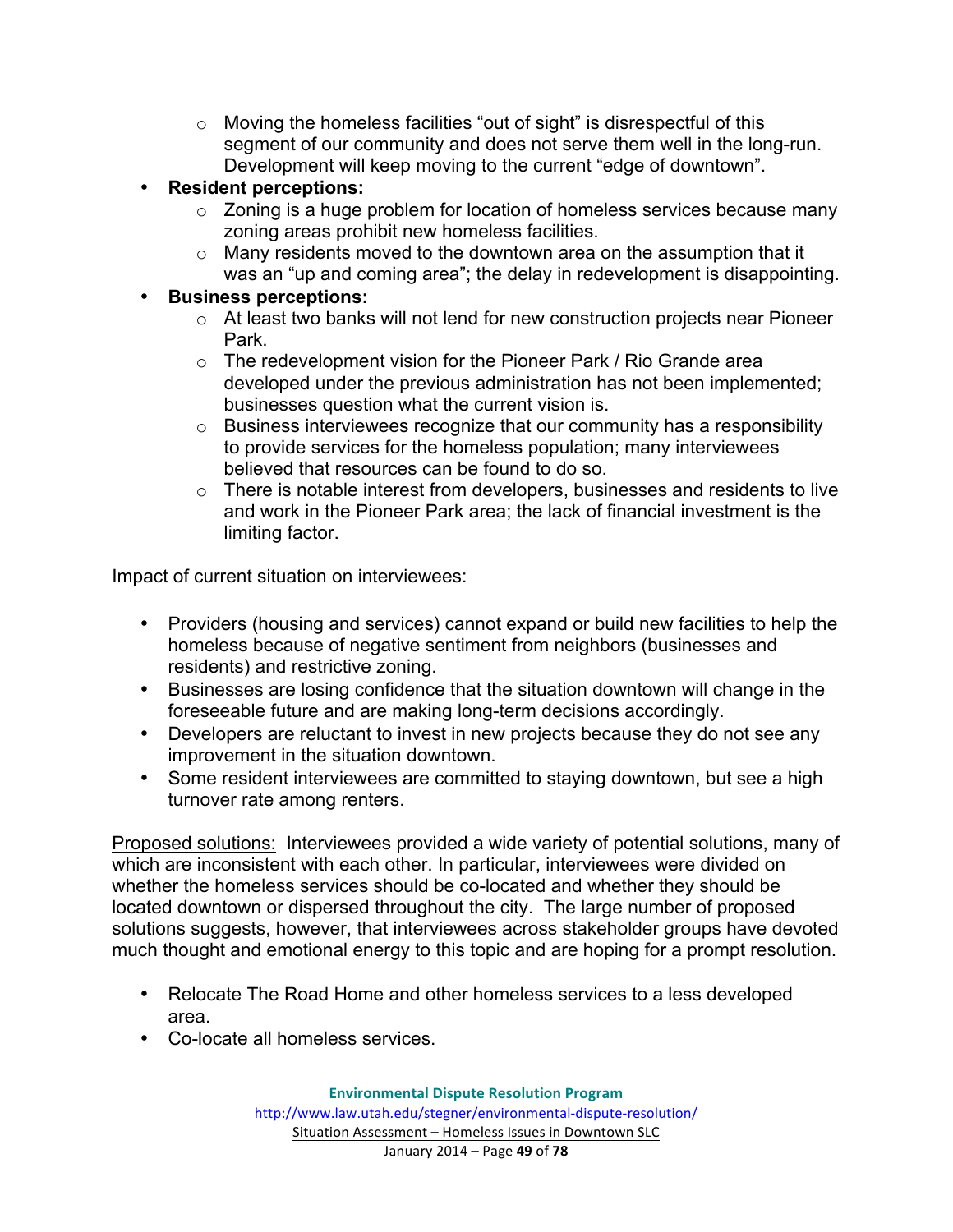- Rethink the physical configuration of the shelter and other homeless services. Also, rethink the exact location of services downtown. A wholesale move of all service providers from downtown will not work.
- Governments (state, county, and local) should come together to address zoning issues as they relate to homeless service providers and housing.
- Repeat the "Salvation Army Model" used in conjunction with the Homewood Suites property. Under this model, property owner service providers are given financial incentives to change location that honor their equity interest. One option could be to identify a cost-free or low-cost new location where they can build a state-of-the-art facility and provide ongoing income from the redevelopment that will occur on their current property.
- Redesign the homeless service provider facilities so that there is less of an impact on the surrounding location.
- Move forward with the approved RDA Hub District redevelopment plans.<sup>16</sup>

# Past, current or future projects:

<u> 1989 - Johann Stein, markin film yn y breninn y breninn y breninn y breninn y breninn y breninn y breninn y b</u>

- The Salvation Army was provided financial incentives to vacate its property without losing its ownership interest to make way for construction of the building currently housing Homewood Suites. The Salvation Army did not build the new facility as anticipated.
- Ten years ago, community leaders (including business, religious and other interests) put together a private plan to finance relocation of the shelter to a new improved facility. The plan could not be implemented due to City government and other community opposition.
- Some interviewees suggested that there may be renewed interest among community leaders and financial support to revisit the issue of providing improved facilities for homeless service providers as a part of redevelopment of the part of downtown.

# Major challenges unique to addressing redevelopment issues:

- Private financing is currently difficult to find for new development projects in this area of downtown.
- Moving the homeless facilities will not prevent homeless individuals from congregating downtown.
- The Road Home shelter is a permitted use. Any other homeless facility location would be a conditional use.
- Neighborhoods resist locating homeless facilities in their midst. The overflow shelter had to be placed in Midvale due to NIMBY (not in my backyard) sentiments preventing the use of other donated space near downtown.

 $16$  RDA shared plans dated January 2013 for the "Hub District" which encompassing the two-block area between 500W and 600W, 200S and 400S.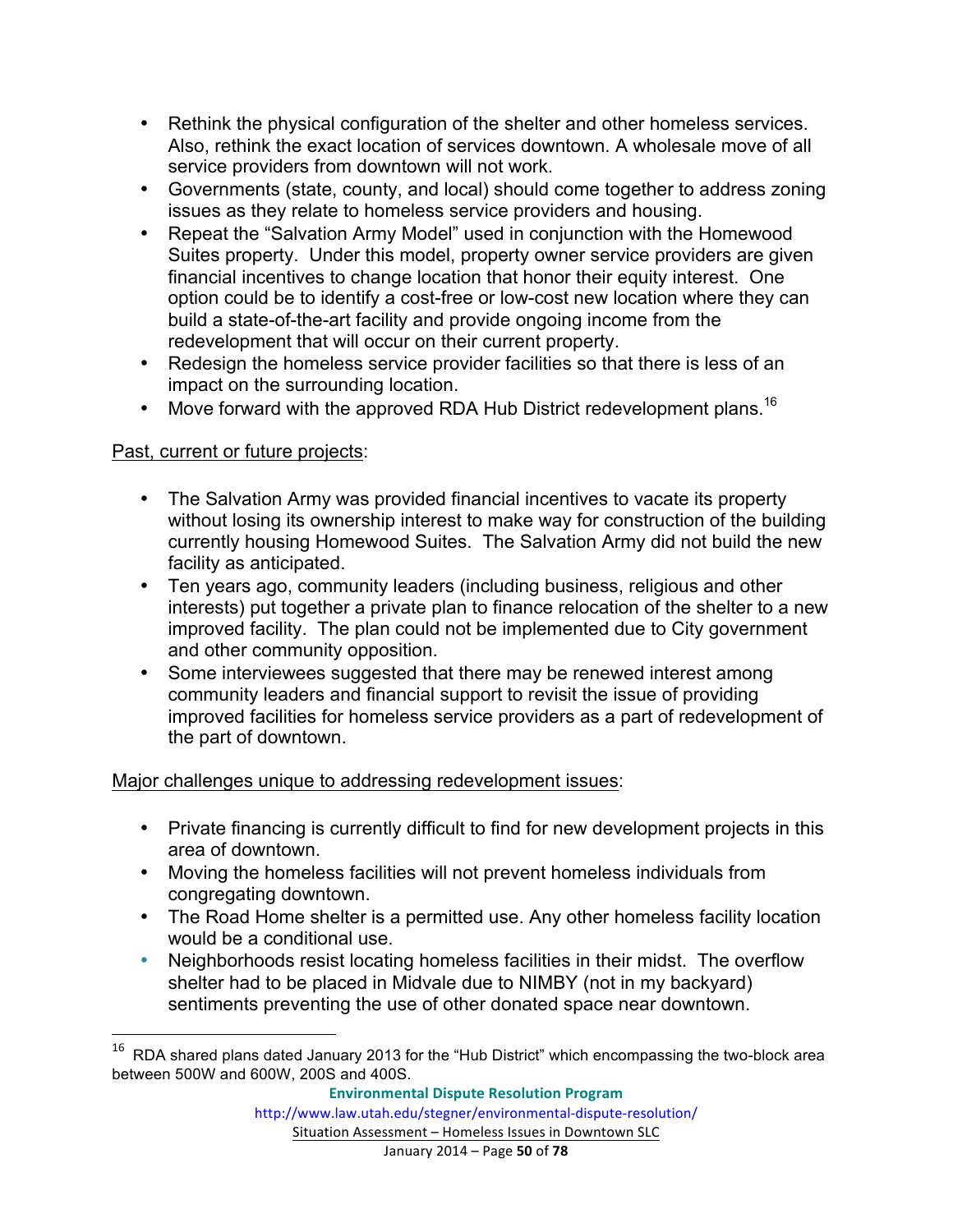#### **IV. Conceptual Framework**

The previous section, summarizing what the Assessment Team heard through the interview process, highlights the complexity of the issues, the multiplicity of players, and the great potential for duplication of effort, confusion, and overlooking or omitting stakeholders and solutions. The Assessment Team has found the following conceptual framework helpful to think about homelessness issues and needed facilities and services.

As described in Section III.C, the nature of the current homeless population is not uniform. Each sub-population of homeless individuals has unique needs, although there is also great overlap in the services and facilities that can benefit each group. Our interview results suggest the following primary sub-populations:<sup>17</sup>

- Chronic homeless
- Families with children
- Women with children, victims of domestic violence
- Youth
- Veterans
- Homeless-by-choice (individuals who might fit into one of the other categories, but who do not aspire to transcend homelessness)

There are root causes or cross-cutting conditions which affect all the sub-populations, including mental illness and alcohol or drug addiction. In addition, individuals released from incarceration or treatment are at high risk for becoming homeless across the subpopulation groups.

Much of the strategic focus nationally and within Utah has been on *ending* homelessness, with initial successful efforts devoted to housing the chronic and veteran homeless populations. The interview results suggest that housing alone will not be adequate to end homelessness for all sub-populations, and that providing housing and supportive services is itself an ongoing (possibly never-ending) solution.

We suggest that to be successful in "ending homelessness", efforts in Utah need to address four stages of homelessness: preventing homelessness, homelessness, transcending homelessness, and preventing recurrence of homelessness. The facilities and services needed in each of the four stages may overlap, but analysis of the best strategies to end homelessness for all sub-populations should be done separately for each stage.

We describe each stage of homelessness briefly, but do not pretend to provide a complete analysis of current and future activities or needs for each stage.

 $17$  Annual point-in-time information reaffirms this analysis and can provide data to quantify the relative size of each sub-population. *See*, e.g., Salt Lake County, *Homeless Prevention & Services*, available at: http://www.slco.org/crd/housing/homelessness.html.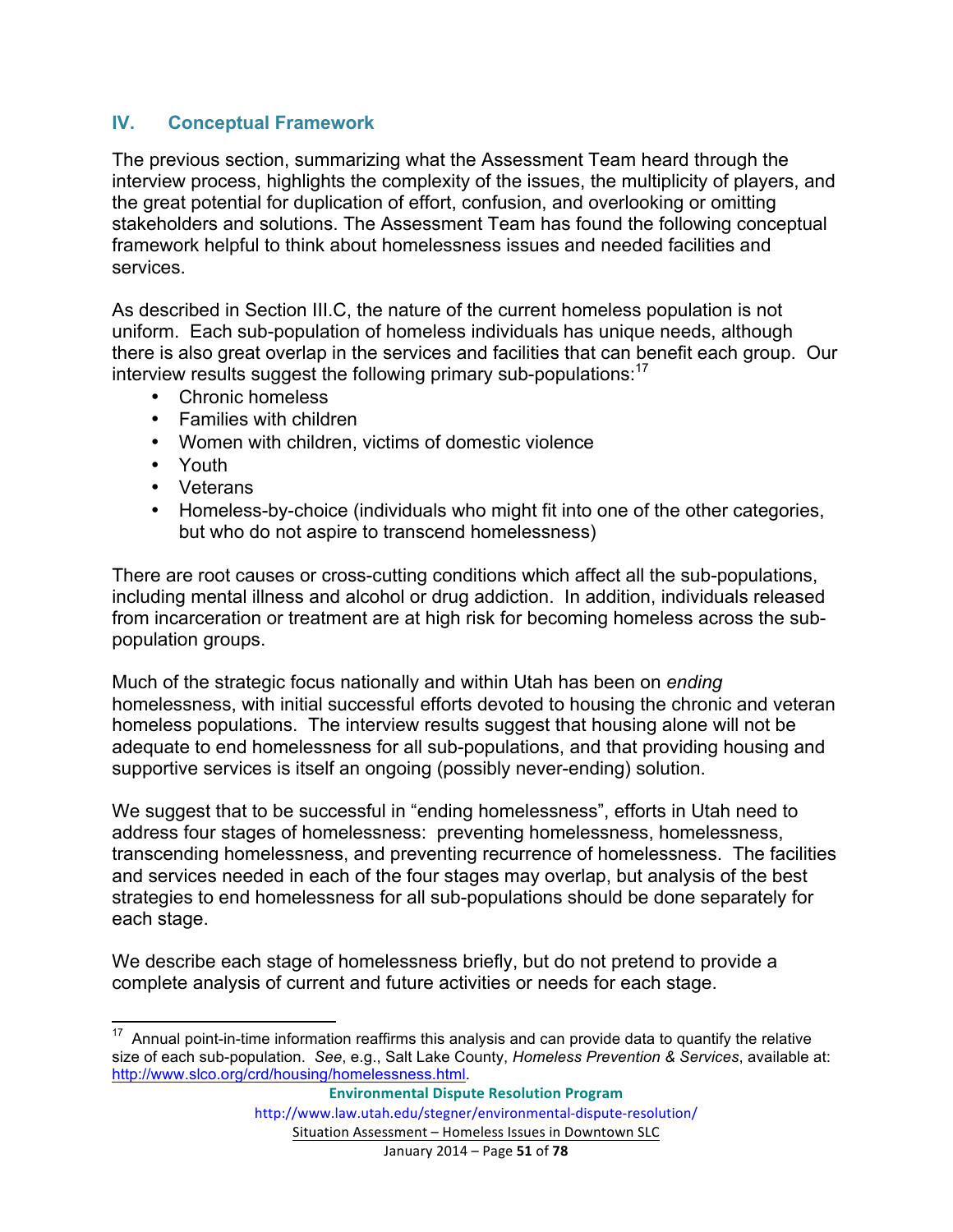Preventing Homelessness. There are many reasons why individuals become homeless, including the economic downturn since 2008, health issues, and unforeseen emergencies. While not every instance of homelessness can be prevented, many interviewees suggested broad strategies that could significantly reduce the numbers of individuals falling into homelessness. These included increasing the availability of affordable housing, expanding the availability and reducing the cost of mental health and detox facilities, and expanding job opportunity and skills training programs.

Homelessness. Daily life while an individual is experiencing homelessness is extremely challenging. Homeless individuals need safe nighttime shelter and a place to store personal belongings (sometimes all a person's worldly possessions) without risk of theft. They also simply need a place to "hang out" during the day and take care of the daily necessities of life (bodily functions, laundry, mail, etc.). If the homeless individual has small children to take care of and/or suffers from addiction, mental illness or health challenges, daily life while homeless may simply be overwhelming.

Transcending Homelessness. In addition to taking care of the necessities of daily life, homeless individuals need and want to take steps to find housing, employment and other needed services.18 Without active assistance from knowledgeable people (e.g., case managers or service providers), many homeless individuals are unaware of available resources or do not have the skills to take the steps needed to transcend homelessness.<sup>19</sup>

Preventing Recurrence of Homelessness. About half of the homeless individuals interviewed were in their second or third round of homelessness.<sup>20</sup> Reasons for the recurrence of homelessness vary, of course, but generally mirror the reasons for becoming homeless in the first place. The Housing First model, which seeks to provide permanent supportive services along with housing, recognizes the importance of preventing the recurrence of homelessness among at least the chronic homeless subpopulation.

 $18$  Homeless individuals interviewed stated that they need to find housing within thirty days or they may lose their bed at a local shelter, and that reduced funding for transitional housing forces them to find immediate employment to be able to pay for the housing.

Health and other conditions or a lack of skills are often the underlying reason why the individual became homeless.

<sup>&</sup>lt;sup>20</sup> We were told, but have not confirmed, that these individuals count as both success stories (if they stay out of homelessness for longer than six months) and "new" homeless cases (when they re-enter homelessness), begging the question of whether current measures of success provide the correct incentives for service providers.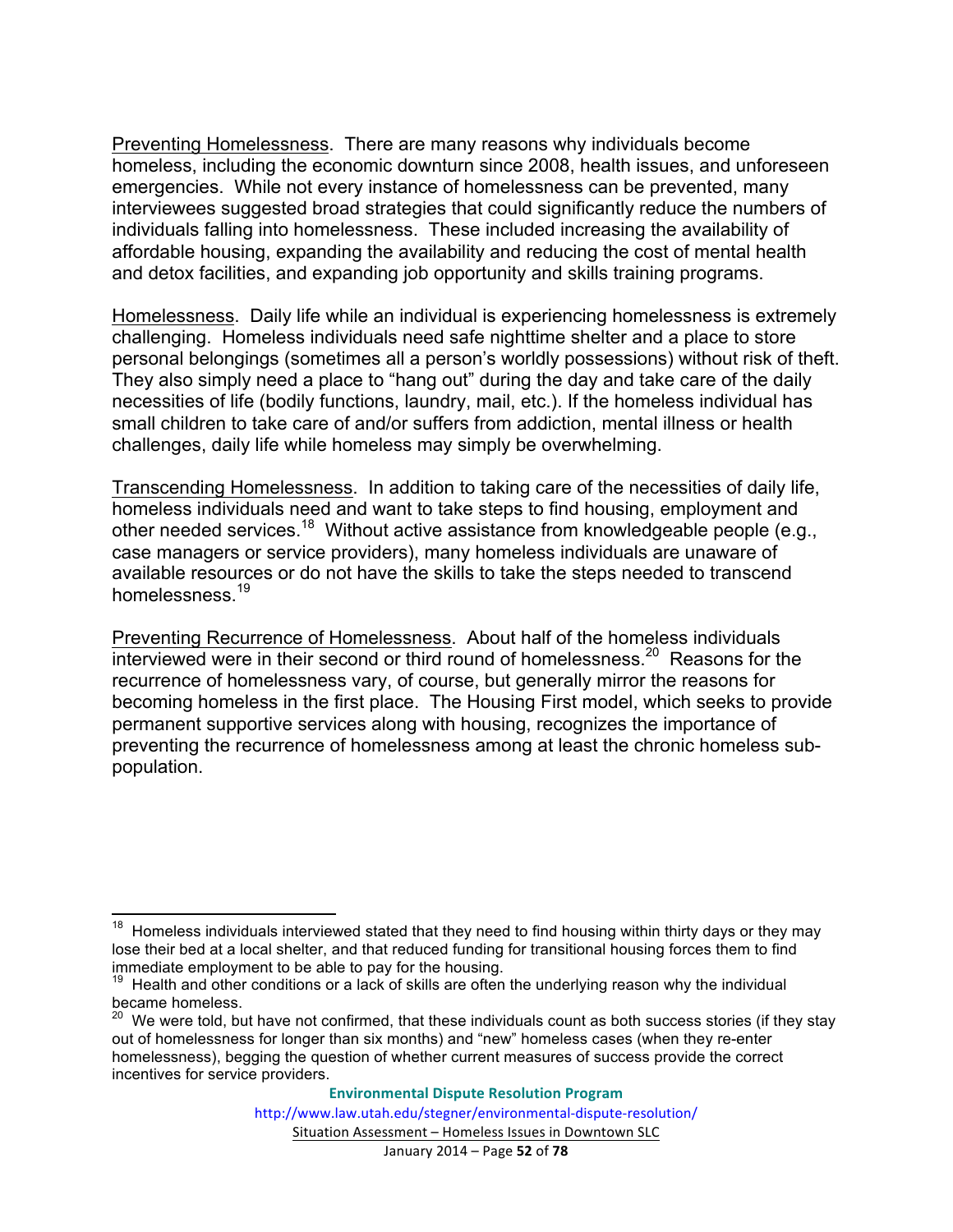### **V. Opportunities for the Future**

#### **A. Introduction**

Salt Lake City is not alone in facing issues related to homelessness. During the three months of the situation assessment, the team came across numerous newspaper articles related to other cities' challenges (national and global), many of which were similar to those found here.<sup>21</sup> One of the authors traveled to two different locations during the interview period (Portland OR and Honolulu HI, unrelated to this project) and now considers both relevant "field trips" due to the visual presence of homeless individuals and panhandlers throughout the time spent in those cities. Part of the Assessment Team's assignment was to research the approach to homeless issues being taken in three other cities.<sup>22</sup> Prior to this Assessment, Salt Lake City heard from four cities about the challenges they face addressing these issues in a 2009 Homeless Workshop.<sup>23</sup> More recently, Salt Lake City staff and other interested community members traveled to Los Angeles during the interview period to learn more about LA's approach. Feedback from both of these events has also informed this Assessment.

Homelessness has been a presence in this and other communities for decades. Absent a miraculous economic recovery and immediate provision of all needed services, we can anticipate that individuals will continue to move in and out of homelessness over the foreseeable future. Combining this reality with the understanding that the issues are very complex may put into question whether "ending homelessness by X date" is a fair framing of the long-term objective. There are difficult choices to be made at all levels of government. The best outcome may be to develop effective strategies as outlined below, and be consistent in implementing them for as long as homeless individuals continue to need services.

Soon after beginning the interviews, the assessment team came to the realization that the possible scope of discussion extends far beyond homelessness. There are many different perspectives on the current approach to homelessness, but there are also relevant concerns about quality of life downtown, as well as health and safety, that are not exclusively related to our community's approach to homelessness. We heard a variety of opinions on possible solutions, such as "we can't arrest our way out of the problem" and "moving the shelter will fix it all." A successful approach to the multiplicity of issues will have to be multi-faceted, including enforcement (arrests and deterrence), a review of which services are provided where, and myriad other actions.

**Environmental Dispute Resolution Program**

 $21$  For example: "A housing-first solution to chronic homelessness in Nashville," marketplace.org, Oct. 7, 2013; "Amsterdam has a deal for alcoholics: work paid in beer," New York Times, Dec. 4, 2013; "San Francisco: Nevada dumps homeless, mentally ill on streets," Salt Lake Tribune, Sept. 22, 2013;<br>"Anchorage residents close to homeless issue split over Raspberry Court," Alaska Dispatch, Oct. 6, 2013.

<sup>&</sup>lt;sup>22</sup> Calgary, Houston and Phoenix were selected by City staff as the comparison cities. A summary of these cities' approaches to the issues of concern to SLC interviewees is found in Appendix C.

<sup>&</sup>lt;sup>23</sup> Representatives came from Cleveland, Ohio, San Antonio, Texas, Minneapolis, Minnesota, and Phoenix, Arizona. A summary of City staff's reflections on those presentations is found in Appendix E.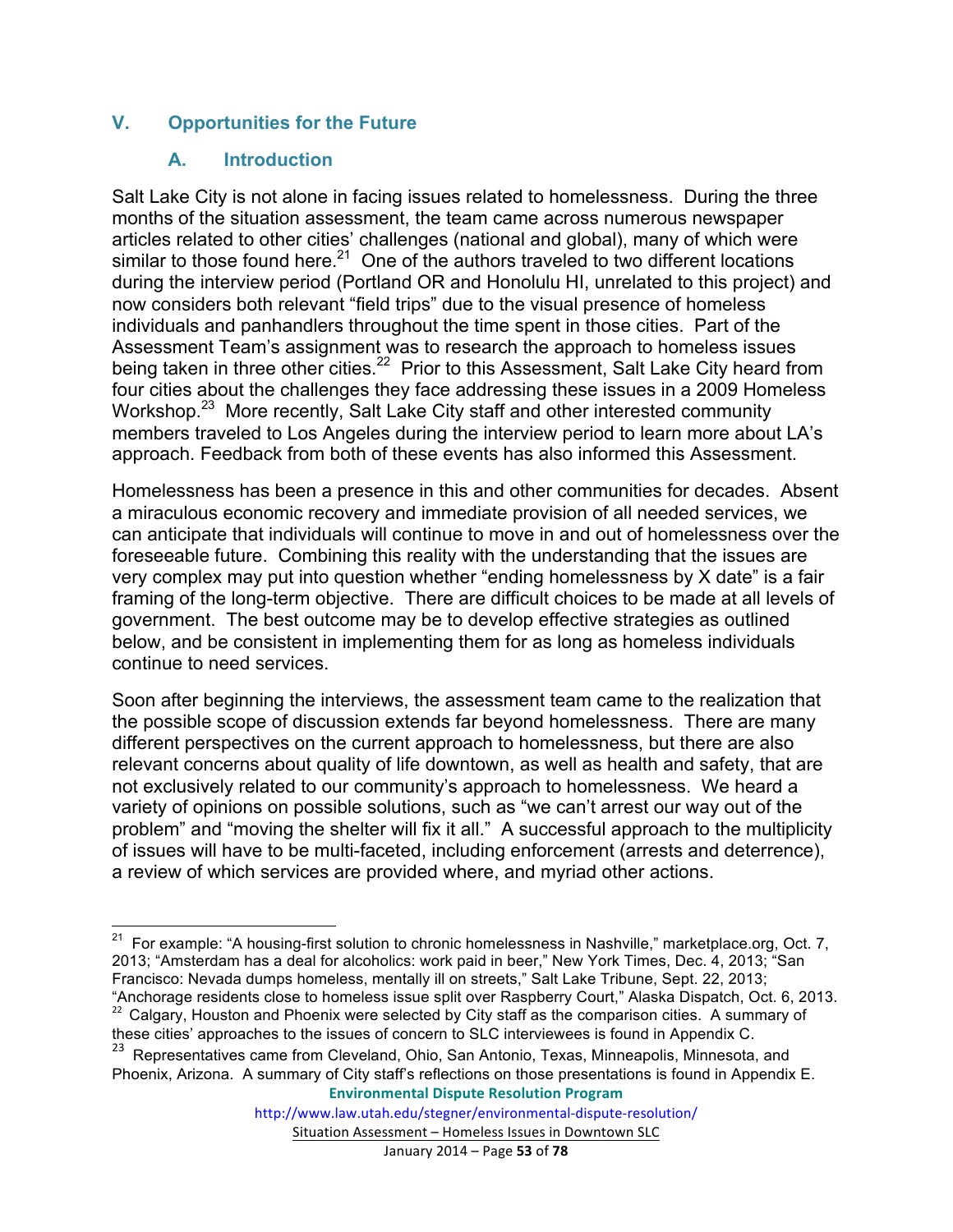The issues related to homelessness are not limited to downtown Salt Lake City, although the visual (and visceral) impact may be particularly evident there. Interviewees gave examples of panhandling occurring in Sugarhouse, Central City and areas further south in Salt Lake Valley. Homeless encampments are found all over the valley, including along the Jordan River and in City Creek. Conversations about potential solutions to some issues should not necessarily be limited to downtown Salt Lake City.

Many of the issues raised by the interviews can and need to be addressed at multiple levels – symptoms that are experienced on-the-ground in downtown (and sometimes elsewhere), as well as planning and resource issues that must be addressed at city, county (or the entire Salt Lake Valley), regional (Wasatch Front), state or national levels. For some issues, Salt Lake City can and should lead. For other issues or potential solutions, the City can support other entities' efforts by providing input and then offering financial, political and social support to promote successful implementation of the ultimate decision. The City will also want to be thoughtful about assigning longterm responsibility within its own institution to ensure that initiatives can be carried through in the long-term.

As is evident from a review of the concerns and experiences shared by the interviewees, the issues are inter-related and cannot be addressed in a vacuum. A solution that fixes one problem can have unintended consequences that exacerbate the situation. This inter-connectedness of issues suggests that the most effective solutions will come after discussion with a variety of stakeholders in order to anticipate potential side-effects, while also encouraging creative solutions and empowering many community members to assist with implementation as appropriate. It also suggests that there may be no simple, linear progression for finding effective solutions, but rather multiple approaches to be pursued simultaneously in coordination with each other. $^{24}$ 

Finally, the situation related to homelessness and quality of life issues in downtown SLC is dynamic and constantly changing. At the most basic level, the weather dictates how many homeless individuals are visible outdoors in public spaces, which could lead to the misimpression during cold months that the situation has improved. At a logistical level, there are many players with organizational responsibility or community interest who all intend to "do the right thing" to improve the situation. During the interview process, we continually heard of new initiatives being undertaken, some of them involving a common core of players and others bringing new energy into the mix. This dynamic approach creates a tension between acting quickly and coordinating across multiple efforts to maximize effectiveness for the intended beneficiary communities.

One thing that the Assessment Team heard consistently throughout our interviews is that there is a perception of crisis within the communities who spend time downtown –

<sup>&</sup>lt;sup>24</sup> About halfway into the interview process, the Assessment Team started referring to this as the "octopus project", as what we heard from interviewees revealed more and more intertwining tentacles.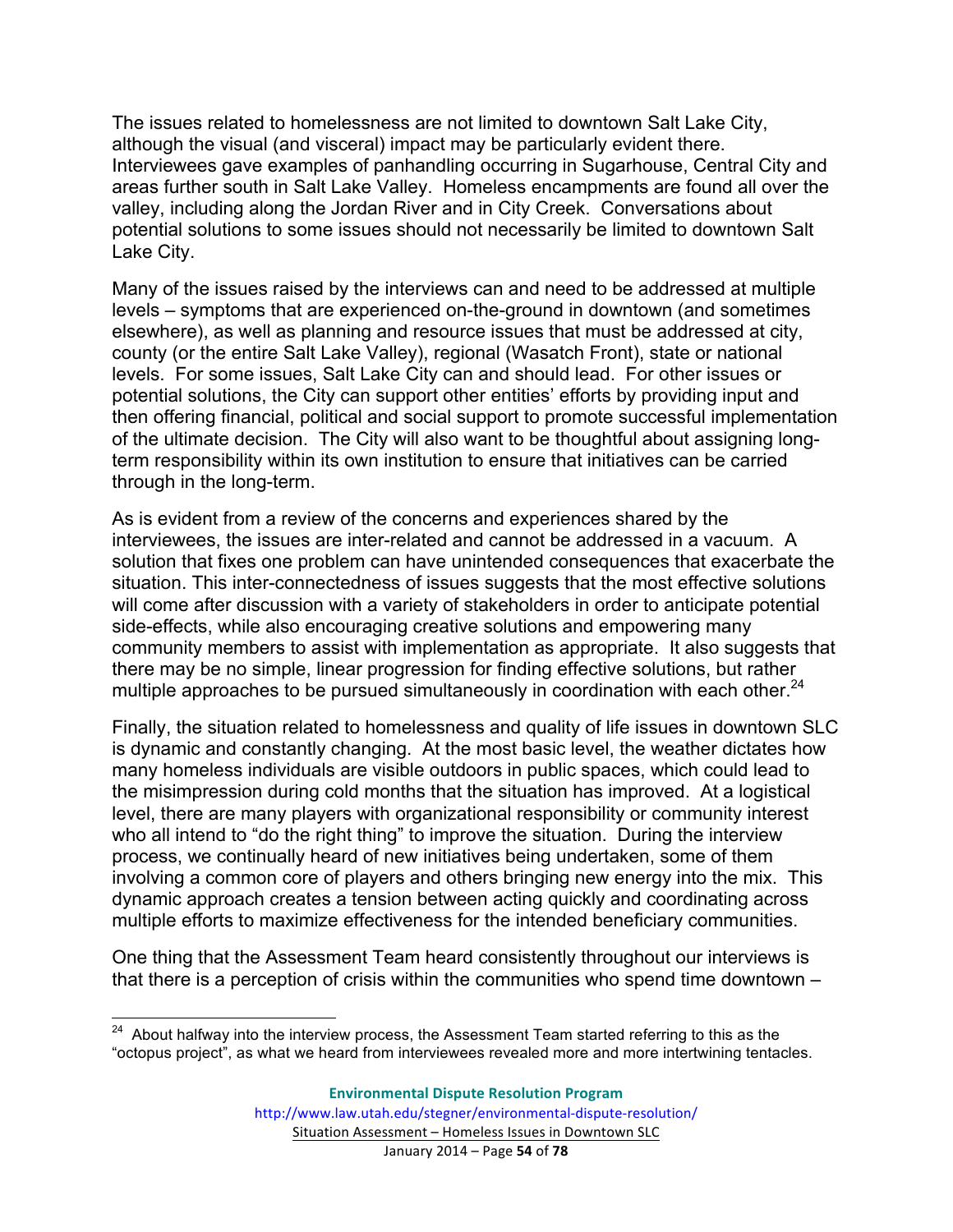residents, businesses, developers, visitors and homeless individuals. On the other hand, we also heard strong individual and community commitment to do what it takes to provide for all members of our community, including the homeless. Likewise, there is a history of success to build on – the great strides made toward ending chronic and veteran homelessness, the Clean Team and other City efforts to address cleanliness issues, the growing collaboration between service providers and others to reach out to the homeless on an individual basis, and many more. As one interviewee said – "We don't want to waste a good crisis."

Section V of the report, entitled "Opportunities for the Future," outlines the Assessment Team's suggestions for increased collaboration and coordination on the various issues and concerns heard in the interviews. We do not intend to suggest specific solutions, but rather suggest ways of structuring the right conversation so that the necessary stakeholders can find effective solutions that everyone will be willing to implement. While some of the suggestions cannot be implemented without co-leadership across multiple levels of government, this section focuses primarily on ways in which Salt Lake City in uniquely positioned to add value and exercise leadership on issues related to homelessness in its downtown.

#### **B. Services for the Homeless**

The interview results highlight that homelessness is not the only issue that needs to be addressed to improve the current situation in downtown SLC. Suggested approaches for dealing with some of the issues of greatest immediate concern to interviewees are outlined in the sections following this one. The immediate issues (a mass of people, camping, cleanliness, crime and drugs and panhandling) may not improve substantially, however, until our community grapples with the issues of homelessness and redevelopment. We discuss these two issues in their appropriate order – a community vision of how best to provide for our homeless population will inform the opportunities for and parameters of redevelopment in the affected area of downtown. The state, county and city have a history of success with collaboratively developing and implementing a vision for the homeless population as it was understood ten years ago when the Ten-Year Plans to End Chronic Homelessness were developed. As a result of the Housing First model (construction of permanent housing with supportive services such as Palmer Court and Sunrise Metro), the numbers of chronic homeless individuals in Utah and Salt Lake City have been reduced significantly. A similar Housing First approach has resulted in the virtual end of veteran homelessness in Salt Lake City.

The face of homelessness has changed in the past 5-10 years, and may continue to change in the future as economic and other social or environmental factors play out. As described in previous sections, our community's homeless population now includes a wide range of groups with many overlapping needs, but also uniquely different needs for specific sub-populations. In addition, financial resource constraints (especially at the federal level) have resulted in an ongoing situation where many homeless individuals cannot transcend homelessness as quickly as is ideal, yet little strategic attention has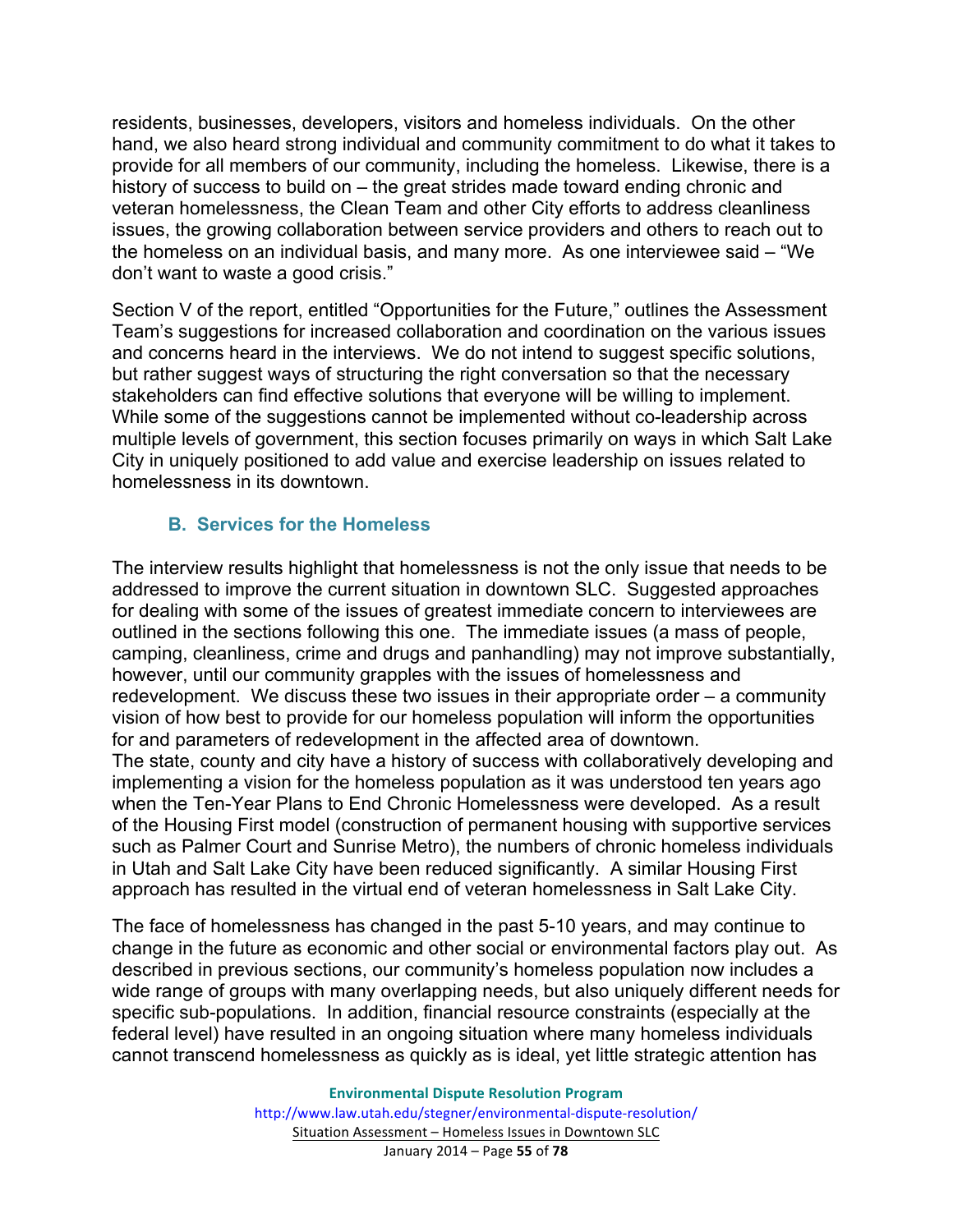been paid to the most effective infrastructure for making the time spent in homelessness most constructive and least destructive for the homeless individuals and their host community.

Our community has the opportunity and capability to build on the successful collaborative effort focused on the chronic and veteran homeless populations to cocreate a vision of the future that provides for the needs of *all* categories of our homeless population during all four stages of homelessness. This section provides some suggestions on how to move forward to both create and implement such a vision. We paint a larger picture involving all levels of government, but focus primarily on the areas in which we believe the City can have the greatest impact.

# **1. Strategic Planning**

Each homeless sub-population (e.g., families with children, women with children, youth, veterans, etc.) deserves a strategic planning effort to identify the ideal approach to help that population in each stage of homelessness (preventing homelessness, during homelessness, transcending homelessness, preventing reoccurrence of homelessness). Housing First strategies may be viable for most populations, but may look different for chronic homeless individuals than for families with children. Interviewees suggested that Housing First may not be a high priority for homeless youth. Supportive services (also referred to by some as "wraparound services") were cited as an essential component of a successful Housing First model (for both permanent and transitional housing). The same supportive services (e.g., life skills training, employment counseling or mental health services) may be valuable across homeless sub-populations, suggesting a conversation about the relative benefits of offering these services in one central location or providing them at individual housingfirst locations.

The totality of interviews suggests that individual service provider organizations are doing some level of strategic planning for the homeless sub-population they serve, but it does not appear that there is much current conversation across organizations or with government planning and funding entities to identify overlapping needs and potential economies of scale. If anything, it appears that individual organizations are concerned about receiving or keeping "their share" of an ever-decreasing funding pie.

Strategic planning conversations can create a community vision for addressing homelessness across multiple dimensions:

- Define what infrastructure and services are needed to assist
- Each homeless sub-population
- In each of the four stages of homelessness; and
- Identify current and future areas of duplication and gaps.

Once an ideal has been described, the conversation can move to identifying who currently does and in the future should implement the vision, with what funding, as well as periodic assessment of outcomes and revisiting of the strategy.

**Environmental Dispute Resolution Program**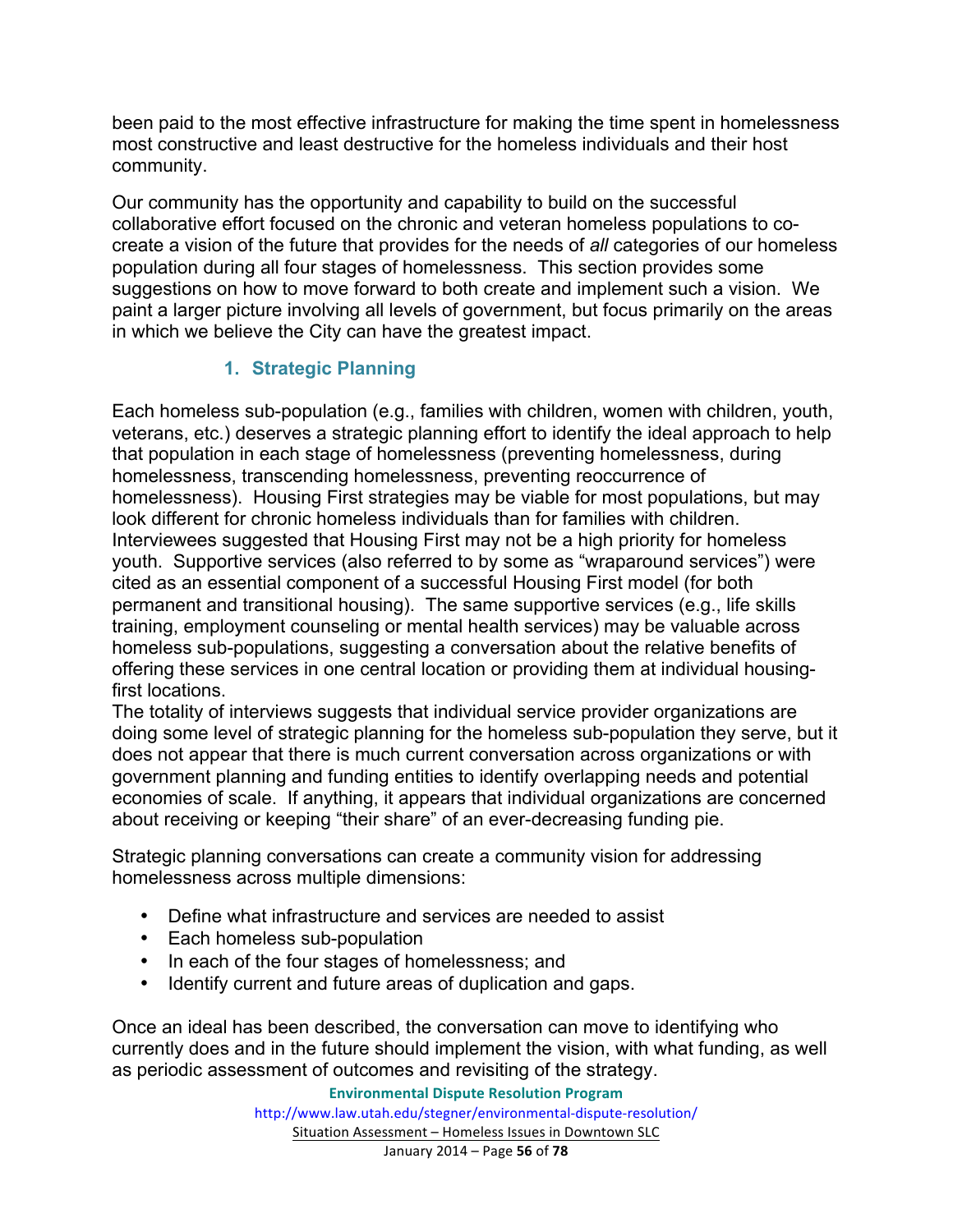This 50,000-foot level of strategic planning has historically been undertaken by existing state and county Homeless Coordinating Committees, with demonstrated success for the chronic homeless sub-population. The City needs to have significant involvement in the strategic planning conversations, however, since many of the current homeless facilities and services are located within its jurisdiction, and unanticipated consequences of the current approach have fallen squarely on the City's shoulders to fix. We suggest three ways in which the City can promote and support the needed strategic planning conversations: co-convening a Homeless Solutions Retreat, continuing to host the Mayor's Committee on Homelessness, and providing City representation in other ongoing conversations about homelessness.

#### Homeless Solutions Retreat

The strategic planning effort described above can be kicked off with a two-day Homeless Solutions Retreat. Unlike many other meetings which are designed for information sharing, the Homeless Solutions Retreat should be highly interactive on the assumption that the key participants already have a significant level of knowledge and experience with the subject matter.

Recognizing that comprehensive strategic planning for all homeless sub-populations in all four stages of homelessness is much greater than a two-day exercise, the Homeless Solutions Retreat will help to outline next steps for the comprehensive strategic planning effort. The Solutions Retreat's primary outcomes will be a road map for developing a comprehensive strategic plan, a set of principles to guide future decisions about locating homeless facilities and services, and an action plan for high priority issues that have an immediate effect on livability and quality of life in downtown Salt Lake City.

*Co-conveners*: Comprehensive strategic planning on homeless issues will require multiple levels of conversation, with different entities potentially taking the post-Solutions Retreat lead. We suggest that the Homeless Solutions Retreat be coconvened by Salt Lake City, Salt Lake County, State of Utah (Workforce Services) and the Salt Lake Chamber.

The State and County are logical leads for creating the big picture vision for all homeless sub-populations in the four stages of homelessness. Salt Lake City is held publicly accountable and has great responsibility for managing the real-life consequences resulting from homeless facilities and services, whether or not consistent with a strategic vision. The business community has a significant stake in decisions made relative to homeless facilities and services, and also represents a significant resource for developing creative solutions.

Having these four significant interests co-convene the Homeless Solutions Retreat should encourage full participation by all essential stakeholders, but also signals to participants and community members that providing for our homeless population is a significant community undertaking that can only be done collaboratively. As we discuss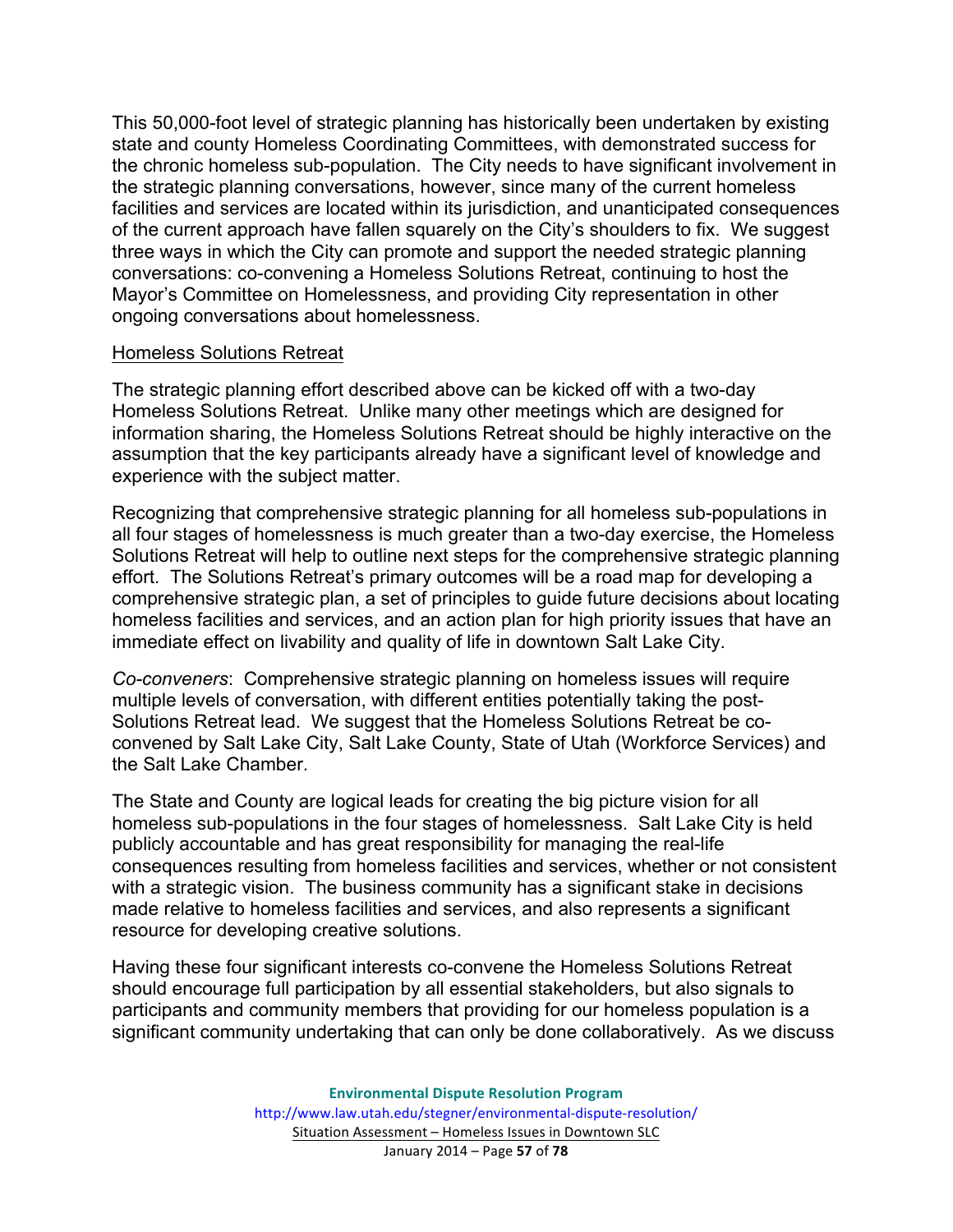in more detail in Section V.F., the choice of co-conveners also begins to model how we as a community talk about homelessness and related issues.

*Participants:* The Homeless Solutions Retreat we envision will be the beginning of a longer-term strategic planning effort, with future conversations being more focused on specific issues and likely including additional issue-specific stakeholders. We have therefore divided the potential Solutions Retreat participants into two categories: essential stakeholders who should be key participants in at least one day of the retreat, and important stakeholders who can be invited to the retreat but whose participation becomes essential in future issue-specific conversations.

Essential participants include those interests who have a big-picture perspective on homeless sub-populations and the four stages of homelessness and/or are an integral part of addressing high priority issues that have an immediate effect on livability and quality of life in downtown Salt Lake City. Based on our interviews, we believe the following are essential participants:

- Regional mayors (including at a minimum Salt Lake City, Salt Lake County, Ogden, Provo $^{25}$
- State, county and city homeless specialists $^{26}$
- All homeless service providers (e.g., The Road Home, Volunteers of America, Fourth Street Clinic, Catholic Community Services, YWCA, Salt Lake Mission, Crossroads Urban Center)<sup>27</sup>
- Behavioral health service providers $^{28}$
- Pamela Atkinson, community advocate for the homeless
- Salt Lake Valley Health Department

 

• SLC Departments with responsibility for or interest in addressing issues related to homelessness<sup>29</sup>

Important stakeholders to invite, whose participation in the Solutions Retreat may be helpful, but whose input will be most valuable as the post-Retreat action plan is pursued, might include:

<sup>&</sup>lt;sup>25</sup> Regional representation at the Solutions Retreat is essential since the homeless population is generated<br>regionally, yet to date the primary responsibility for providing facilities and services has fallen to Salt Lake <sup>26</sup> These include at a minimum Lloyd Pendleton, Gordon Walker, Kerry Steadman, Carleton Christensen, Elizabeth

Buehler (SLC Homeless Services Coordinator) and Mike Harman (SLC School District Homeless Liaison).<br><sup>27</sup> Including all homeless service providers, not only those who serve specific homeless sub-populations, will

ensure that strategic planning is based on a complete and accurate picture of current activities and needs, but<br>should also help to create the feeling and reality of common purpose and collective responsibility.

<sup>&</sup>lt;sup>28</sup> The main behavioral health providers identified by interviewees include University Neuropsychiatric Institute, Valley Mental Health, and Odyssey House. Other entities were mentioned as potential providers of behavioral health services (e.g., IHC).

<sup>&</sup>lt;sup>29</sup> These include, at a minimum, Community & Economic Development, Police Department, Fire Department, Library, and Public Services.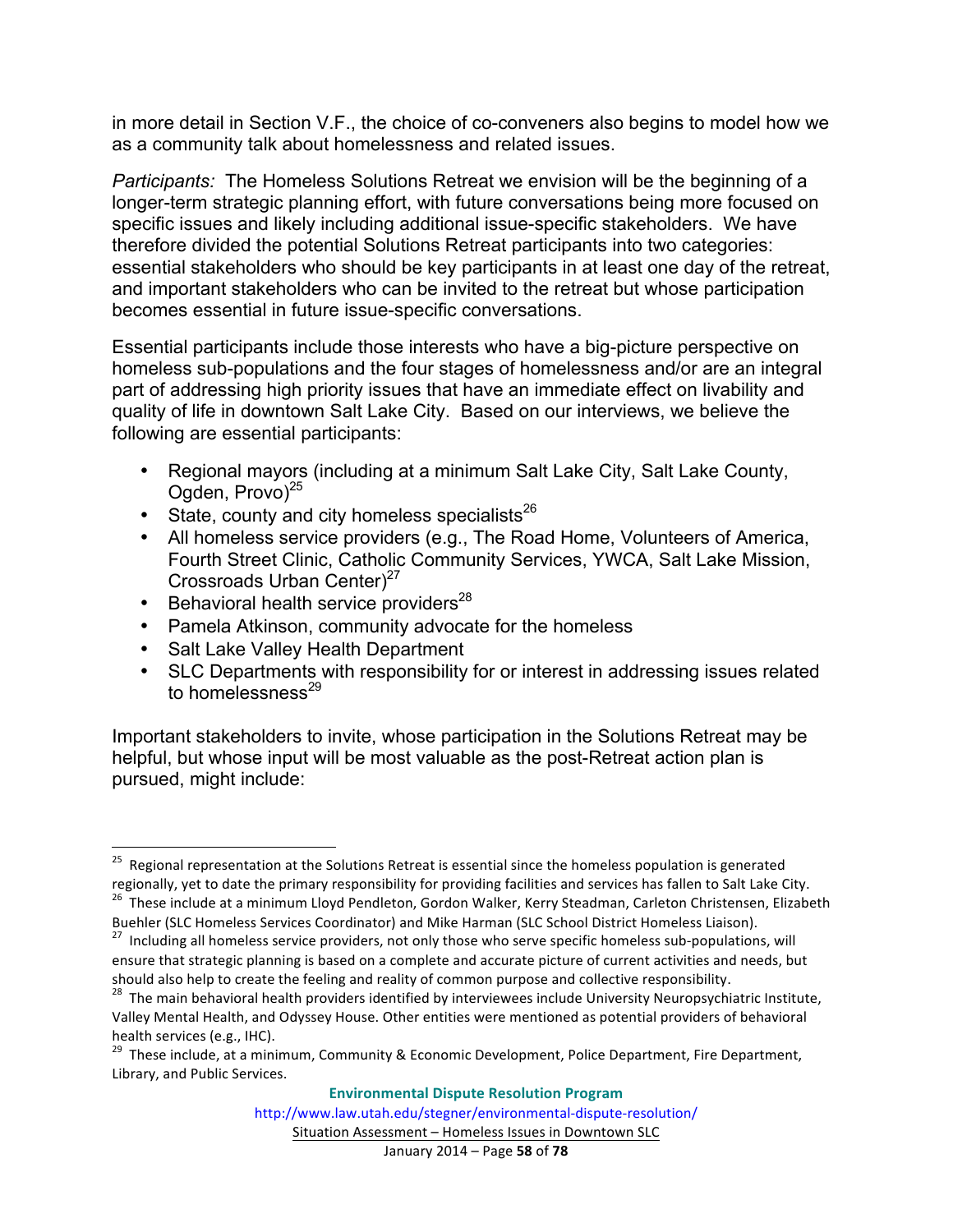- Potential funders $30$
- State, county and city agencies whose services may include or affect the homeless population<sup>31</sup>
- County and city housing authorities  $32$
- Current and formerly homeless individuals $33$
- Charitable organizations $34$
- Residents and businesses in the affected downtown area<sup>35</sup>
- Salt Lake City Council members

There is an obvious tension between including in the Solutions Retreat all voices that have needed expertise or may have creative ideas, and creating a participant list that is too large for a constructive action-oriented conversation. Post-Retreat conversations with the "important stakeholders" about specific opportunities may be sufficient. In addition, consideration can be given to inviting some essential stakeholders to participate on only one day of the Solutions Retreat if their expertise is most relevant to the issues on the agenda for that day (or leave the choice up to them).

*Suggested Approach to Issues:* Day 1 of the Homeless Solutions Retreat can be viewed as a kick-off to the strategic planning effort that will encompass all homeless sub-populations in all four stages of homelessness. Day 2 will focus more closely on the aspects of homeless issues that currently create negative impacts in downtown SLC. This will provide an opportunity to develop guiding principles regarding the siting of necessary homeless facilities, and prioritize immediate or short-term actions to be taken to support homeless individuals during the middle two stages (while in homelessness and transcending homelessness).

Homeless Solutions Retreat, Day 1:

 

• Desired Outcome: A snapshot of current and desired facilities and services for each homeless sub-population at each of the four stages of homelessness, to help inform the future development of a strategic vision and action plans.  $36$ 

 $35$  These interests are probably best represented by an organization or one representative.

**Environmental Dispute Resolution Program**

http://www.law.utah.edu/stegner/environmental-dispute-resolution/

 $30$  The list of potential funders can turn out to be quite long and will hopefully grow as the strategic planning conversation develops. Some of the potential funding sources identified by interviewees include CDBG, SLC HAND,

LDS Church, individual businesses, State Homeless Trust Fund, and Catholic Community Services.<br><sup>31</sup> This stakeholder category goes beyond the government staff with dedicated focus on homeless issues, including agencies such as Division of Child and Family Services and Workforce Services.<br><sup>32</sup> Post-retreat conversations regarding specific opportunities (e.g., creating incentives to developers to build

affordable housing) are probably advisable.

<sup>&</sup>lt;sup>33</sup> These individuals may not have interest or capacity to participate in the full two-day Solutions Retreat, but their perspective should be obtained in some way to help ground-truth the assumptions and objectives underlying

short- and long-term strategies.<br><sup>34</sup> In particular, organizations with a well-established volunteer corps and strategic plans of their own to develop facilities and services for the homeless, such as the Legacy Initiative and Clean Krew (K2 Church).

 $36$  Day 1 will hopefully set up future conversations about funding options and funding equity; desired outcomes, and how to measure them and adaptive management.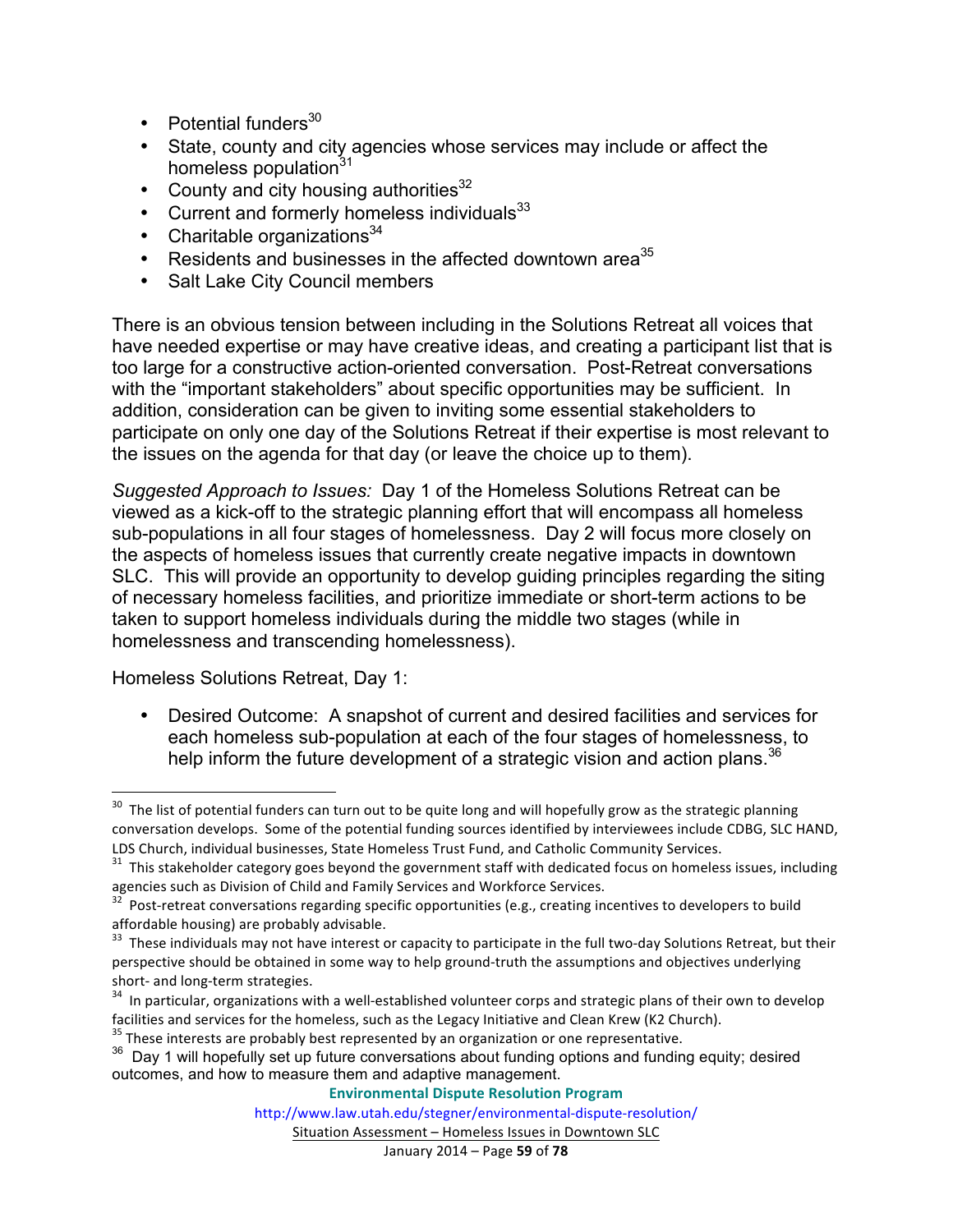- Questions to be asked or existing answers to be confirmed:
	- $\circ$  Who are the homeless and where do they come from?<sup>37</sup>
	- o For each homeless sub-population:
		- § What facilities and services are needed at each of the four stages of homelessness?
		- Which facilities and services are currently being provided and by whom?
		- Which facilities and services are currently not being provided? What are the barriers?
		- Separate out immediate and longer-term needs for this subpopulation (to the extent possible).
	- o What are the opportunities for coordination and/or efficiency (avoiding duplication of effort) across homeless sub-populations and stages of homelessness?

Homeless Solutions Retreat, Day 2:

- Desired Outcomes:
	- $\circ$  A set of principles that can guide future decisions about locating homeless facilities and services;<sup>38</sup> and
	- $\circ$  Prioritization of immediate needs identified in Day 1, along with development of an action plan to meet them.

Homeless Solutions Retreat co-conveners should encourage participants to follow two main principles of collaborative problem-solving:

- The most creative and effective solutions are based on a mutual understanding of the problem to be solved and desired objectives, followed by a free-flowing opportunity to co-create workable solutions. In other words, a successful conversation does not start with possible solutions.
- Participants should "strive for consensus", meaning that they have a willingness to listen actively and explore solutions that can benefit all, rather than simply advocating for a solution that is most beneficial to themselves.

- Easy access to public transportation to enable homeless individuals to travel to and between necessary services
- Facilities that fit aesthetically into the host neighborhood
- Facilities and activities that maintain the dignity of their homeless visitors (i.e., do not attract undue public attention)
- Ease of use for homeless population
- Efficiency for service providers
- Equitable distribution of impacts within city/county/region/state
- Minimize unintended consequences or impact on the host neighborhood
- Appropriate zoning

<u> 1989 - Johann Stein, markin film yn y breninn y breninn y breninn y breninn y breninn y breninn y breninn y b</u>

#### **Environmental Dispute Resolution Program**

http://www.law.utah.edu/stegner/environmental-dispute-resolution/

 $37$  Data from the most recent point-in-time counts should prove very helpful for the Day 1 conversations.  $38$  Without intending to predetermine what this set of principles might include, we share here some possible options that flow from the interviews (some of which may or may not be mutually exclusive):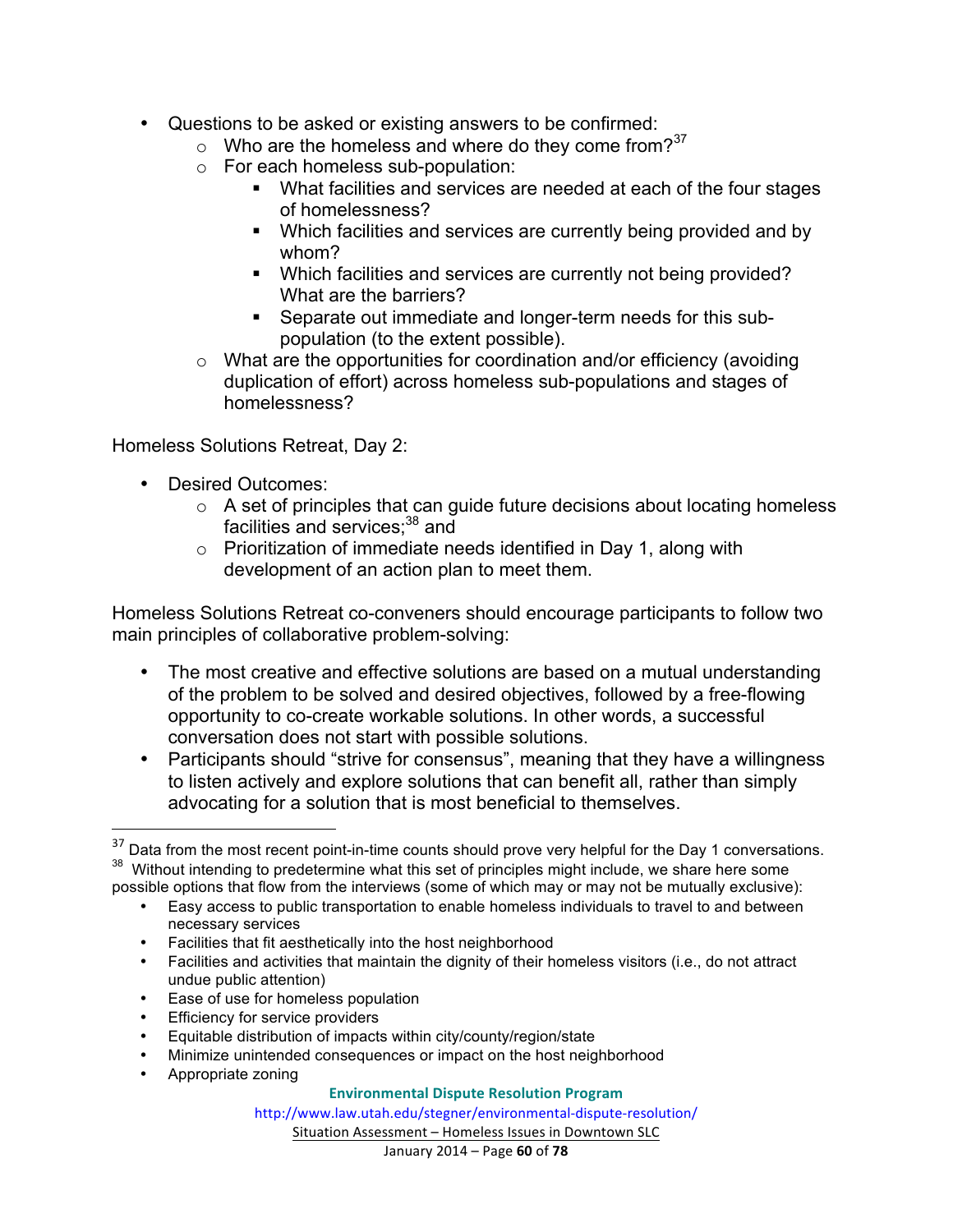#### Mayor's Committee on Homelessness

The Mayor's Committee on Homelessness is an easy and valuable way for the City to keep a finger on the fast pulse of homelessness-related activities that may affect quality of life issues downtown or require City resources. Permanent membership on the Committee should be broad-based, with thought given to inviting visitors to the quarterly meetings as appropriate for the issues likely to come up.<sup>39</sup>

#### City Representation in Other Conversations

The City needs to participate actively in most current and future conversations related to homelessness to ensure that strategies developed and decisions made by other groups properly reflect the City's priorities and resources. The City's active voice in other conversations can also ensure that potential side-effects or consequences are considered and prevented, before a crisis situation occurs.

We do not provide an exhaustive list of the other conversations that are currently taking place, but do suggest three that are of critical importance:

- State Homeless Coordinating Committee
- Salt Lake County Homeless Coordinating Committee
- Downtown Alliance committees addressing immediate problems in the downtown area

#### **2. Expanding Services**

<u> 1989 - Johann Stein, markin film yn y breninn y breninn y breninn y breninn y breninn y breninn y breninn y b</u>

Interviewees shared a wide range of suggestions for expanding services available to the homeless. The Assessment Team was not tasked to "solve the homeless problem," nor do we have the expertise to determine whether any given suggestion is valuable or not. We also noticed that by the end of the interview process, some suggestions that were merely an idea in the first interview were moving closer to reality by the last interview.

We list the suggestions we heard so they don't get lost and to prompt creative thinking. These may also be suggestions or topics that should come up for discussion during the Homeless Solutions Retreat.

 $39$  For example, the Salt Lake Valley Health Department should be included whenever cleanliness and camping issues are considered. All service providers should have an opportunity to be included, whether that is with an actual seat on the Committee (that may create too big a group) or by clearly stating the expectation that the service provider representatives who do attend Committee meetings serve a two-way information role with the full service provider community. Finally, thought should be given on how best to include the charitable organizations who represent a large "worker" force to supplement existing and future efforts to address homelessness.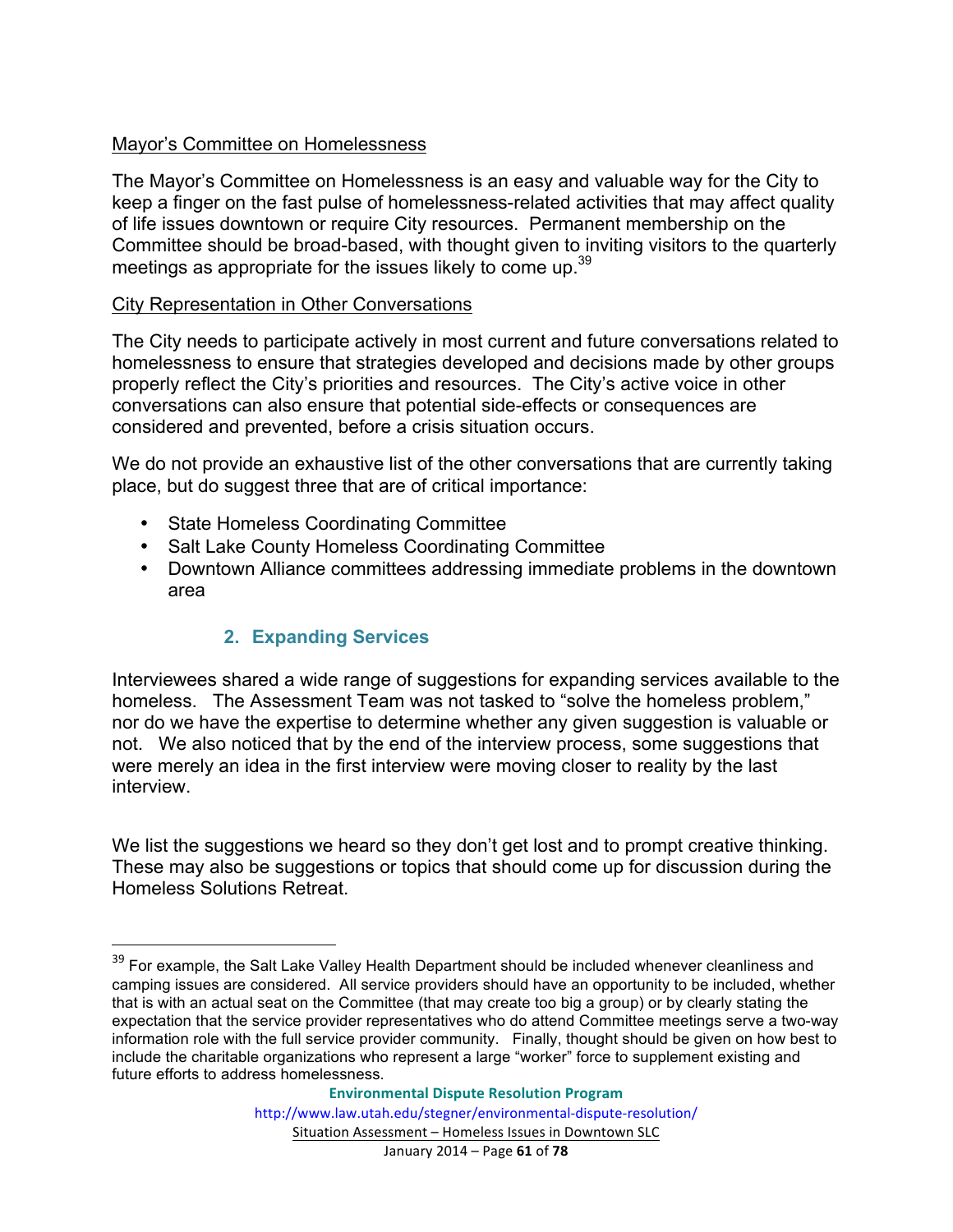Homeless services that are not currently or minimally available, but could be helpful:

- Easy access to IDs for currently homeless individuals and individuals as they are released from incarceration<sup>40</sup>
- Case managers to provide "triage" for individuals as they enter homelessness, accompanied by the ability to provide individual-specific follow-through<sup>41</sup>
- Employment counseling
- Life skills training
- Private security at The Road Home shelter
- Day care for children while their parents seek services, housing or employment, or simply to give the parents a needed break
- Transportation support (e.g. bus passes) to help homeless individuals access services, job interviews and housing opportunities

Existing homeless services that are in short supply and/or are inadequately funded:

• Detox facilities

<u> 1989 - Johann Stein, markin film yn y breninn y breninn y breninn y breninn y breninn y breninn y breninn y b</u>

- Mental health services $42$
- Housing, especially rapid re-housing options as HUD funding decreases and city and county waiting lists have closed $43$
- Supportive services to go with housing, especially as federal funding decreases or ends
- HMIS database expansion to incorporate more information and allow for greater access and use of data<sup>44</sup>
- Transitional jobs for homeless individuals (including part-time and full-time jobs that promote skill-building and provide opportunity for advancement)
- Legal support for expunging criminal records

 $40$  A valid ID is a prerequisite for employment and housing.

<sup>&</sup>lt;sup>41</sup> Several interviewees suggested that such a "triage" approach could direct a homeless individual into transitional housing immediately, leaving shelter beds as a refuge of last resort.

 $42$  At least one interviewee suggested that no one has yet considered how to address an aging homeless population and associated issues of dementia and Alzheimers.

<sup>43</sup> A number of creative rapid re-housing possibilities were identified by interviewees, including Habitat for Humanity, LDS Church, the housing sector (foreclosed and slow-moving units), Calvary Baptist Church (32 units supposedly available), Catholic Community Services, assisted care facilities, landlords (3.5% vacancy rate).

<sup>&</sup>lt;sup>44</sup> The three comparison cities included in Appendix C offer some examples for sharing data across organizations. Two other examples include the Massachusetts Housing and Shelter Alliance, whose statewide HMIS enables service providers to track discharges from various systems of care and supports policy changes with quantifiable data. The Homeless Missourians Information System database links individuals with specific services (such as welfare, health care, mental health care, substance, etc.). The database includes an assessment tool that analyzes and summarizes mainstream benefits that a household is eligible for, provides locations where assistance is available, and specifies needed documents.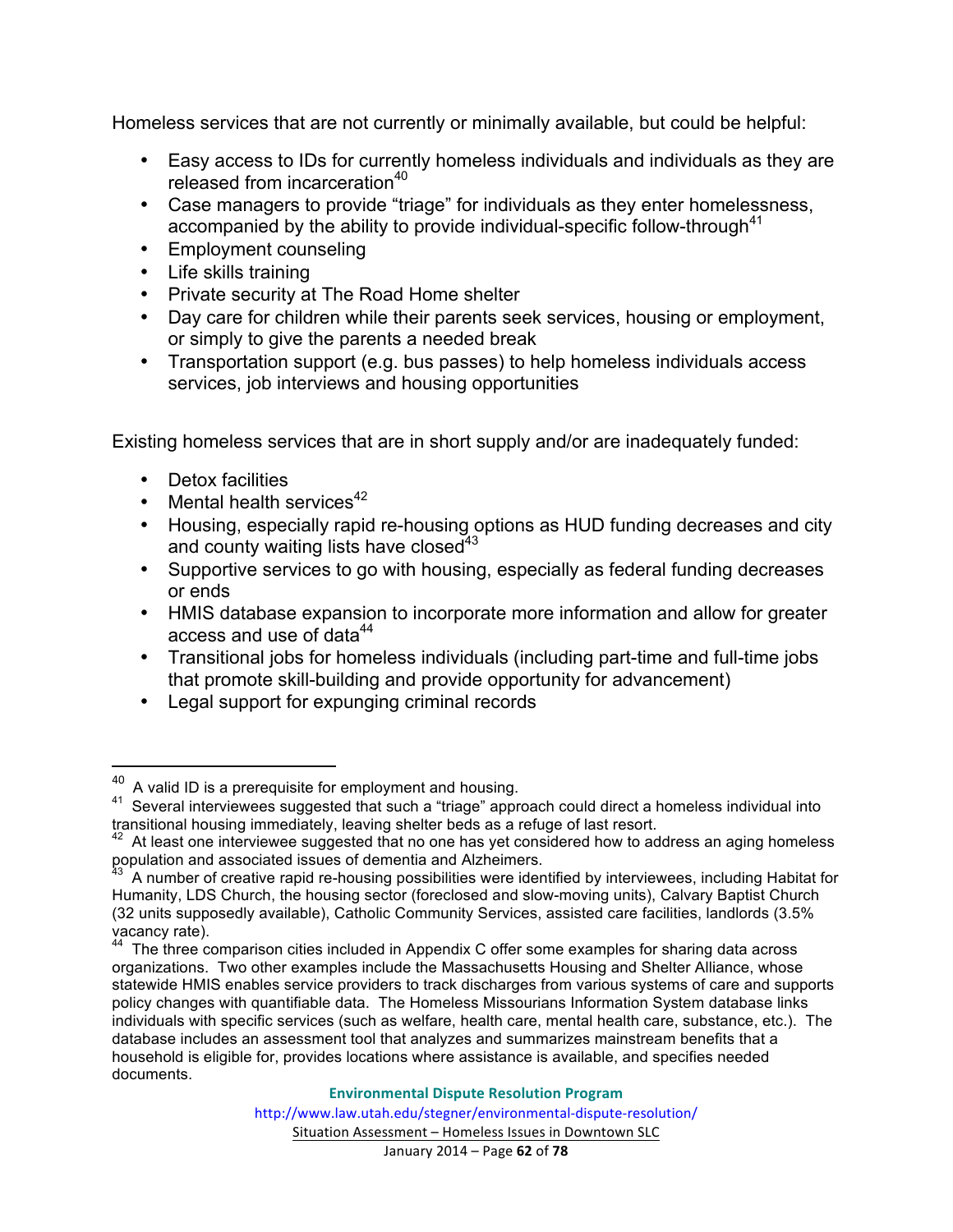- Daytime services for homeless individuals (including showers, washers and dryers, safe and clean bathrooms, safe place to hang out, daily and longer-term storage of personal property)
- Resources for homeless individuals to transcend homelessness (including clothing to wear to job interviews, access to computers, an official mailing address)

# **3. Outreach / Coordination of Services**

Our conversations with currently and formerly homeless individuals suggest that access to information about available resources is one of the most important missing links for many homeless individuals. These individuals suggested that both face-to-face contact (outreach) and printed materials such as flyers are effective.

We heard often from service providers and other interviewees about the importance and effectiveness of "outreach", which involves going to where homeless individuals are, making a personal connection to a homeless individual and providing them with information about services that may benefit them. Several discrete outreach efforts are being undertaken, apparently with minimal coordination:

- The City's HOST program sends a multi-provider outreach team to Pioneer Park one afternoon a week;
- Volunteers of America goes to the Main Library on a regular basis with a team that includes formerly homeless individuals;
- Mobile Crisis Outreach Team, a partnership between UNI, Salt Lake County, and OptimumHealth SLCo, provides mental health crisis resolution and follow-up services 24 hours a day, 7 days a week;
- Fourth Street Clinic and other medical service providers staff a MOST outreach team which connects homeless individual with needed medical services.

Face-to-face outreach efforts could easily be expanded in number and reach if someone (possibly the City) identifies ongoing instances of contact with currently and potentially homeless individuals that provide an easy opportunity for outreach. Based on the interview results, the following instances of contact might be considered:

- Homeless Court
- Charitable organization and other volunteer food/clothing/blanket drops
- Prison and jail post-incarceration release (include institutions in all counties surrounding SLC)
- Mental health and detox facility release
- Emergency room visits (SLC Fire Department and hospital staff)
- Eviction notices
- SLC Main Library (face-to-face outreach is already underway)
- Meal service at St. Vincent DePaul<sup>45</sup>

<sup>&</sup>lt;sup>45</sup> One interviewee suggested that women and families not staying at the shelter come to eat, then disappear.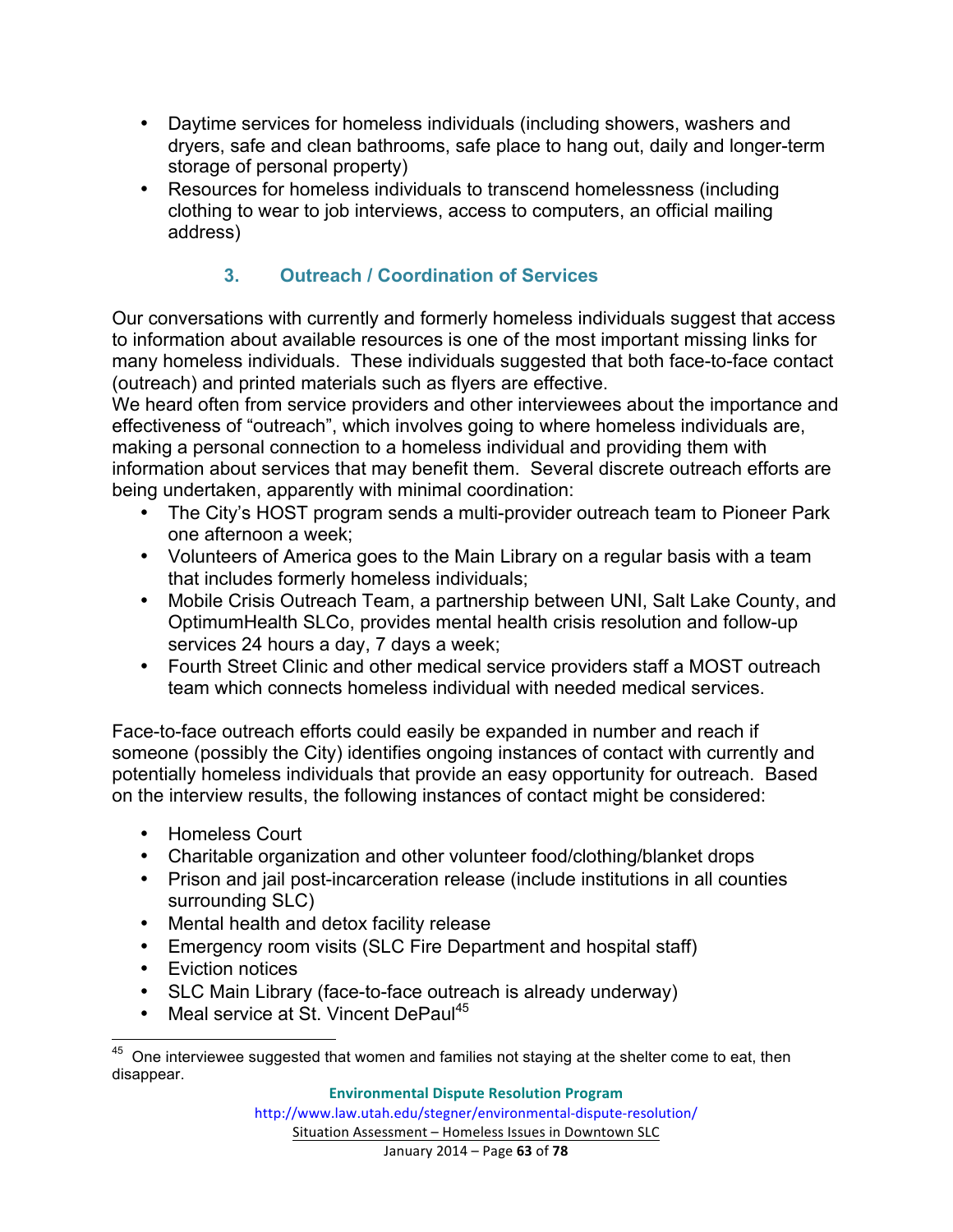- SLC Police Department bike squad
- Schools, especially Washington Elementary
- Wiegand Center (already underway)
- Fourth Street Clinic (already underway)

Some printed materials identifying available resources for homeless individuals are available in select locations.<sup>46</sup> There is no apparent need to create anything new, although a review of the various printed materials for completeness and accuracy is probably worthwhile. The most current resource guide(s) should be available in any and all locations where homeless individuals are likely to spend time, including the Main Library, the Wiegand Center, the Road Home Shelter, etc.

#### **4. Charitable Groups / Volunteers**

The Utah community is extremely generous, with many charitable organizations and community groups making special trips to areas such as Pioneer Park, the streets surrounding the shelter and under the viaduct to offer food, blankets and clothes directly to homeless and other needy individuals. These well-intentioned charitable efforts have over time increased in frequency and audience, such that there are unintended and uncontrolled health<sup>47</sup> and public nuisance<sup>48</sup> implications.

Some organizations have the volunteer and organizational capacity to go far beyond food drops, in one case conducting their own individual outreach efforts to "off the grid" homeless individual and developing proposals for building a homeless village, and in another case hoping to repurpose property they control to provide a homeless day shelter. Many other individuals and charitable organizations want to "help the homeless," but don't know what to do.

The City has recently issued guidelines that clarify permit requirements for events in which food and other items will be distributed to the homeless population. We believe there is a greater opportunity to coordinate these numerous charitable efforts and channel the enormous community goodwill to improve the overall impact and effectiveness of each individual effort. The coordination can be provided by the City or possibly by a particular charitable organization itself.

Coordination as to time and place can ensure that the food and clothing drops are distributed geographically throughout the City or valley and throughout the week. This

**Environmental Dispute Resolution Program**

<sup>&</sup>lt;sup>46</sup> A double-sided sheet entitled "Salt Lake Area Homeless Resource List" is available at the security desk of the Rio Grande Depot. This sheet, plus many other resource one-pagers, were available at Crossroads Urban Center. The HOST team has an expandable card identifying available resources and contact information that they hand out during their outreach events. The Assessment Team did not see written resource information in other obvious locations.

 $47$  Waste management is a challenge after a food distribution event that draws a large crowd, especially on weekends.

 $48$  We heard from many downtown residents that they do not use Pioneer Park as a neighborhood park on Sundays, due to the number and size of charitable food and clothing drops.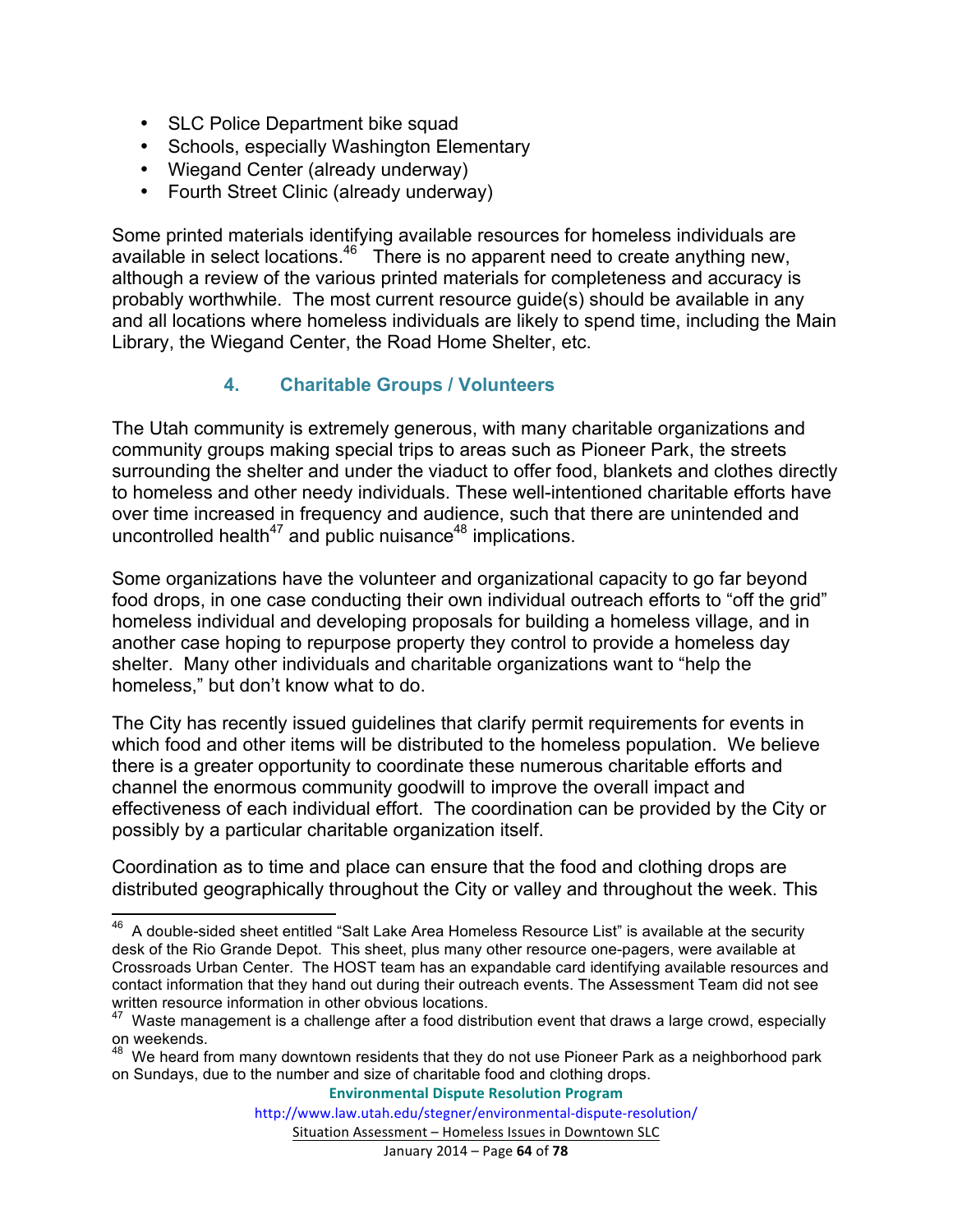can ensure that the donated items reach the largest number of homeless individuals, many of whom do not spend all their time in Pioneer Park. The coordination effort can also be intentional about location of the distribution events, anticipating and preparing for the impacts of the event. Similarly, knowledge of when and where distribution events will be occurring can help existing outreach teams be more successful.

Consideration should also be given to developing a list of specific actions that community volunteers and charitable organizations can take to help the homeless population beyond food and clothing drops. We share one creative example that could lessen the impact of service providers' existing resource limitations. In a random conversation, a family therapist told one of the team members that she "adopts" one or two homeless families (usually single mothers with children) at a time, working with them as a case manager to connect the families with needed resources, to provide life skills training and coaching, and to help them find housing. As an "adopted" family transcends homelessness and stabilizes in their new situation, she then looks for another homeless family to "adopt". The therapist was convinced that many in the professional therapy community would be willing to do the same.

#### **C. Redevelopment**

The interview results confirm that redevelopment potential for the western side of downtown remains high. In addition to existing redevelopment visions,<sup>49</sup> we heard directly from property owners, developers and current tenants about their individual visions for the future of the area, if only …

Past and current discussions about redevelopment in the area have gotten stuck on the question of whether and where to relocate existing homeless facilities and services. Homeless service providers, not surprisingly, resist efforts to move them once again based on financial (several own the property they occupy and have made significant investments over time) and equity considerations (a community should not shun or marginalize the homeless portion of its population by moving them out of sight).

The Homeless Solutions Retreat described in the previous section provides an opportunity for a principled discussion about how best to provide for the homeless population of our community. It does not presuppose any particular result (e.g., move all homeless facilities out of downtown). Rather, the retreat can provide a framework for co-creating a larger vision of what's needed to best serve the homeless population as it currently exists, along with outlining a set of principles that can guide future decisions about locating the homeless facilities and services needed to meet that vision.

The principled outcomes from the Solutions Retreat can then inform the community's conversations about how to meet the vision for serving the homeless population in conjunction with redevelopment of the western side of downtown. Decisions about

<sup>&</sup>lt;sup>49</sup> For example, the RDA's Hub District vision.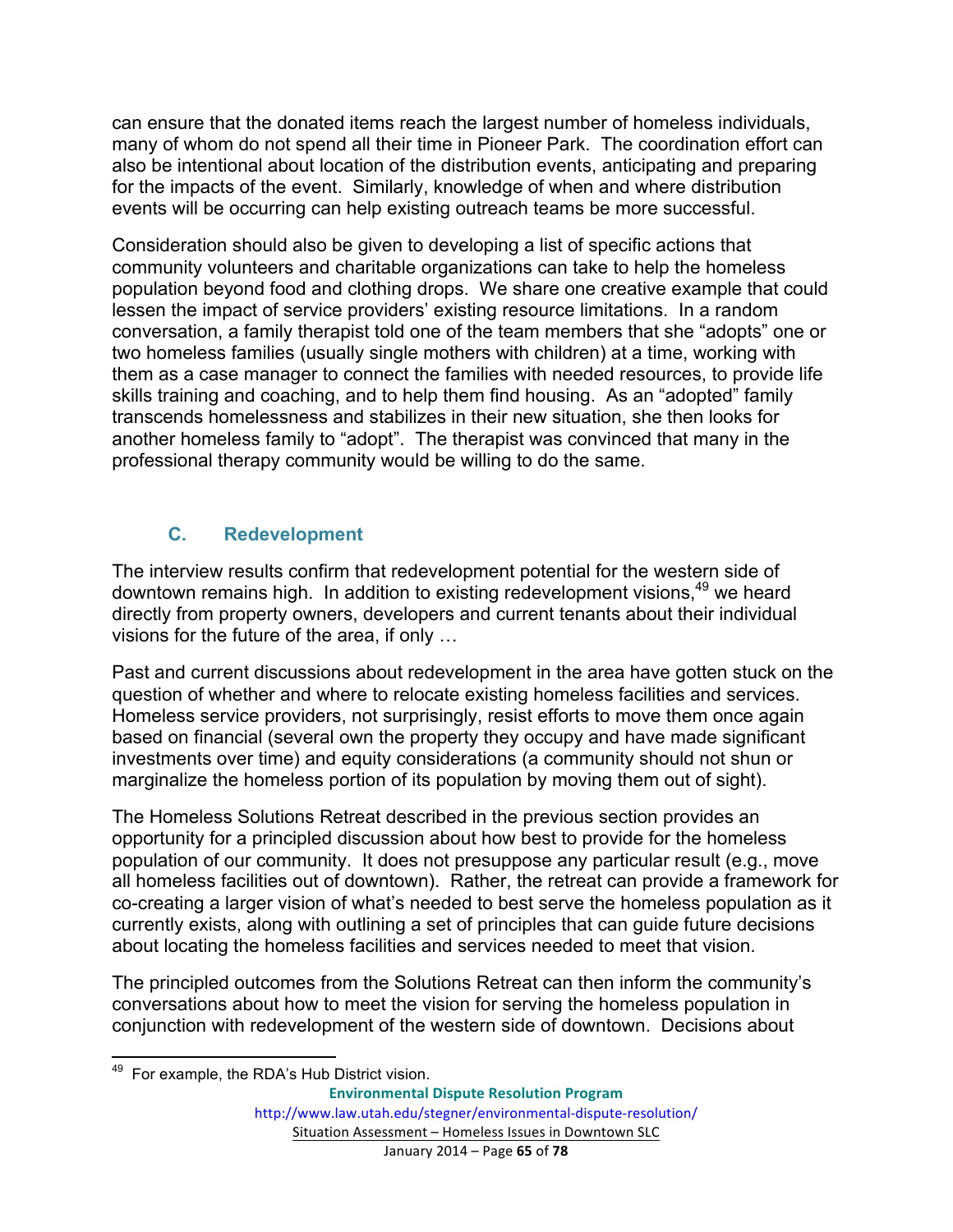where and how best to provide needed services for the homeless population can be decided proactively with everyone's best interests in mind.

The Assessment Team has no doubt that the many creative minds we met through the interview process (in government, business and within the general community) can find ways to integrate the best service for our homeless population with effective redevelopment. The City has initiated a downtown master planning effort which may be the appropriate process for addressing the redevelopment question, assuming that the boundaries of the master planning effort coincide with the geographic area affected by the current situation described in Section III of this report.

The interview results suggest that the following interests have relevant information to share in redevelopment-related discussions:

- Private and public property owners, many of whom may have redevelopment ideas not yet shared publicly
- RDA
- Chamber of Commerce
- Potential developers, whether or not they currently own property within the area
- Local businesses / tenants
- Residents (owners and renters), some of whom have suggestions for infrastructure improvements to create a greater sense of neighborhood

# **D. Quality of Life Downtown**

The interviews reflected that livability and quality of life downtown were the most imminent concerns across stakeholder groups, including homeless individuals. Discussion of this issue was accompanied by the greatest emotional affect; many individuals interviewed commented on the visual impact of trash/litter/poop, camping, panhandling and blatant criminal activities, but many also described a strong personal sense of discomfort and lack of safety.

The opportunities identified in section V.B. are intended to address some underlying causes for the "mass of people" often found in the Pioneer Park and Rio Grande areas. This section focuses more directly on other symptoms or consequences flowing from the current situation, identifying opportunities to address immediate problems while also creating a social infrastructure to reduce the likelihood of their reoccurrence.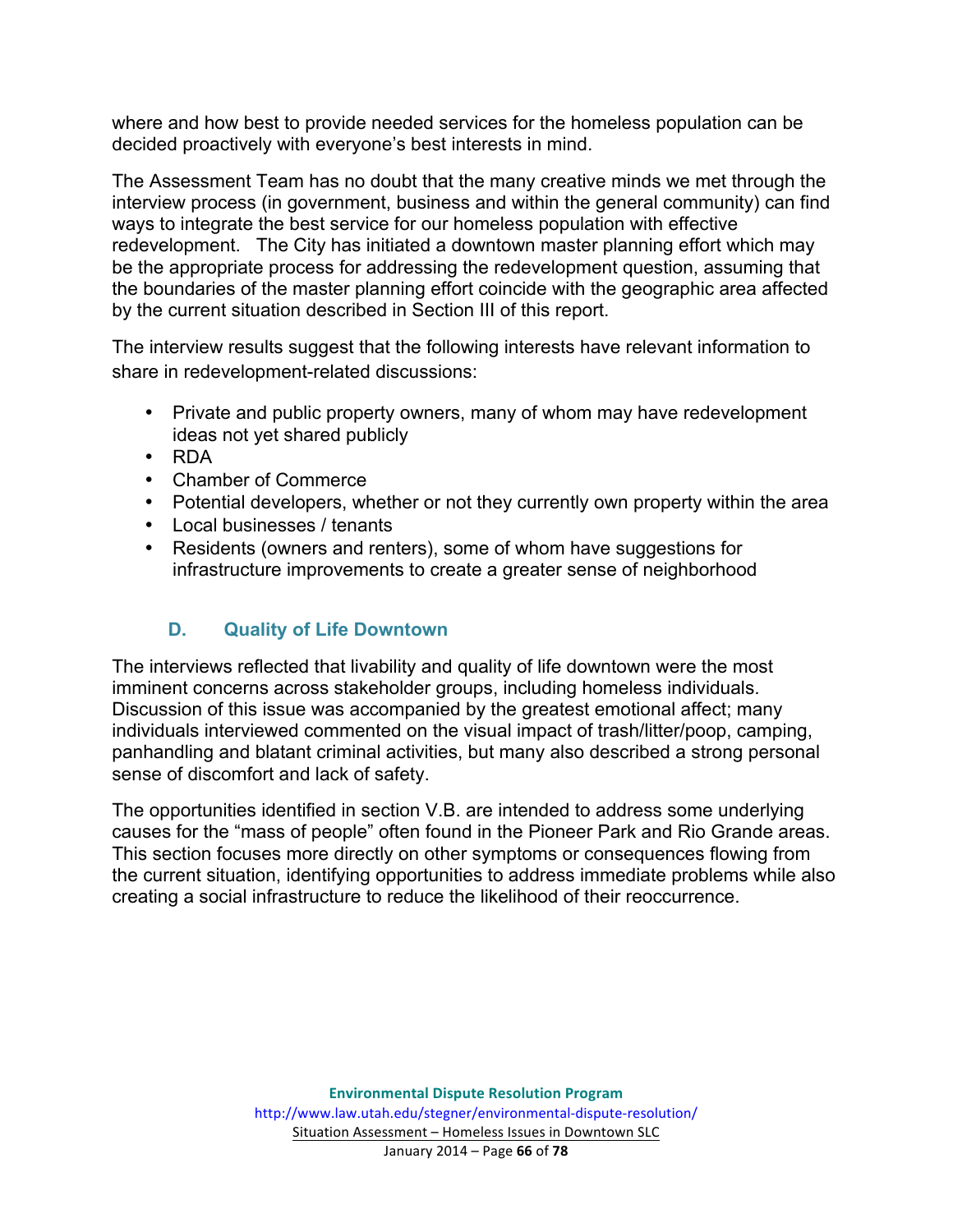### **1. Enforcement / Deterrence**

Several quality of life issues – crime, drugs and panhandling – fall logically within the jurisdiction of law enforcement. Community members look to the Police Department to make arrests that will end the crime, drug activity and panhandling, and expressed frustration that the extensive efforts undertaken over time by the SLCPD have not been as effective as hoped. Police officers share that frustration and pointed to various reasons why arrests have not brought an end to the criminal activity in this area of downtown, and are unlikely to do so in the future: inadequate ordinances and state laws, prosecutors' unwillingness to move cases forward, the judiciary's lax sentencing and inadequate jail space. Interviewees from the prosecution and judiciary also commented on the limitations presented by existing ordinances and state laws, but stated that the evidence presented to them by police officers was often inadequate to file a case or convict the defendant on the full crimes charged. Finally, there is a strong difference of opinion across and within law enforcement stakeholder categories about which enforcement approach will be most effective at deterring future crime.

The various arms of law enforcement (police, prosecutors, Homeless Court Judge) were invited to a field trip recently in the heart of the Rio Grande area to witness together the problems that residents and businesses are dealing with. This field trip has apparently prompted some cross-jurisdictional discussions, which we suggest should be continued and possibly expanded. Strategic conversations that include a cross-section of relevant law enforcement personnel can develop an enforcement approach that will have the greatest likelihood of successful convictions and deterrence value. Since the issues and players are somewhat different, we address three law enforcement issues separately.

Panhandling: Panhandling is an activity that is not easy to address through law enforcement, as the US Constitution protects the right to free speech. Salt Lake City elected officials have been unwilling to criminalize panhandling, an approach that differs from many of the other cities identified in our research.<sup>50</sup> Several interviewees suggested that the city already has the right ordinances on the books to address panhandling-related behaviors of concern (e.g., assault, trespass). An effective enforcement strategy may include arrests and other actions to create a deterrent effect, along with publicity to change public behaviors toward panhandling. The conversation to develop an effective approach to panhandling might include:

- SLC Police Department (eyes and ears on the ground, arresting officers)
- City prosecutors (attorneys deciding whether or not evidence is sufficient to file a case)

 <sup>50</sup>*See, e.g.* Phoenix, AZ (Phoenix City Code 23-7: Aggressive Solicitation in pubic areas, 2013); Houston, TX (Houston City Code 28-46: Aggressive Panhandling, 2013); Calgary, Canada (City of Calgary Bylaws 3M99: Panhandling Bylaw, 2008); Ogden, UT (Ogden City Code 11-5-5: Aggressive Solicitation; 2013); Provo, UT (Provo City Code 9.70: Aggressive Solicitation, 2013); and Denver, CO (Revised Municipal code of the City and County of Denver 38-132: Panhandling; 2013).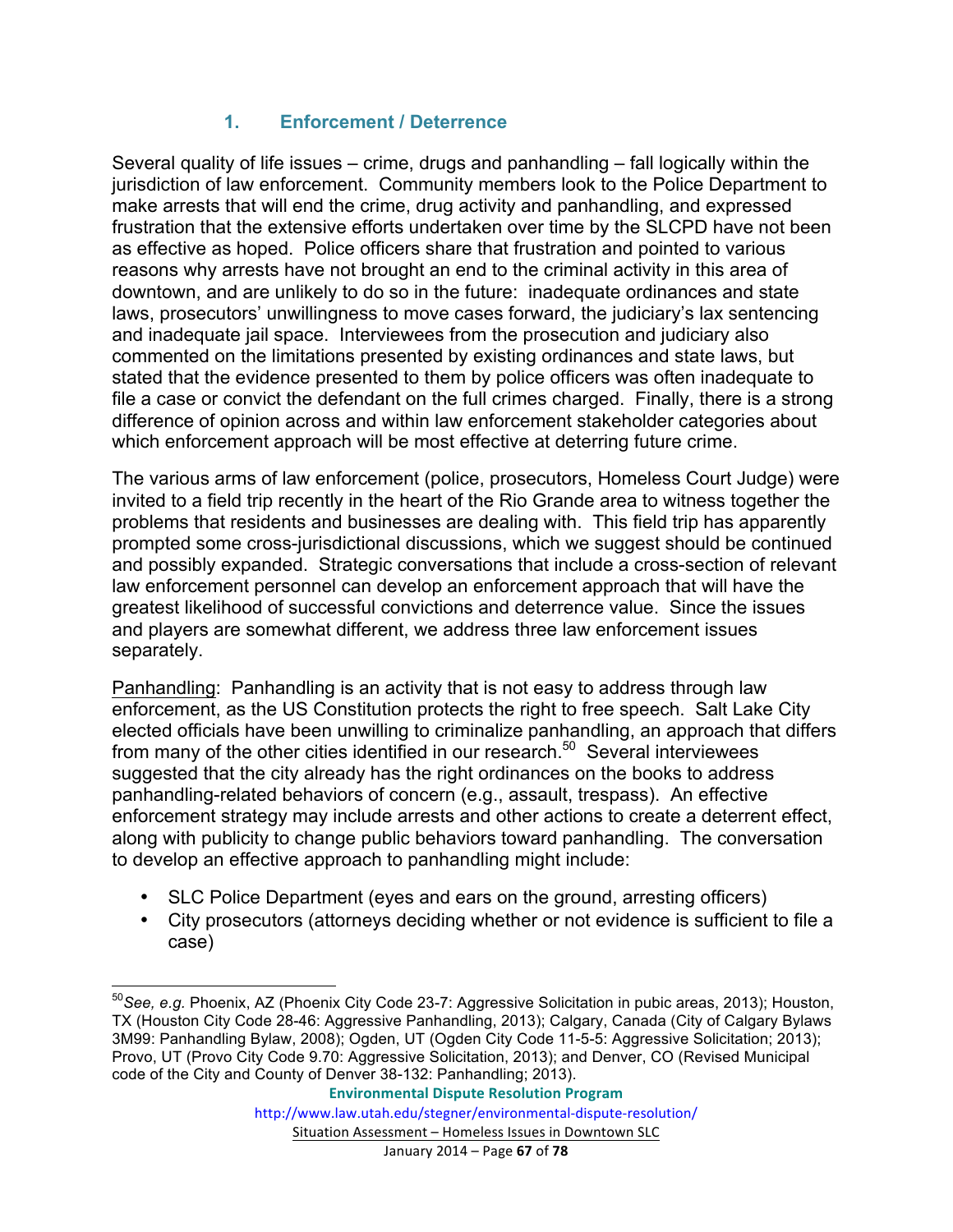- City Attorney (responsible for City ordinances; current City Attorney also has professional expertise in civil rights issues)
- Judiciary (Justice Court most likely to hear panhandling-related cases)
- HOST Program / Downtown Alliance (developing a panhandling-awarenessraising campaign)
- City Council staff (assist with review/revision of City ordinances, if appropriate or needed)

Camping, Loitering, & Trespassing: Many interviewees applauded SLCPD's approach of not criminalizing homelessness, while others felt that arresting homeless individuals for any victimless crime (e.g., loitering, camping) was unproductive. We heard a variety of opinions about missed opportunities for using sentencing in Homeless Court as a mechanism to facilitate and encourage homeless individuals to transcend homelessness. An effective law enforcement approach to homelessness-related issues such as camping, trespassing, loitering and public nuisance will likely require an understanding and balancing of societal goals (e.g., deterring homeless individuals from behaviors that affect the health and safety of others, providing opportunities and personal accountability for homeless individuals to access needed services). The conversation to develop an effective law enforcement approach to victimless crimes committed by homeless individuals might include:

- SLC Police Department (eyes and ears on the ground, arresting officers)
- City prosecutors (attorneys deciding whether or not evidence is sufficient to file a case)
- City Attorney (responsible for City ordinances; current City Attorney also has professional expertise in civil rights issues)
- Judiciary (Homeless Count) (court most likely to hear cases involving homeless defendants; knowledgeable about flexibility in sentencing to further societal  $g$ oals $51$ )
- Homeless service providers (resources that homeless individuals need; personal connection to homeless individuals with opportunity to reinforce behavioral expectations)
- City Council staff (assist with review/revision of City ordinances, if appropriate or needed)

Drugs: Developing an effective enforcement strategy for what was described by many as the "open air drug market" in the Pioneer Park and Rio Grande area is more

<sup>&</sup>lt;sup>51</sup> More than one interviewee suggested that defendants in Homeless Court could move to the front of the line to receive IDs or treatment or housing if they make a legally binding commitment to take all steps needed to transcend homelessness. Another interviewee suggested that a homeless defendant could have charges dropped in exchange for a legally binding promise to undergo needed treatment and seek housing.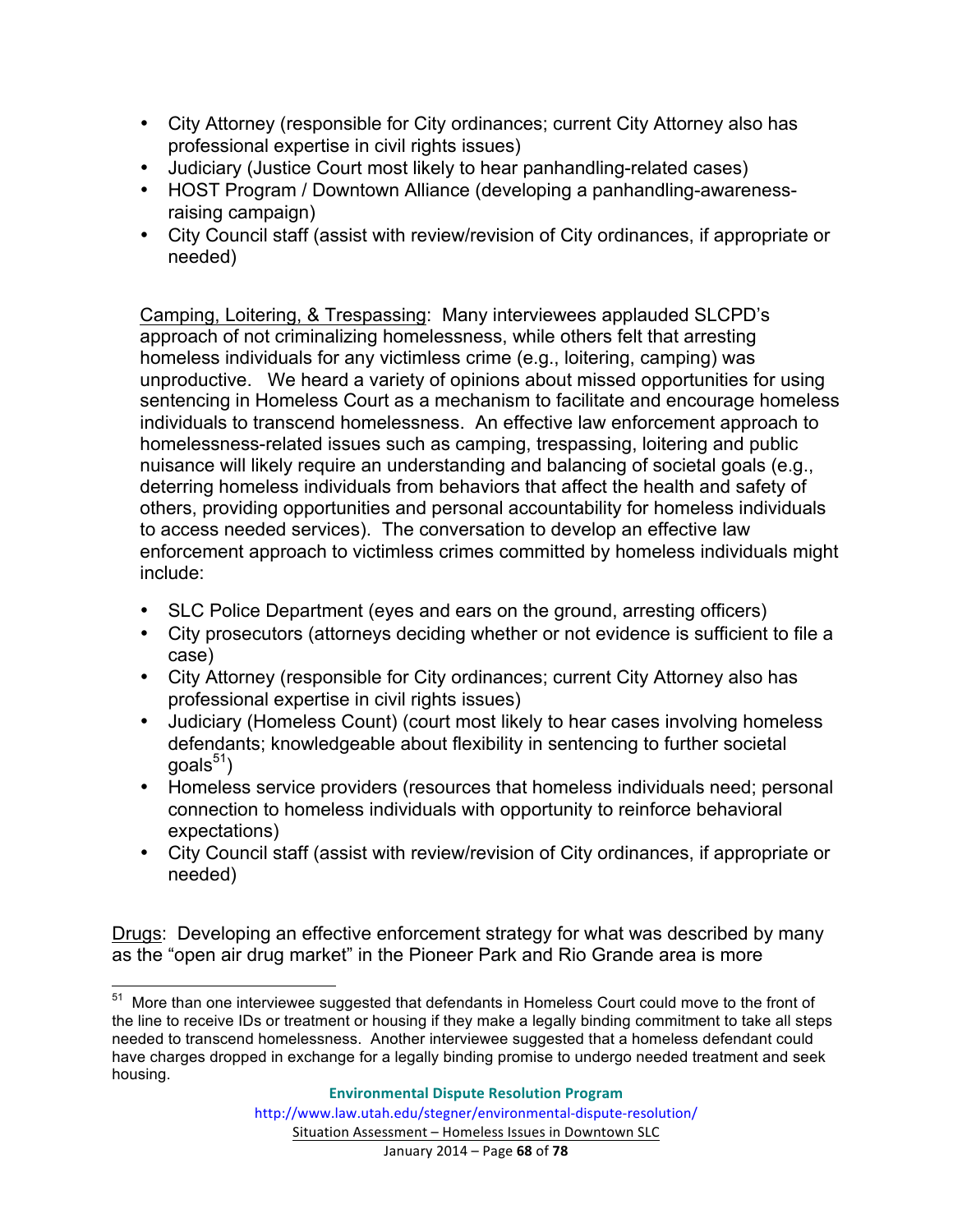challenging, but desperately needed. There are many more levels of law enforcement potentially involved (including other municipal jurisdictions such as West Valley Police Department and the DEA).<sup>52</sup> With respect to spice in particular, all knowledgeable interviewees were frustrated by the double-whammy of technical limitations on acquiring timely evidence<sup>53</sup> and statutory definitions of illegal behavior that do not keep up with reality.<sup>54</sup> The most effective enforcement strategy for drug-related crimes may require collaboration across law enforcement agencies to develop "special ops" approaches and co-develop cases, but an informed strategic approach at the Salt Lake City level may nevertheless be valuable. A local enforcement strategy for drug crimes can be developed following a review of which tactics have been most effective in terms of deterrence, $55$  which result in the most arrests, $56$  which violations result in convictions and sentencing most likely to have a deterrent effect, etc. The conversation to develop an effective local law enforcement approach to drug crimes might include:

- SLC Police Department (eyes and ears on the ground, arresting officers; institutional experience with what works and what doesn't)
- City prosecutors (attorneys deciding whether or not evidence is sufficient to file a case)
- District Attorney's office (attorneys deciding whether or not evidence is sufficient to file a case)
- Judiciary (especially Drug Court) (knowledgeable about flexibility in sentencing to further societal goals)
- State crime lab (to extent lab facilities are a prerequisite to providing evidence sufficient for conviction).

We have not researched whether there are existing task forces that SLC can participate in, but at least one interviewee suggested there are.

 $53$  We were told that evidence for any spice-related crime requires chemical analysis of the substance seized from the defendant. Historically, no labs in Utah could conduct the requisite chemical analysis, adding significant time and cost to any spice-related prosecution. It is our understanding that this technical capacity limitation will shortly be eliminated.

 $54$  Interviewees suggested that the state statute requires proof that specific chemical constituents are present for a substance to be illegal "spice", but that the substances sold on the street as "spice" are continually changing to include new chemical constituents not included in the statute. Based on our research into spice enforcement outside Utah, this definitional issue is a national impediment to effective prosecution.

Many residents and businesses reported that mere police presence makes a difference. Not surprisingly, they reported that criminal activity disperses when there are frequent bike patrols and reappears when the police leave.

 $56$  The crime data provided by SLCPD did not give us enough information to correlate arrest numbers with enforcement strategies. If the police have conducted this type of analysis themselves, they did not choose to share it with the Assessment Team. See preliminary analysis of SLCPD crime data found in Appendix G.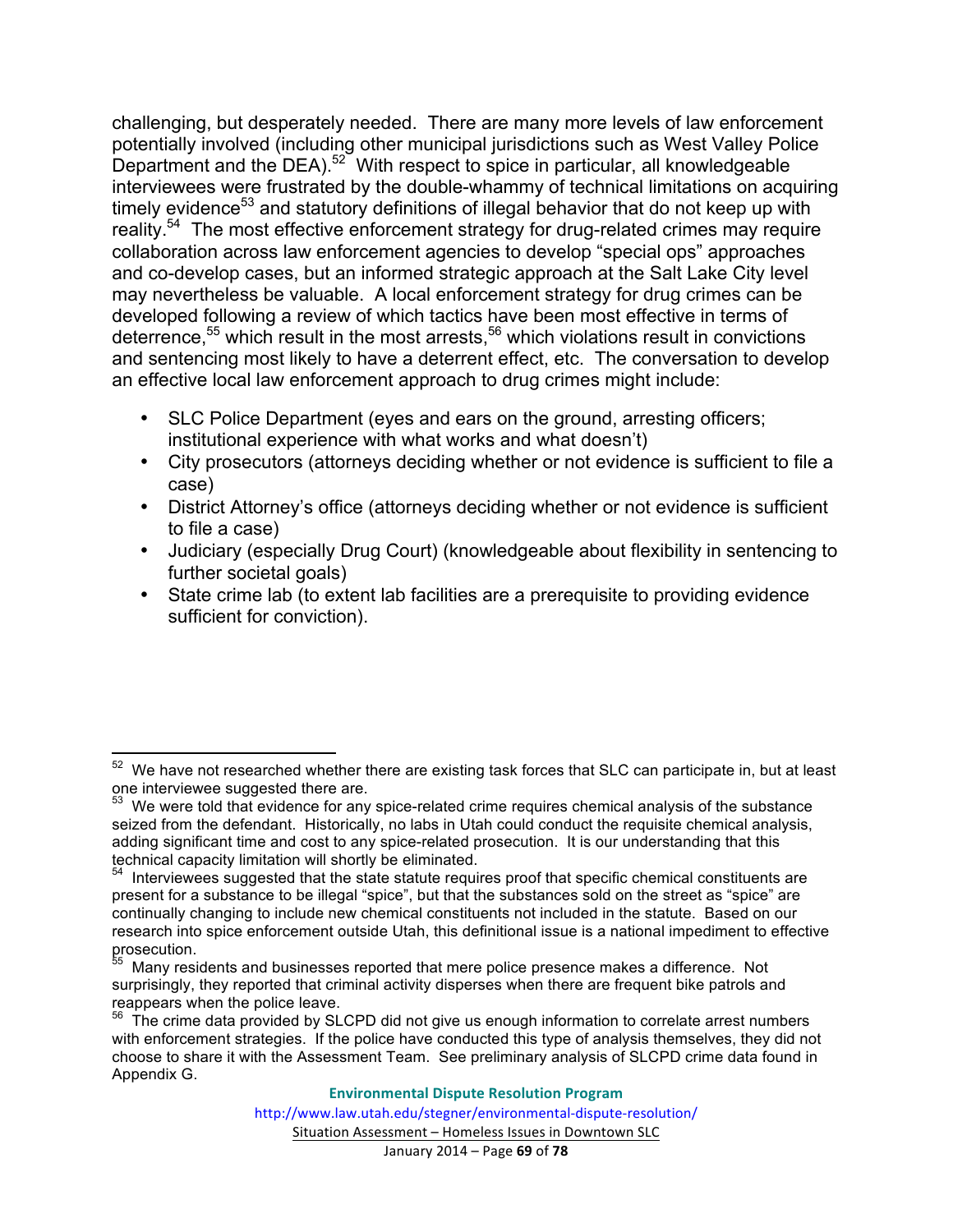# **2. Specific Activities to Enhance Quality of Life Downtown**

Both the City and community groups have initiated efforts over the past six months that begin to address several of the quality of life issues identified by interviewees. The City has installed porta-potties and the Downtown Alliance has created a Clean Team to address cleanliness concerns. The HOST program, working with the Downtown Alliance, has developed a panhandling awareness-raising campaign which will reach full implementation sometime in the future.

Several of these efforts have grown out of dialogue that involves multiple stakeholders, yet the individual efforts do not always appear to be fully coordinated nor designed to meet mutually understood goals. One example provided by interviewees highlights the dilemma:

• Additional garbage cans have been placed in various locations downtown. The need is evident and their placement confirmed by the volume of waste brought to the garbage cans. In at least one location, the Clean Team cleans around the can on a daily basis (i.e., does not empty the can), but because City pick-up is not frequent enough to keep up with the daily volume of waste, the garbage can is constantly overflowing (begging the question of whether this is an improvement in conditions).<sup>57</sup>

Specific activities to enhance the quality of life downtown, e.g., activities to address cleanliness issues, will be most effective if they are designed and implemented collaboratively, based on a shared understanding of the extent of the problem and intended outcomes. Regardless of which entity initiates the conversation or has primary implementation responsibility, essential stakeholders should be included *before* decisions are made and shortly *after implementation* to evaluate whether they are successful, then adapt accordingly. For cleanliness issues in particular, essential stakeholders may include:

• SLC Public Services (one provider of services)

<u> 1989 - Johann Stein, markin film yn y breninn y breninn y breninn y breninn y breninn y breninn y breninn y b</u>

- Downtown Alliance (convener of various existing efforts)
- SLC Police Department (to help prevent unanticipated consequences)
- SLC Fire Department (to help prevent unanticipated consequences)
- Salt Lake Valley Health Department (agency responsible for enforcement of health standards)
- Service providers (to extent the specific activity is intended to benefit homeless individuals or might use them as the labor force)

<sup>&</sup>lt;sup>57</sup> Since drafting the Situation Assessment Report, the contract with Clean Teams has been expanded to clear garbage from city garbage cans in the area.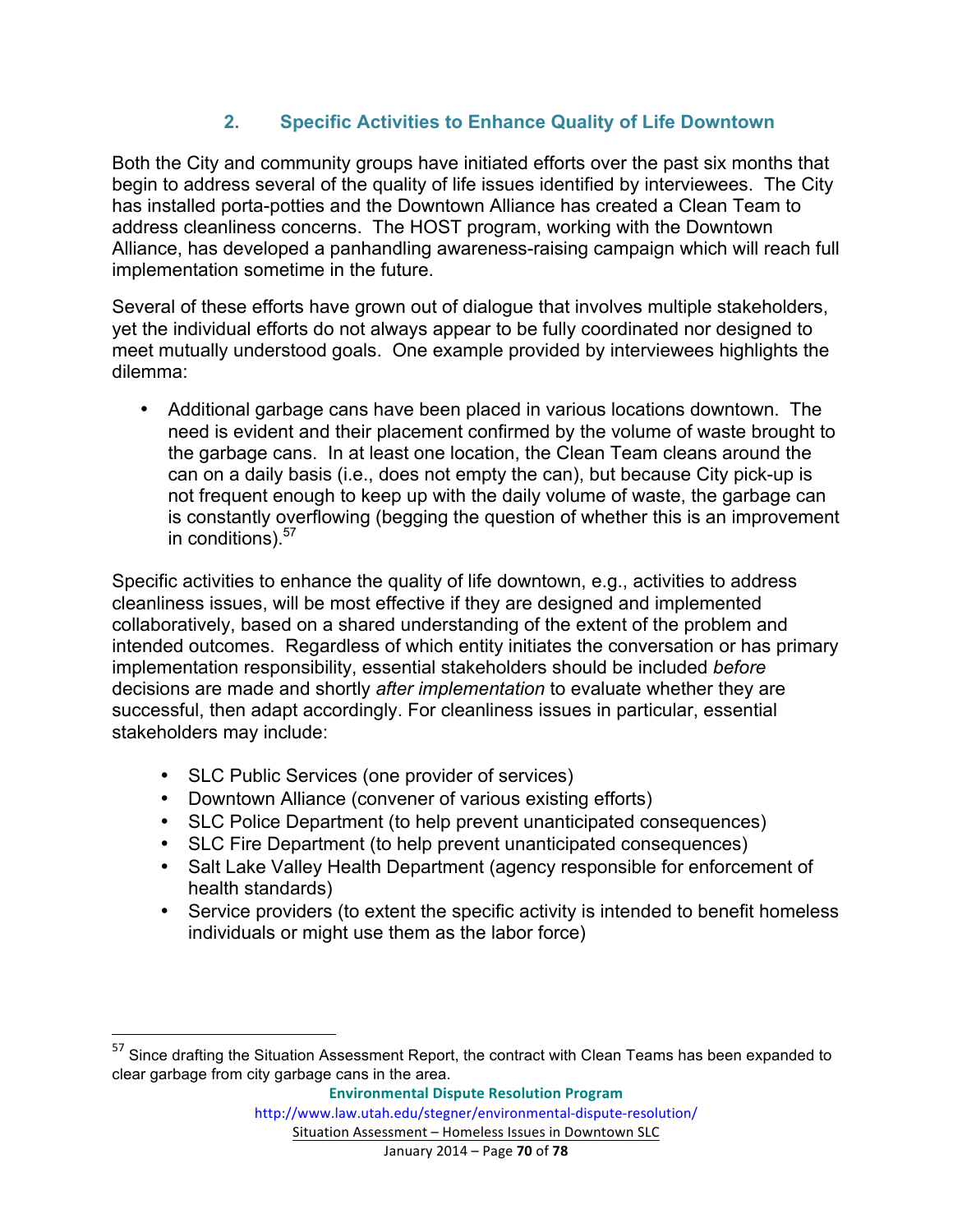The City should consider serving the role of clearinghouse for specific activities that enhance the quality of life downtown, to ensure that all needed coordination occurs and that each individual activity has the greatest opportunity for success.

# **3. Neighborhood / Community Building**

Community suggestions to use Pioneer Park for "big draw events" have resulted in an expanded farmers market (expanded to include the entire park on Saturdays and an added weekday evening), permanent relocation of the Twilight Concert series and other one-time events. City and community efforts in 2008-2011 to promote the use of Pioneer Park as a neighborhood park were also successful at the time, but have not been continued at the same level. City and community efforts to expand community use of the Rio Grande Depot through a winter farmers market are also successful.

As of December 2013, the downtown "neighborhood" affected by quality of life issues has a larger geographic scope than Pioneer Park. Many of the residents and small business owners interviewed did not perceive themselves to be living in a "neighborhood", but very much welcomed the idea. They recognize the obvious – the more an area is used and perceived by all as a vibrant neighborhood, the less physical and social space is available for unlawful and destructive activities.

City and community leaders can seize this opportunity to work with existing neighborhood groups (or build a new group if necessary) to encourage the perception and use of downtown areas as a neighborhood. Several neighborhood-building activities were suggested in the interviews:<sup>58</sup>

- Big draw events to public spaces (to encourage the larger community to visit and fall in love with the neighborhood)
- Regular daily use of public spaces (to encourage residents, businesses and visitors to build a sense of neighborhood and community)
- Community cleanup events (to encourage residents, businesses and visitors to build a sense of ownership and responsibility for the neighborhood)
- Neighborhood watch (to build a sense of ownership and accountability for the neighborhood)
- A "day of doing"59 in which community members join together in a communityimprovement project (to build a sense of ownership in the neighborhood)
- Including homeless individuals in activities, possibly by creating co-volunteer teams pairing a homeless individual with residents and employees (to create a sense of ownership in all who frequent the downtown area, and to dispel myths about and build empathy for the homeless population)

<sup>&</sup>lt;sup>58</sup> Note that some of these suggestions mirror the recommendations from the 2009 Pioneer Park Partners Team workshop, attached as Appendix F.

**Environmental Dispute Resolution Program**  $59$  This is a community-building approach used in other cities suggested by CED Director Eric Shaw.

Situation Assessment - Homeless Issues in Downtown SLC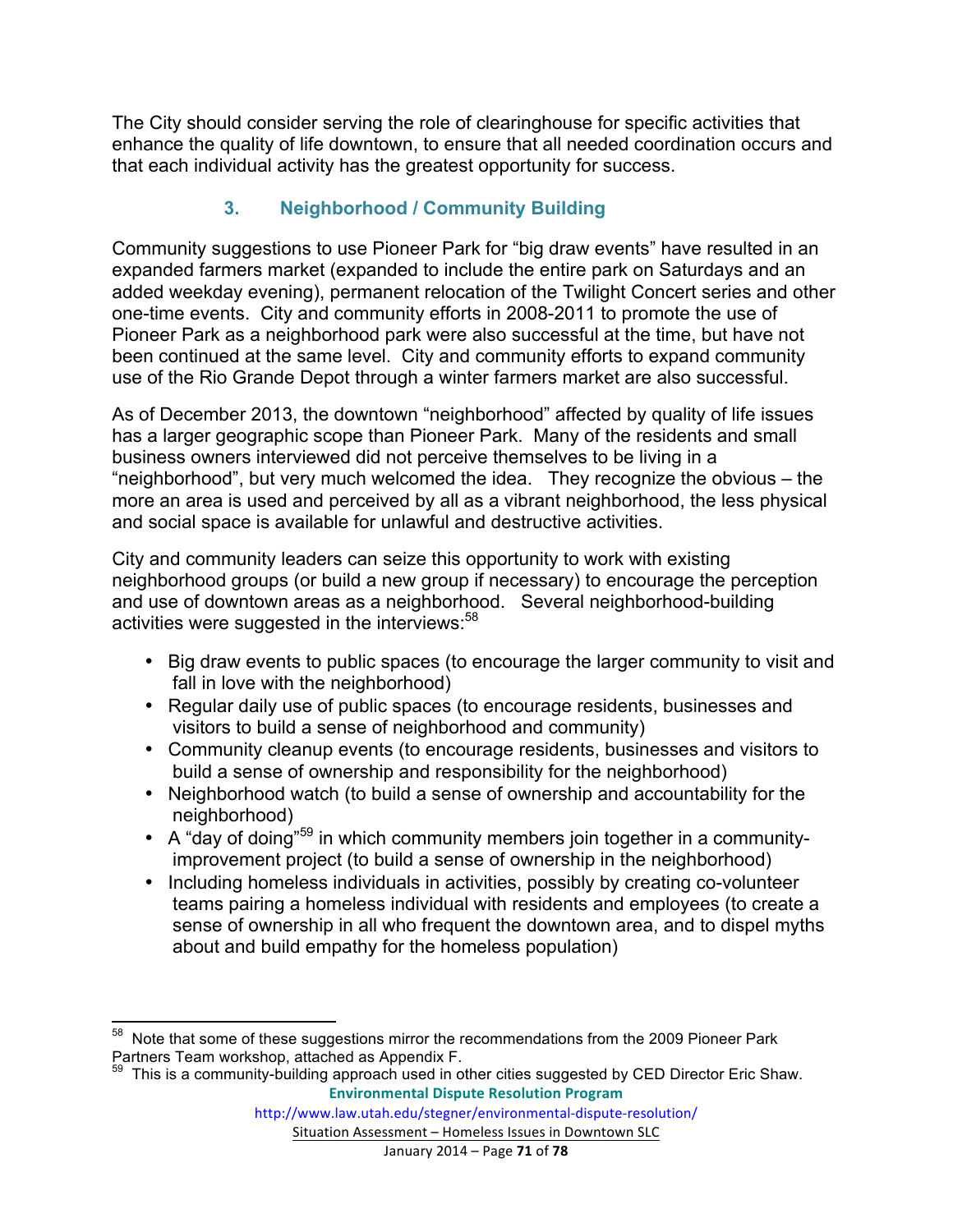Some of these neighborhood-building activities are taking place currently. They will not be successful over the long-term, however, unless the responsibility for inventing ideas, facilitating their implementation and ensuring their continued availability is institutionalized within one viable organization. Since existing organizations (such as the Downtown Community Council or the Downtown Alliance) may have limited current capacity to provide the required level of effort, private or City funding may be needed to build additional capacity.

While actions often do speak louder than words, a neighborhood cannot be built without communication and information-sharing. Many residents and small businesses interviewed were unaware about existing efforts to improve quality of life downtown (e.g., Clean Team, panhandling red meters), with some individuals not even aware that community-building organizations such as the Downtown Alliance and Downtown Community Council existed. Interviewees also had a wide range of experiences communicating directly with City government, ranging from a feeling that every call to the SLCPD or Mayor's Office was responded to promptly to perceptions that City government was intentionally avoiding the problems in this area of downtown.

The City can signal that neighborhood-building in the Pioneer Park / Rio Grande portions of downtown is a municipal priority by instituting proactive neighborhood-wide communication methods. The Mayor's Office or CED or the City's Homeless Services Coordinator can offer regular opportunities for neighborhood residents and employees to receive status updates on what's happening in and planned for the neighborhood, including opportunities to ask questions.<sup>60</sup> Whenever questions are asked (whether in response to an invitation to ask questions or unsolicited), attention should be paid to providing a prompt answer so that community members feel heard and valued.

## **E. Strategic Support for Others' Efforts**

The previous sections highlight the complexity of the issues and the many levels of government and NGOs who share responsibility and capacity for addressing homelessness and related issues. While the full weight of planning and taking action to address homelessness does not and cannot rest on Salt Lake City, the City must be a key player in all aspects of the effort to address homelessness. The City's perspective must be heard and considered in strategic planning at all geographic levels (county, state, regional). The City plays an important role by providing strategic funding for the valuable efforts undertaken by other stakeholders, and at times filling in gaps in essential services. The City can also lend its voice and political weight to lobby for changes in policy, regulation and statutes as needed to facilitate a comprehensive and effective approach to addressing homelessness and related issues.

 $60$  Status updates can be provided in writing via newsletters, on-line and through face-to-face contact. Consideration should be given to reach the broadest audience over time, recognizing that people are busy and absorb information in uniquely personal ways.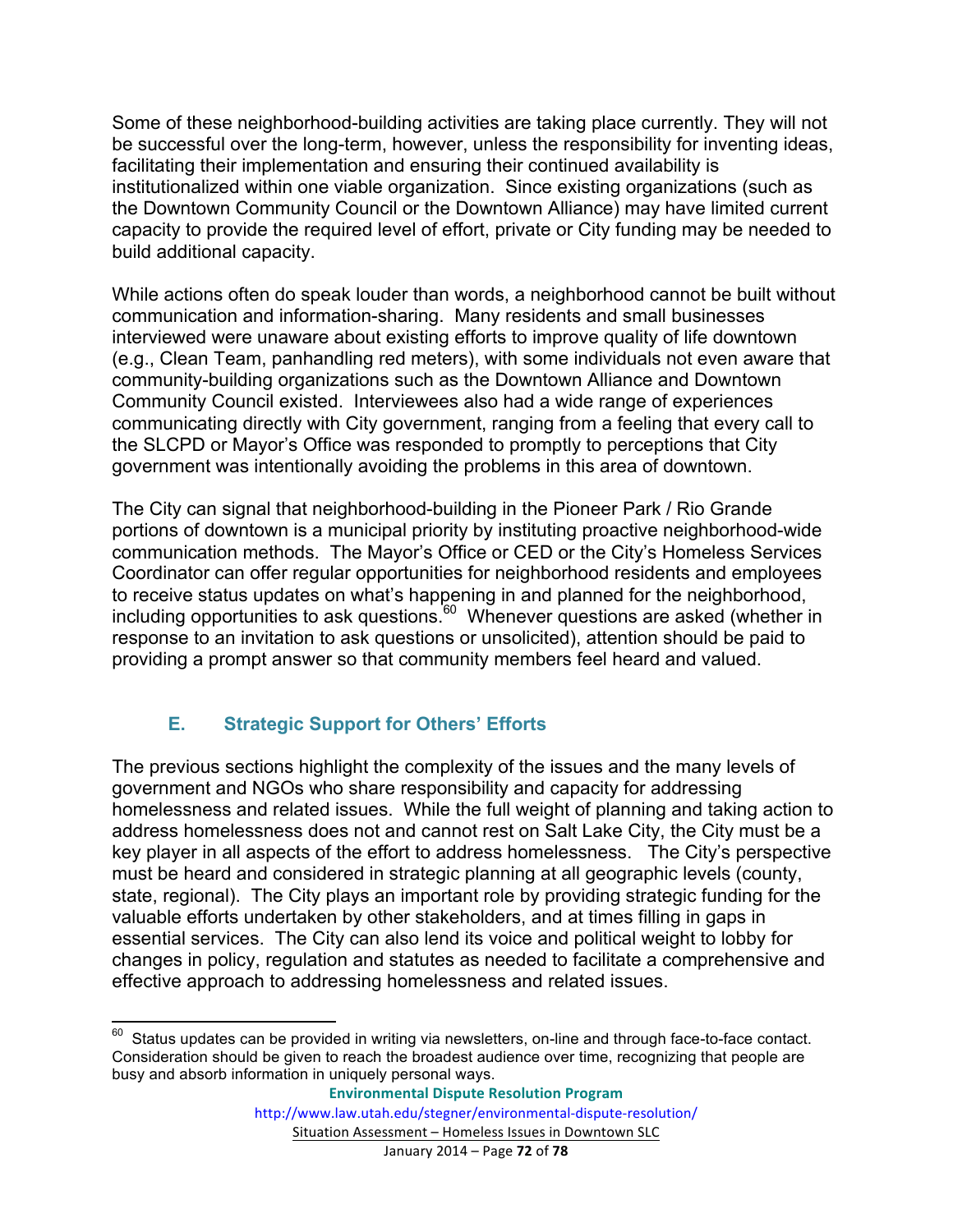This section gives some examples of how the City can provide strategic support for others' efforts, based on the interviews. We recognize that the City is already active in many of the areas we outline. Our assessment did not look at the City's current activities in detail, and should not be taken as a critical analysis of the City's current approach. This listing of opportunities for strategic support provides a conceptual framework to help the City think systematically about where and how its support can be most helpful.

City ordinances and zoning are critical to appropriate placement of facilities and services for the homeless. Interviewees described a history of past efforts to locate new facilities, facilities that were funded and ready to be built, which fell through due to zoning and NIMBY issues. The City can play a supportive role in two ways: legitimizing the need for homeless facilities and services through its zoning decisions and through public communications that support the community vision (to be developed according to the process outlined in sections V.B. and V.C.).

City funding has direct and immediate on-the-ground implications for addressing homelessness and related issues, and can provide incentives and disincentives to focus community efforts. The City must set its own priorities for distributing limited available funding. Without suggesting that these are the appropriate priorities, we share interviewees' observations about the types of City funding they believe could be most helpful:

- Providing City services to address cleanliness issues: The CBD maintenance district does not encompass the entire geographic area affected by trash/litter/poop resulting from the daily congregation of individuals in the Pioneer Park / Rio Grande area.
- Seed money, possibly ongoing financial support, for community-based efforts such as outreach to the community about panhandling and the Clean Teams.
- Funding to support the Housing First model for all categories of the homeless population. This includes both permanent and transitional housing. Funding for wrap-around services is a critical need, especially as federal funding for services diminishes.

The City should be a key player in developing and implementing a state or regional approach to addressing homelessness. Key City staff should participate actively in state and county homeless coordinating committees. Salt Lake City can also encourage other city mayors (e.g., Ogden and Provo) to participate on the coordinating committees, to ensure that responsibility and costs for providing homeless facilities and services are shared fairly.

The City's political voice can be used to promote needed changes at all levels of government and within the community. In coordination with other stakeholders, the City may educate and persuade appropriate entities on issues such as these: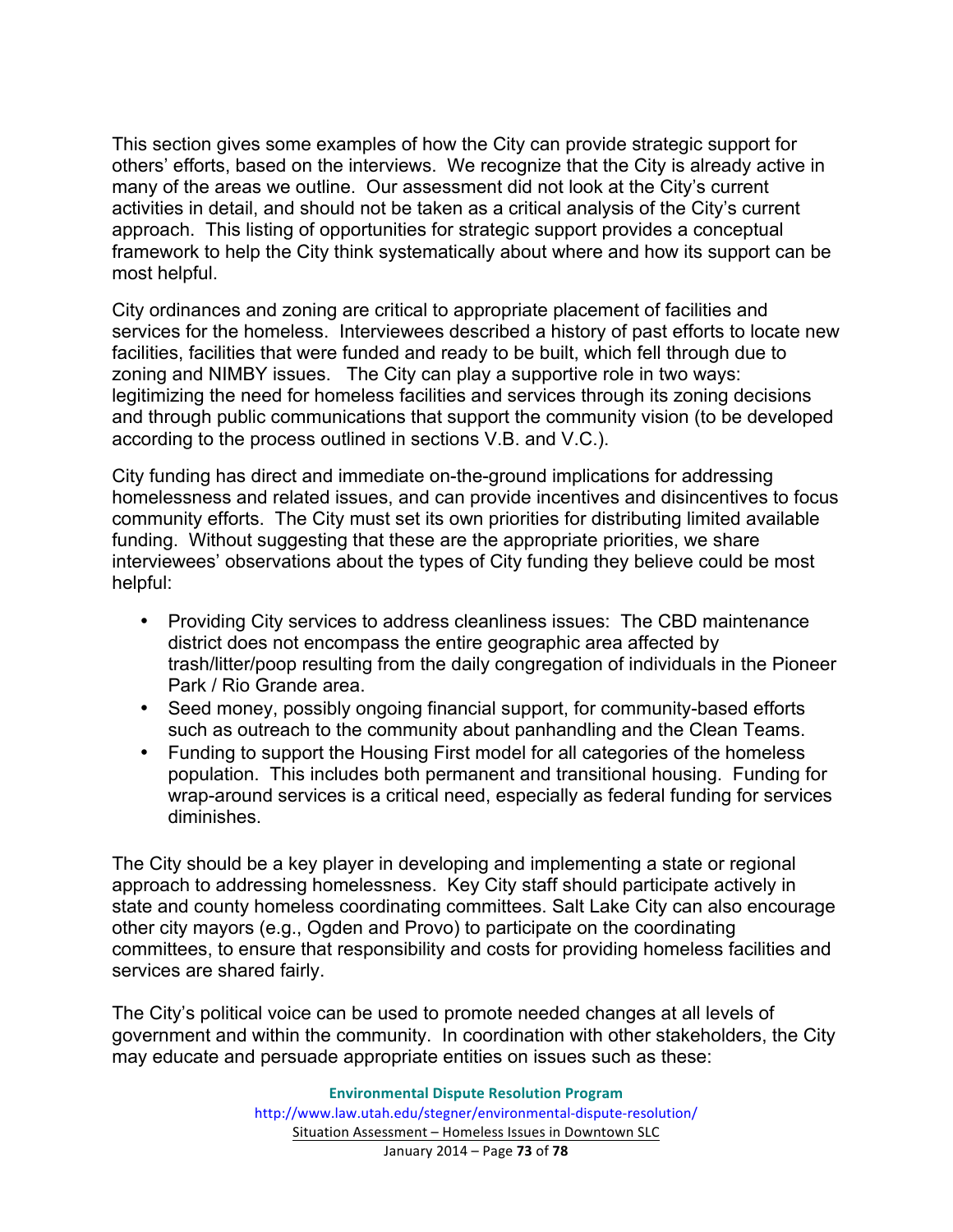- Increased state and federal funding for housing and services<sup>61</sup>
- Expanded health care legislation $62$
- Change in state legislation regarding how long felony convictions remain on a person's record<sup>63</sup>
- Simplification of state legislation and expanded testing facilities regarding spice violations<sup>64</sup>
- Changes in criteria used by state agencies to access services $65$
- Funding equity across communities who generate homeless individuals, but do not provide shelter or other services
- Denial of financing and other disincentives for downtown redevelopment $66$

## **F. Public Education / Awareness Raising**

The totality of interviews reflected that many community members have no knowledge about homelessness and related issues beyond what they see in Pioneer Park and the Rio Grande area (and the visceral feeling of discomfort that follows). There is also plenty of false information, which quickly grows to fast-spreading rumors believed to be truth, about the nature of the homeless population, the availability and effectiveness of homeless services, the use and potential efficacy of various approaches to the ancillary issues of cleanliness, camping, panhandling and crime. A good number of residents and businesses do not regularly receive information from any source about their neighborhood, leaving them to wonder, worry, and believe rumors. While we heard a great deal of compassion for the homeless and hope for the future of this part of

- Ongoing funding for rapid re-housing rental units (estimated cost of \$800,000-\$1M for 1,000 units)
- Request to Pamela Atkinson Homeless Trust Fund for \$1M to support 25 new case managers
- HUD continuum of care grants no longer welcome requests for supportive services funding
- Mental health services
- Detox facilities

 $62$  Several possible benefits were cited for health care legislation changes:

- Reducing the number of people who become homeless due to medical expenses
- Providing health care to homeless individuals<br>Providing mental health and detox services
- 

 $63$  Felony convictions (and in some cases, merely an arrest) often prevent an individual from finding housing or employment. In Utah, adult felony convictions remain on a person's record forever. In some other states, they are removed from a person's record after 3-5 years.<br><sup>64</sup> Interviewees involved in enforcement stated that proof of violation for spice-related crimes is

65 Homeless individuals in particular cited to various DWS rules that complicate and delay their efforts to move out of homelessness, including rules limiting certain financial assistance to single mothers (but not married mothers whose spouse is incarcerated) and a 12/1/13 change in rules related to rapid re-housing

that caused many existing housing approvals to be rescinded.<br><sup>66</sup> At least one interviewee stated that banks are denying financing for projects in the Pioneer Park / Rio Grande area.

## **Environmental Dispute Resolution Program**

http://www.law.utah.edu/stegner/environmental-dispute-resolution/

Situation Assessment - Homeless Issues in Downtown SLC

We heard several examples where lobbying for additional state or federal funding could be valuable:

particularly difficult because the legal definition of spice relies on chemical testing which has historically not been available in Utah, and the chemical composition of the drug sold changes faster than the legal definition.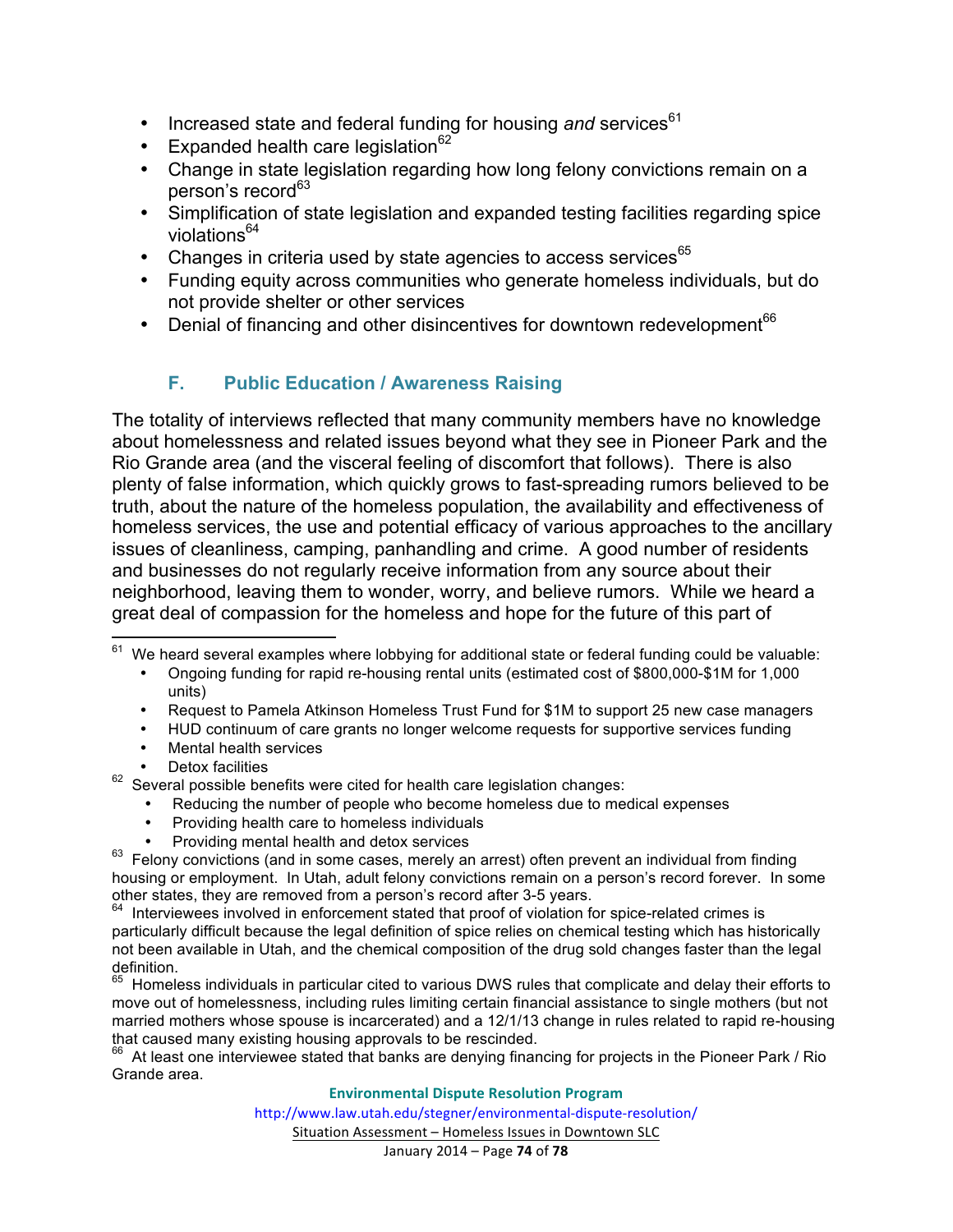downtown, the lack of information and misinformation also seems to have fueled a generalized sense of hopelessness among many in the community. This has apparently caused some residents and businesses to move out of the area in the past year or two, and others are poised to abandon the neighborhood if nothing changes.

Panhandling is an issue where interviewees felt that lack of information and misinformation is particularly significant and possibly counterproductive. Many of those interviewed noted that what in other circumstances would be viewed as a strength – the Utah population's inherent sense of generosity – operates as a detriment where generous individuals make assumptions about the nature of panhandlers (many of whom are not homeless) and the efficacy of giving money directly to homeless individuals rather than to service providers (the money is not always used for food and shelter).

Utah residents' inherent sense of generosity and information gaps are also creating a different problem as charitable organizations and groups of volunteers increasingly take action on their own to fill what they see as a gap in services for the homeless population. Within the last two weeks of interviews, the Assessment Team learned of two new efforts underway to provide food and services to the homeless by groups with an extensive and enthusiastic volunteer base.<sup>67</sup>

Several opportunities suggest themselves for City involvement in providing accurate information that can help dispel rumors and raise awareness among community members. We do not intend to design how the City and others provide these educational materials, but do note particular methods and venues that might be considered.<sup>68</sup>

Model how we as a community talk about the issues. City and community leaders can and should model how we as a community talk about homelessness and related issues. If done well, all levels of City government (Mayor, police, city staff, City Council), as well as business and other community leaders, would communicate a consistent message.

Our interviews revealed several topics where lack of information or misinformation can be particularly damaging. These are topics where community opinion and individual decisions are easily influenced by the content and tone that community leaders model:

• The nature of our homeless population;

 $67$  Legacy Initiative provides burritos to homeless in more remote locations and envisions building a homeless village; Clean Krew provides food and other necessities to homeless in Pioneer Park and elsewhere, and envisions developing a homeless day center in the downtown area.

<sup>68</sup> Some cities have Homelessness 101 websites: For example, Houston, TX (http://www.homelesshouston.org/homelessness-101/); Chicago, IL (http://www.thechicagoalliance.org/homelessness101.aspx); and Columbus, GA (http://homelessresourcenetwork.org/index.php/homelessness101/).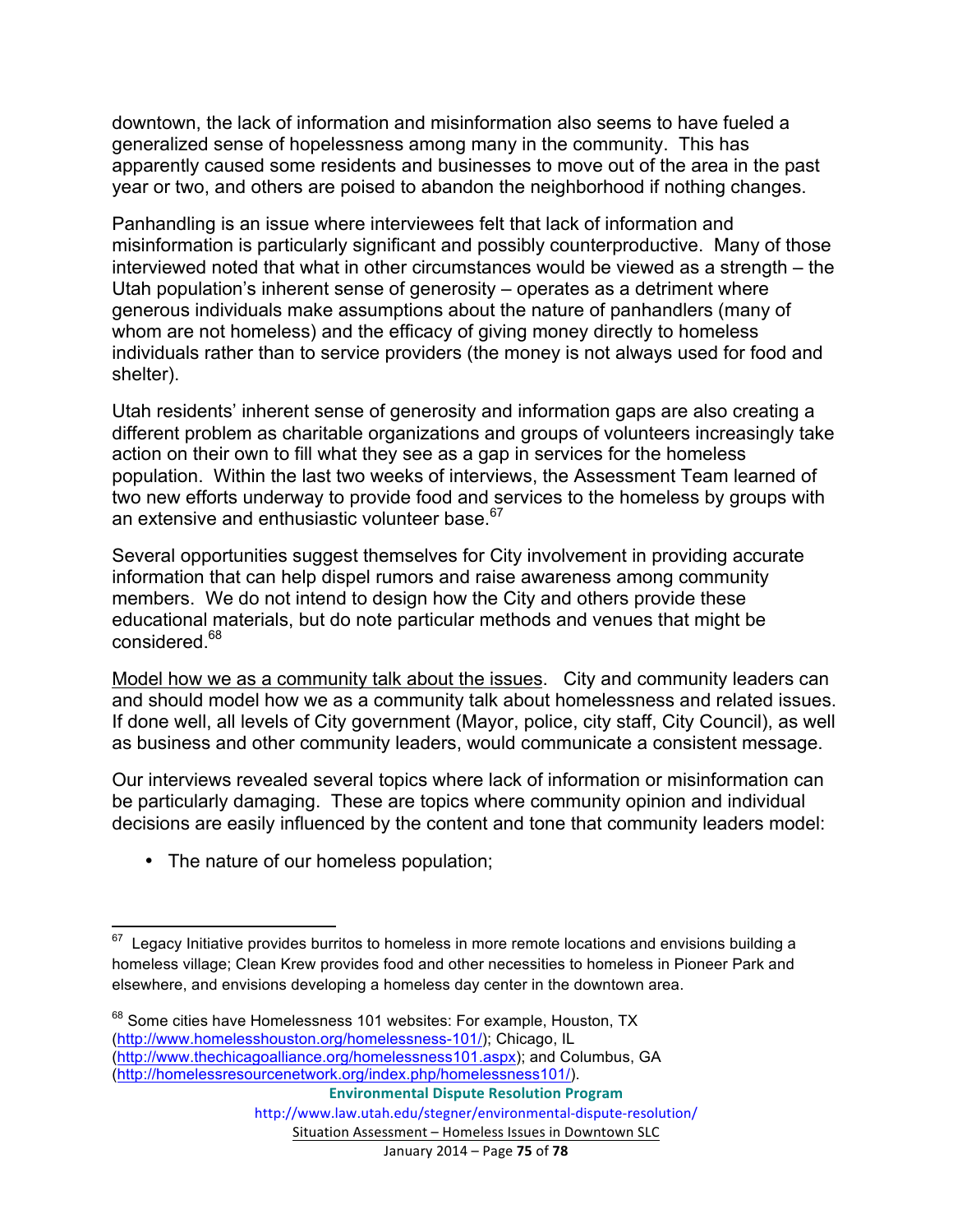- The approach that this community is taking to provide for the homeless population and to address related issues (crime, panhandling, etc.); and
- A vision for the future of this part of downtown.

A few examples from the interviews help to illustrate the range of opportunities for modeling how we as a community talk about the issues:

- Community members have heard from individuals employed by City government that a significant number of the homeless cannot be helped (either because they refuse services or appropriate services are not available); this perception about the nature of the homeless population may fuel a community feeling of hopelessness.
- When community members hear silence from their leaders about steps that are being taken to address a given issue, they often assume that nothing is being done or that the City has "abandoned" their needs or their neighborhood (especially when results cannot be achieved immediately).
- If one community member speaks to an individual police officer and hears one opinion of what's causing a given problem, another community member talks to an elected official and hears a different potential cause of the problem, and a public pronouncement about future action to address the problem is inconsistent with either of the two opinions, confusion and lack of confidence may result.
- Many community members who live and work downtown are unaware of the RDA's approved redevelopment plans for the area west of the Rio Grande Depot. Others are aware of those plans, but are curious about the status of other redevelopment efforts discussed five or more years ago. The current downtown master planning effort has raised additional questions and confusion.

These examples are not given to suggest that there is anything wrong in voicing different perspectives on the issues or that City and community leaders should paint a rosy picture about a dynamic and challenging situation. On the contrary, these examples highlight the opportunity to model how our community can talk and think about these difficult issues by acknowledging the challenges, while also framing the issues compassionately and constructively and describing a logical path forward.

Facilitate information-sharing about homelessness and related issues. The City can and does play a significant role in facilitating information-sharing between the various stakeholders working on and interested in homelessness and related issues. The Mayor's Committee plays this role for stakeholders working on homelessness, and has been discussed in more detail in Section V.D.1. of the report.

According to what we heard in the interviews, no one is currently providing regular updates available to all interested community members in the area of downtown most impacted by homelessness and related issues. Access to accurate information should help to dispel or prevent rumors, and can also motivate community-level action.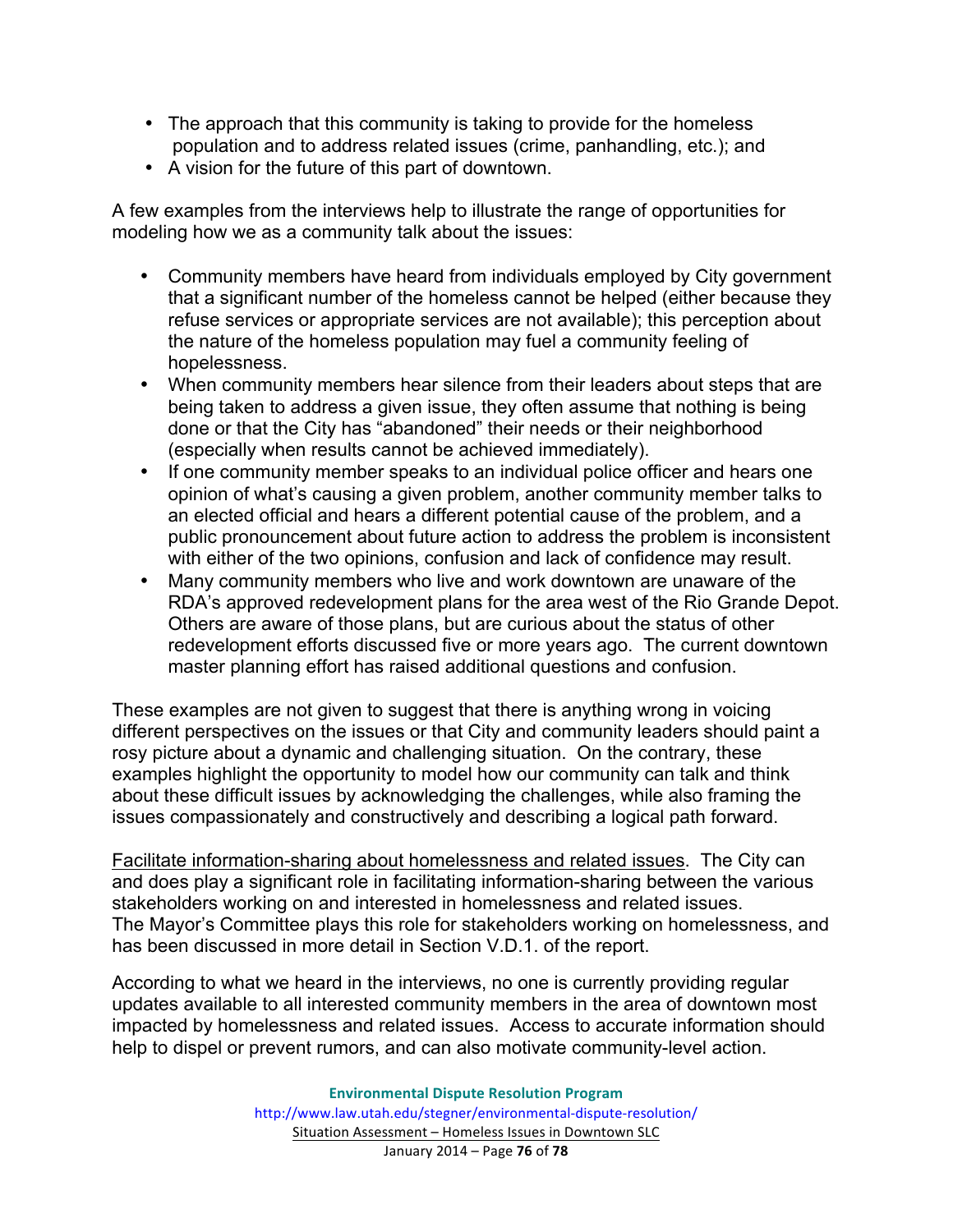Strong media involvement will, of course, be an asset to building community awareness and understanding.

Provide information that informs effective generosity. The City is already involved with efforts to provide accurate information about panhandling. The interviews suggest that a wider range of information, provided to the broadest possible audience, may help generous individuals and organizations direct their financial and volunteer contributions in the most constructive way. The plethora of homeless service providers, coupled with the in-the-moment emotional aspect of donating to help the homeless, makes it difficult for any given individual to make a well-informed donation.

While this list is not exhaustive, the types of information that could be helpful include the following:

- Donation methods most likely to benefit homeless individuals, and why
- Donation methods least likely to benefit homeless individuals, and why
- Specifics about the level of funding and in-kind donations sought by organizations working on behalf of the homeless<sup>69</sup>
- The types of volunteer activities most likely to benefit homeless individuals, and why
- The types of volunteer activities least likely to benefit homeless individuals, and why
- General information about the homeless population and services available to them

Information to inform effective generosity should be disseminated extensively throughout the community in a broad geographic area. Salt Lake City, the entire Salt Lake valley, and neighboring counties (especially Davis and Utah Counties) should be included.<sup>70</sup> In addition to making informational materials available on-line and in hard copy at libraries and other public places, community organizations (e.g., community councils, business organizations) and charitable organizations (e.g., churches, existing volunteer homeless crews) can help to distribute the materials deep into the giving public.

This list, again not exhaustive, includes possible venues for strategic distribution of relevant materials suggested from the interview results:

- LDS Conference weekend
- SLC tourism materials

 $69$  For example, we heard during our interviews that the Wiegand Center needs video cards for the computers available for use by the homeless in its day center. Many service providers also indicated the

 $70$  Several interviewers suggested that individuals from surrounding counties who come to visit Temple Square or shop at City Creek are extremely generous and assume that all panhandlers are indeed homeless.